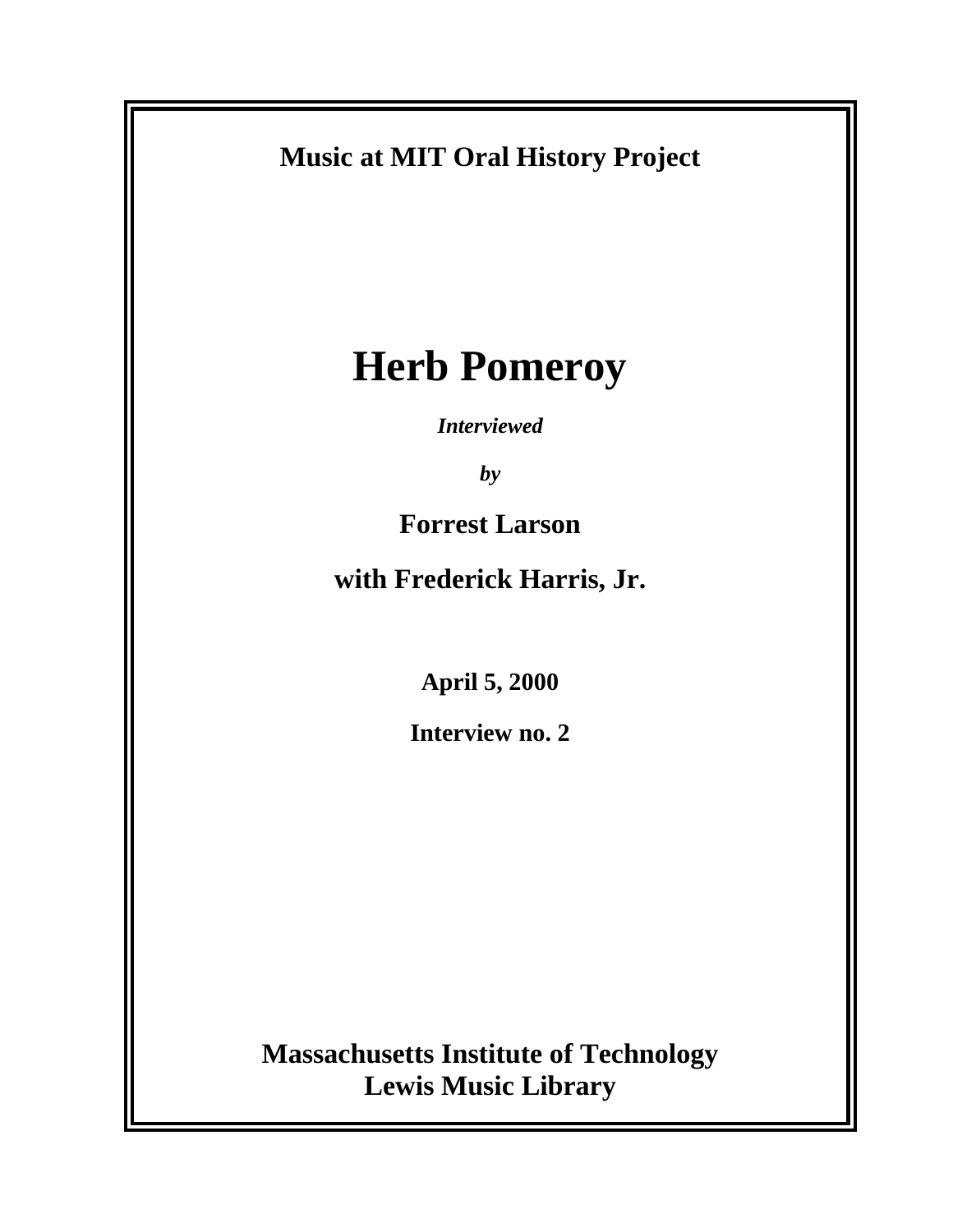Transcribed by: University of Connecticut, Center for Oral History, Tapescribe, from the audio recording

Transcript Proof Readers: Lois Beattie, Jennifer Peterson Transcript Editor: Forrest Larson

©2011 Massachusetts Institute of Technology Lewis Music Library, Cambridge, MA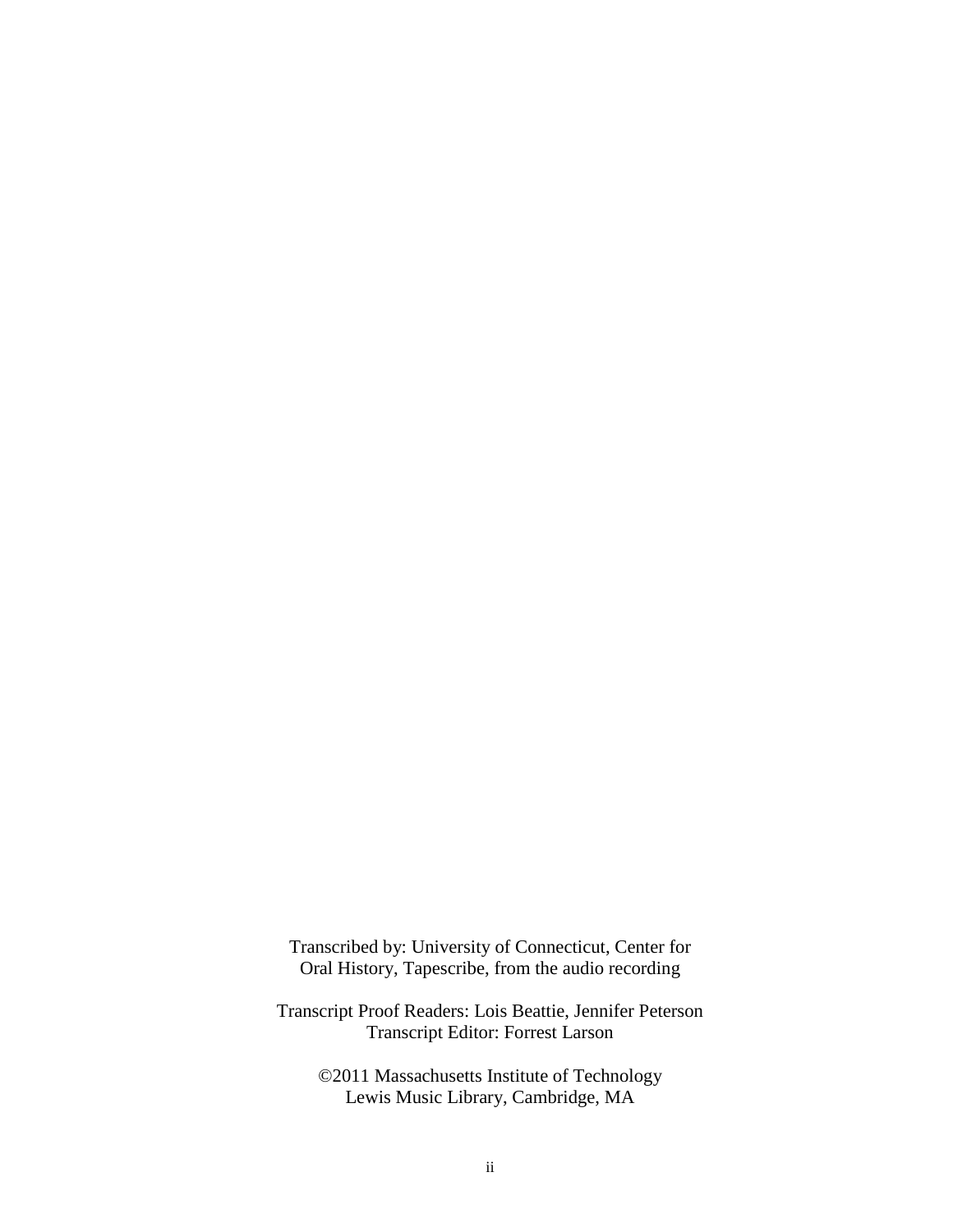# **Table of Contents**

| 1. | Klaus Liepman—decision to direct Techtonians—Bill Evans—Chuck Israels—Scott LaFaro—<br>John LaPorta-Richie Orr-Jamshied Sharifi-Jim O'Dell-John Corley                                                                                                                                                                                                                                                                                                                           |     |
|----|----------------------------------------------------------------------------------------------------------------------------------------------------------------------------------------------------------------------------------------------------------------------------------------------------------------------------------------------------------------------------------------------------------------------------------------------------------------------------------|-----|
| 2. | MIT students as musicians—formation of a second band and hiring Everett Longstreth—<br>audition process—musical experience and development of MIT students—Eliot Jekowsky—<br>Richie Orr-Bill Hurd-Ray Santisi                                                                                                                                                                                                                                                                   |     |
| 3. | musical styles—vocalists -instrumentation—Berklee faculty and students—commissions for<br>MIT Jazz Bands—Ellington Principle—solo adaptation —jazz repertoire philosophy—Dave<br>Chapman—Paul Fontaine—Bill Grossman—Alf Clausen—Harvey (Howard?) Boles—Stu<br>(Stuart) Schulman -Clarke Terry-Bob Mintzer-Glenn Reyer -Bob Lawrence-Seb<br>(Sebastian) Bonaiuto-Hal Crook-Stan Kenton-Woody Herman, Maynard Ferguson-<br>Tiger Okoshi and Tigers' Baku-Greg Hopkins-Mike Hughes | 12  |
| 4. | Differences between MIT and Berklee students—travel to Festivals—Jamshied Sharifi—<br>students with professional jazz aspirations—Mike Hughes—Fred Jacobs—Fred Jenkins—<br>Glenn Reyer-Sam Alongi                                                                                                                                                                                                                                                                                |     |
| 5. | Duke Ellington's orchestra tradition applied in developing and motivating the MIT bands—<br>personal investment and connection-Greg Olson-Mike Strauss-"Colonel" Don<br>Murphey—rehearsal techniques: section rehearsals, sound concepts, improvisation, soloing—<br>Lenny Johnson-Willie Cook-Woody Herman's rehearsal method                                                                                                                                                   | .25 |
|    | Travel—concerts with local college jazz bands—Glenn Reyer and Jazz Festival at MIT—Paul<br>Husby, concert manager—audiences at MIT—MIT support and faculty interest—jazz<br>education-judging at high school jazz festivals                                                                                                                                                                                                                                                      | .35 |

#### **Note on timing notations:**

Recording of this interview can be found either as one continuous file or as split up over two audio CDs. Timings are designated in chapter headings in both formats, with the timing on the full file preceding the timing on the CD version.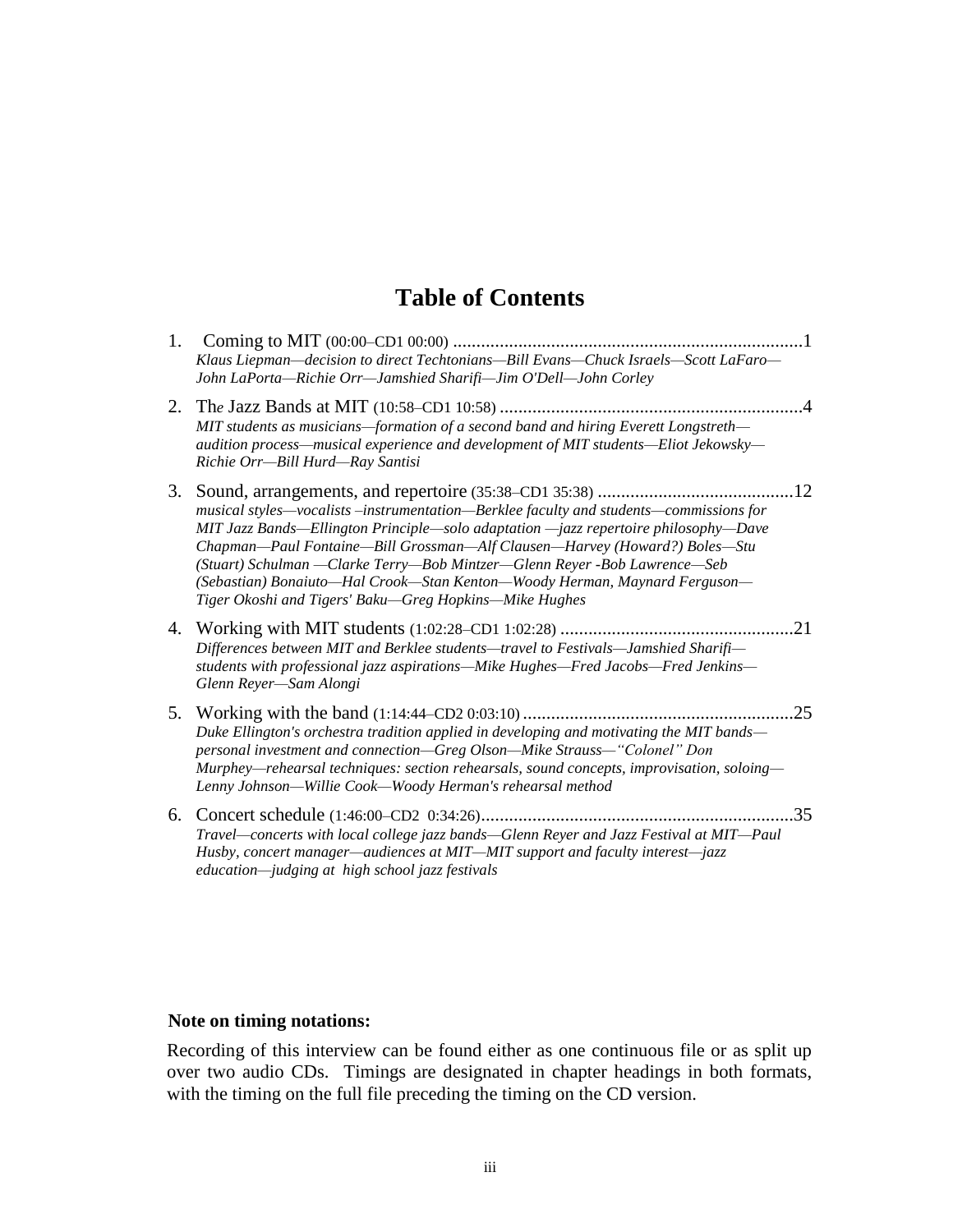#### **Contributors**

**Herb Pomeroy** (1930-2007) was the founding director of MIT Concert and Festival Jazz Bands (1963-1985). He was a noted band leader, trumpeter, composer, arranger and music educator, teaching at the Berklee College of Music form 1955-1995. In his early career he played with the Lionel Hampton Band and Charlie Parker. The Herb Pomeroy Orchestra was an integral part of the New England jazz scene. His later years were devoted to solo and small ensemble performances. Three interviews: 12/14/1999, 4/5/2000, 4/26/2000

**Frederick Harris, Jr.** has been the Music Director of the MIT Festival Jazz Ensemble and the MIT Wind Ensemble since fall of 1999. He was a student of noted jazz drummer Alan Dawson. Herb Pomeroy was guest conductor of the FJE in 2000, 2003 and 2005. Beginning in 2008, the band has held an annual Herb Pomeroy memorial concert.

**Forrest Larson**, Library Assistant at the Lewis Music Library, has attended training workshops in oral history methodology and practice at Simmons College and by the Society of American Archivists, and is a member of the Oral History Association. He is also an active composer and violist.

Interview conducted by Forrest Larson on April 5, 2000, in the MIT Lewis Music Library. Duration of the audio recording is 2:02:02. Second of three interviews. First interview: December 14, 1999; third interview: April 26, 2000.

#### **Music at MIT Oral History Project**

The Lewis Music Library's *Music at MIT Oral History Project* was established in 1999 to document the history of music at MIT. For over 100 years, music has been a vibrant part of the culture at the Massachusetts Institute of Technology. This history covers a wide variety of genres, including orchestral, chamber, and choral musical groups, as well as jazz, musical theater, popular and world music. Establishment of a formal music program in 1947 met the growing needs for professional leadership in many of the performing groups. Shortly thereafter, an academic course curriculum within the Division of Humanities was created. Over the years, the music faculty and alumni have included many distinguished performers, composers and scholars.

Through in-depth recorded audio interviews with current and retired MIT music faculty, staff, former students, and visiting artists, the Music at MIT Oral History Project is preserving this valuable legacy for the historical record. These individuals provide a wealth of information about MIT. Furthermore, their professional lives and activities are often historically important to the world at large. Audio recordings of all interviews are available in the MIT Lewis Music Library.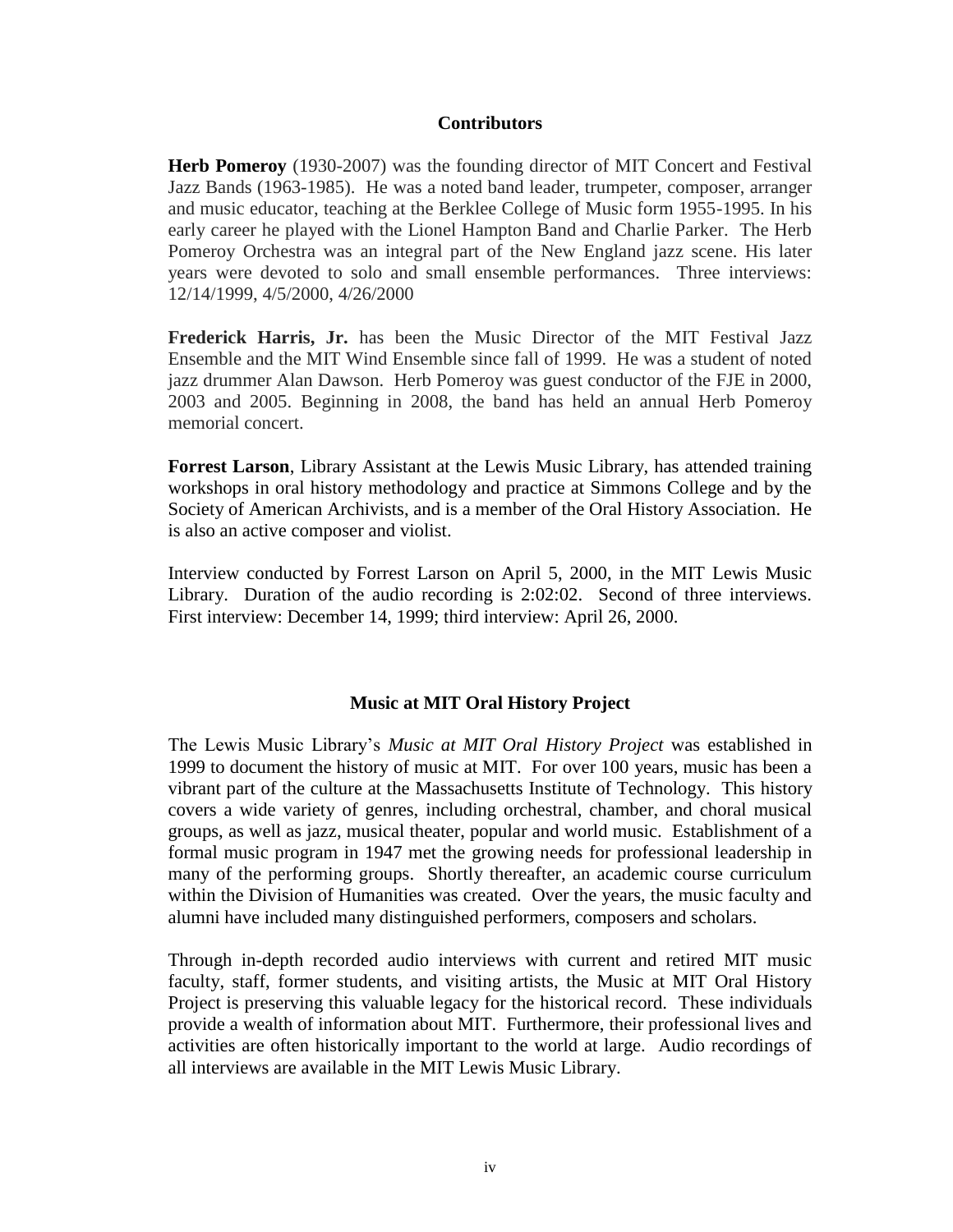# **1. Coming to MIT (00:00–CD1 00:00)**

FORREST LARSON: This is an oral history interview with Herb Pomeroy. It's April 5th, 2000. Also Fred Harris, who is the Director of the MIT Festival Jazz Ensemble and Wind Ensembles here, is in the room as well. I'm Forrest Larson, and this is in the MIT [Lewis] Music Library. So thank you, Herb, once again for coming to this interview.

#### HERB POMEROY: My pleasure.

- FL: Now in the previous interview, we talked a little bit about when you first came to MIT, but why don't we just start with that, so even if we're covering ground again, that's fine.
- HP: Sure.
- FL: So just tell me about the circumstances about how you came to MIT.
- HP: Got a phone call while I was teaching at Berklee [College of Music] in late winter of '63, from a gentleman with a very strong Germanic accent, and it turned out to be Klaus Liepmann, the Director of Music here, who—he and I had not met. And he said—I probably said it to you before, but I'll say it—he said, "We have a band here that is so bad, I told them to disband. We don't want them representing MIT." At that point they were student led.
- FL: And this was the Techtonians?
- HP: They were called the Techtonians. "I told them, either disband, or get someone to upgrade this a little." So he said, "Your name was the one that they asked for first. I believe they said if you couldn't do it, they would like to see if John LaPorta [1920– 2004, clarinet, saxophone] could do it." And he presented, "If you're interested at all, would you be willing to rehearse them for the remaining six Sunday weekly rehearsals that they have this year? And then if you're interested, you and I can then talk about terms." I can remember he said it would be thirty dollars a rehearsal. I can remember even to this day, you know. And I had no reason to not say yes. I don't think at that point I knew any of the students in the band. They just knew me through reputation, because I had my band in Boston for, starting in 1955.
- FL: Had you known anything about music at MIT? Was there something that seemed kind of interesting, even though you knew the band was not in particularly good shape?
- HP: Well, my memory tells me that the only other association prior to my coming here was [Charles H.] Chuck Israels [b. 1936, MIT class of 1958], who then was a guitarist, a student here, a guitarist who later became a bass player, and was Bill Evans's bass player for a number of years. After the famous bassist [Rocco] Scott LaFaro [1936–1961] was killed, [William John] Bill Evans [1929–1980, piano] did not play for some number of months. When he re-formed his trio, he re-formed it with this young man, Chuck Israels, who by that time had left MIT. I don't even know if Chuck graduated here, but he was here as a student.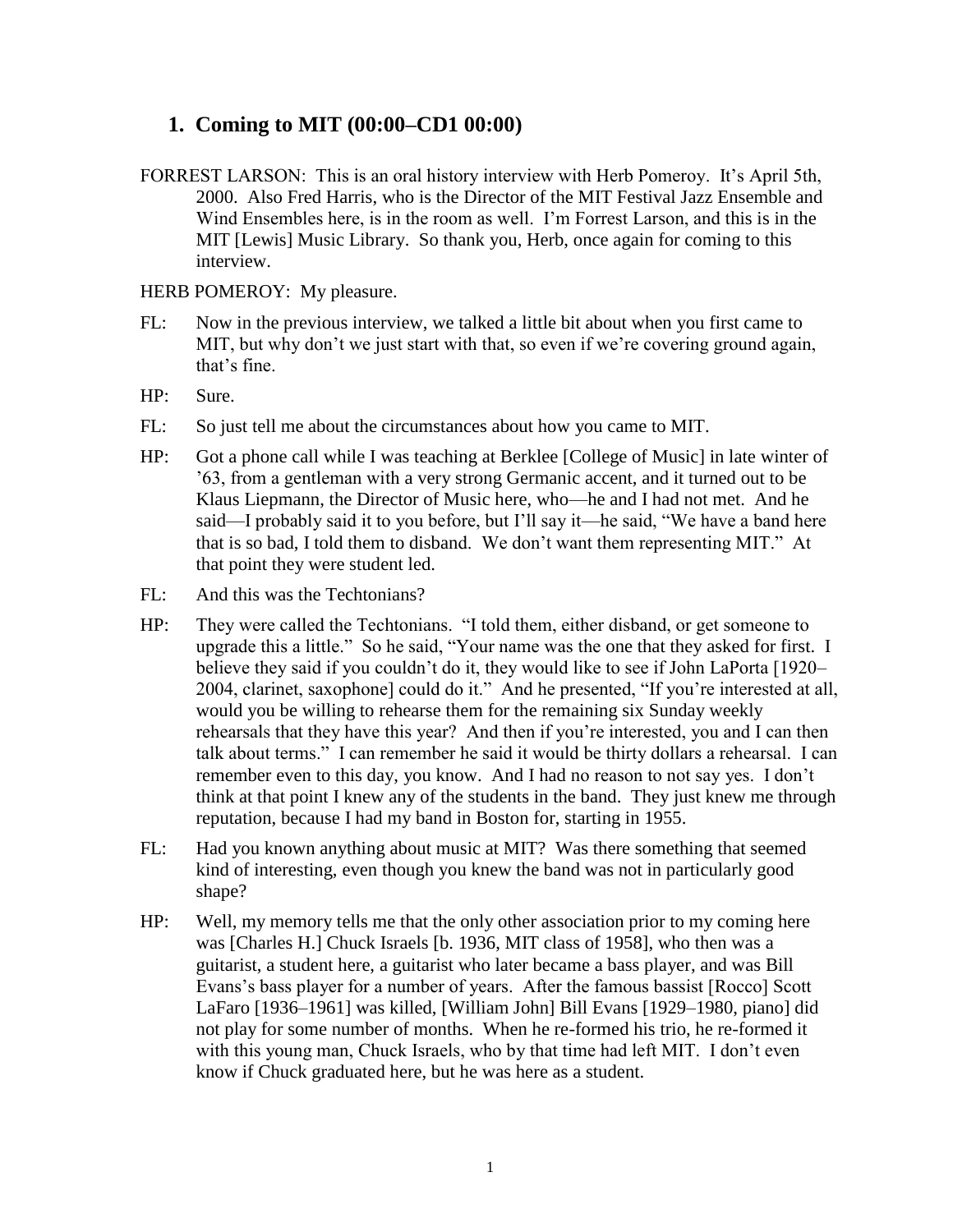The reason I knew of him is he invited me and a couple of other fellows to come over and play at a couple of sessions. It was sort of a lecture hall, a very steep lecture hall—I don't know the number of it. And I remember playing—this was probably late fifties, early sixties. So I remember playing here once or twice with him, in that setting. I had played a concert with my own band here in 1958, at Kresge—and Kresge [Auditorium] at that point was very new. I had, you know, a booker and an agent, and they booked us doing a concert here. I had that contact. Unless I'm forgetting something, that concert by my band, which would have been in March of '58, and this contact with Chuck Israels, a student, was my only contact with musical activity.

I had heard, in my playing, generally, in Boston, I had heard about a student at MIT named Richie Orr [Richard Orr, trombone; MIT class of 1962], who was a trombonist, who would also do what we call general business work in Boston. And our paths did not cross on any general business job, but other musicians told me about, "Hey, there's this kid at MIT that can really play!" And Richie later on became the core of my band for three or four years, as a writer and a player, as he was getting toward a doctorate, because he was an undergrad back in the late fifties.

So that, I think, is about my only memories. I didn't know John Corley [conductor, MIT Concert Band, 1949–1999] prior to that. My musical life in Boston was very insulated: the Jazz Workshop [est. 1953, moved to The Stables club in 1954, unofficially a.k.a. Jazz Workshop] which was a club I worked from '55 to '62, and Berklee, where I taught from '55 to '95. So the period of time, the years leading up to my involvement here, my active involvement here, was very insulated—five days teaching at Berklee, six nights a week at the Workshop, leading my own band. And it was a period when my band was more active in the somewhat national scope of things than it ever has been since, in that we would be playing at New York places: the Apollo Theater, Birdland. We'd be playing the Newport Festivals. We were recording for major labels at that time.

And so I had very little time, or drive, to be a part of anything other, even though it was just right across the bridge from the club and the school where I spent most of my waking hours. So that's all that seems to come to mind prior to this late winter call from Klaus Liepmann.

- FL: Hm.
- HP: At that point, the Jazz Workshop had closed, I should say. It closed in October of '62. So when Klaus called me a few months after our closing, I was not working regularly at any one place; I was teaching full-time. So a call like this from Klaus—I think if it had come when I was working at the Jazz Workshop, I probably would not have had the energy to take it on, even in these six look-see rehearsals, let alone on a permanent basis. But I came here.

I don't remember, probably I told you before about the first rehearsal. They had just, the night before, done their spring concert, so I figured the band would be in pretty good shape. And it just sounded terrible! That's probably repeating things. I remember the arrangement, the tune they played, the three minutes. I think I told you all that. And in the three minutes, I made a twenty-two year decision for my life, and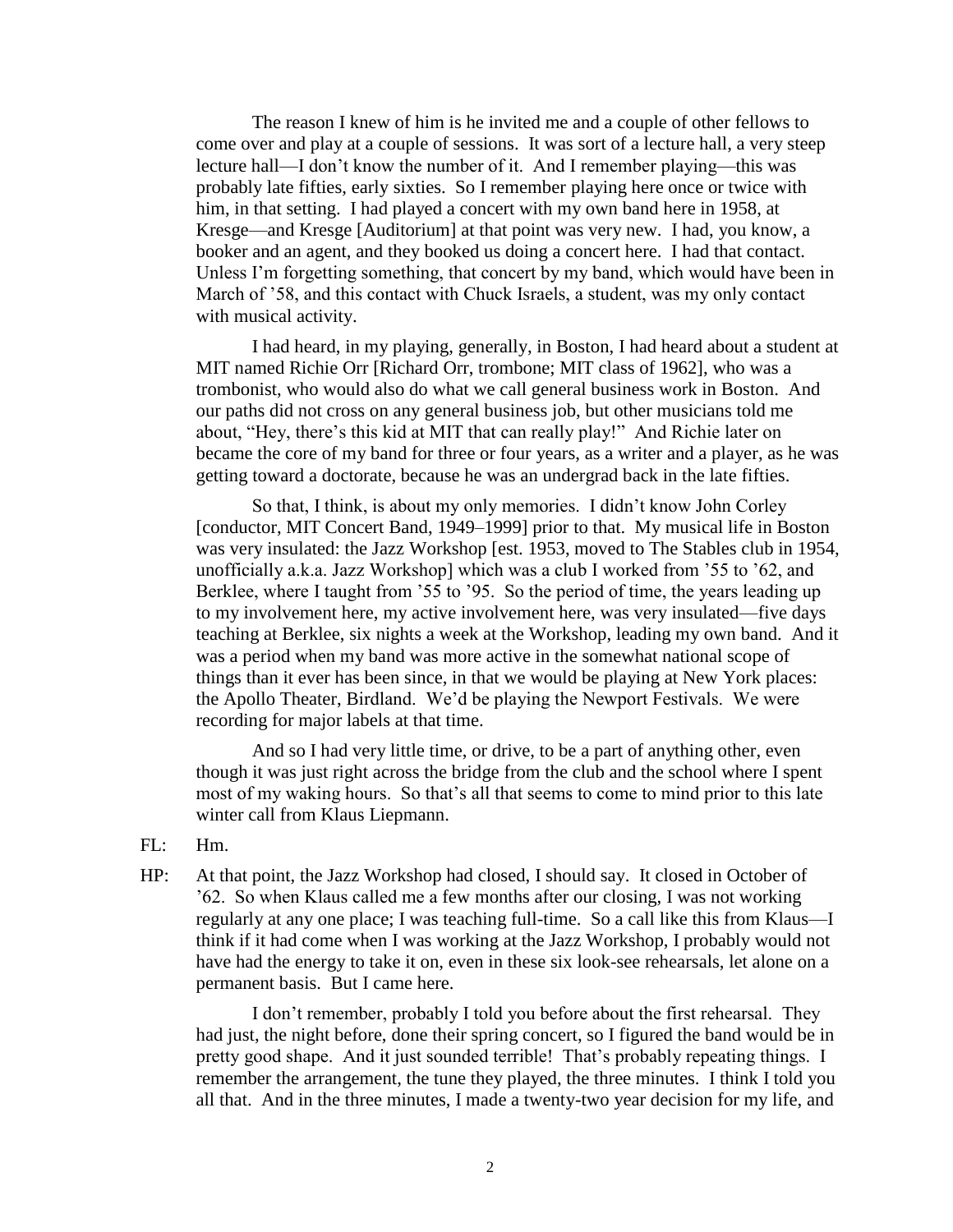something that's still going with Fred, that was continued with Jamshied Sharifi [MIT class of 1983; second director of the Festival Jazz Ensemble, 1985–1992] and Jim O'Dell [third director, 1992–1999] and now Fred. So it was sort of an important three-minute period there! [laughs]

- FL: Yes, so tell me about that. What went through your mind, as far as making that decision?
- HP: There was something about it, that I sensed an integrity on the part of the students. After Klaus had contacted me, then I had some contact with a saxophonist named Bill Richards [name & dates unverified], a student—wonderful young man! He and two or three other people were the key, the driving forces towards wanting to keep the band together and having this professional leader that Klaus was sort of offering to them if they and he together could find one.

And the sad footnote to this whole, Bill Richards, while still with the band, two years after this, April of '63 when I took the band over, he was a scuba diver and he drowned. And really, the worst thing is that the dear young man died. He was swimming right off of Gloucester, right where I lived.

- FL: Wow!
- HP: I had no idea that he was swimming on that given day. But I remember going to the funeral home in Gloucester, where—his parents were from, I don't know, Saint Louis or someplace. They came and had him buried here. And I remember going to the funeral home in Gloucester and thinking, "How strange, that this young man was very much a part of getting me into being a part of the MIT band." But anyway, I sensed a drive. There was a piano player in the band named [Michael] Mike Hughes [MIT student, Fall 1962–Fall 1963], who went on to do marvelous things musically, a guitar player named Carey Mann [MIT class of 1964]. The three of them stood out as among the better musicians.

It wasn't that this band [laughs] showed much promise musically! It's that they seemed like good young people, the kind of people that, if I spent some time and they spent some time, we could make something of it together. And I went into it thinking, after I did the six weeks and said to Klaus, "Yes, I'll take it on," and we talked a little bit of a contract. And it was just once a week at that time, just Sunday evenings, seven to ten. In the back of my mind I'm thinking, "Well, I'll try this for a year and see how it goes." It was a year-to-year contract that I had with Klaus and the music department here. So that led up to this taking it over.

- FL: So when you were officially hired, what was the general terms of that contract, as far as, like, what was your title and stuff like that?
- HP: Yeah, it was a relatively non-becoming title.
- FL: Affiliated Artist?
- HP: Oh, no! That came much later. It was, like—you know, I can't remember. Somewhere I have those contracts. It wasn't even instructor or band director. It was something that if I was thin-skinned I would have been offended by it! [laughs] I didn't even think about that stuff, you know. If there had not been a written contract,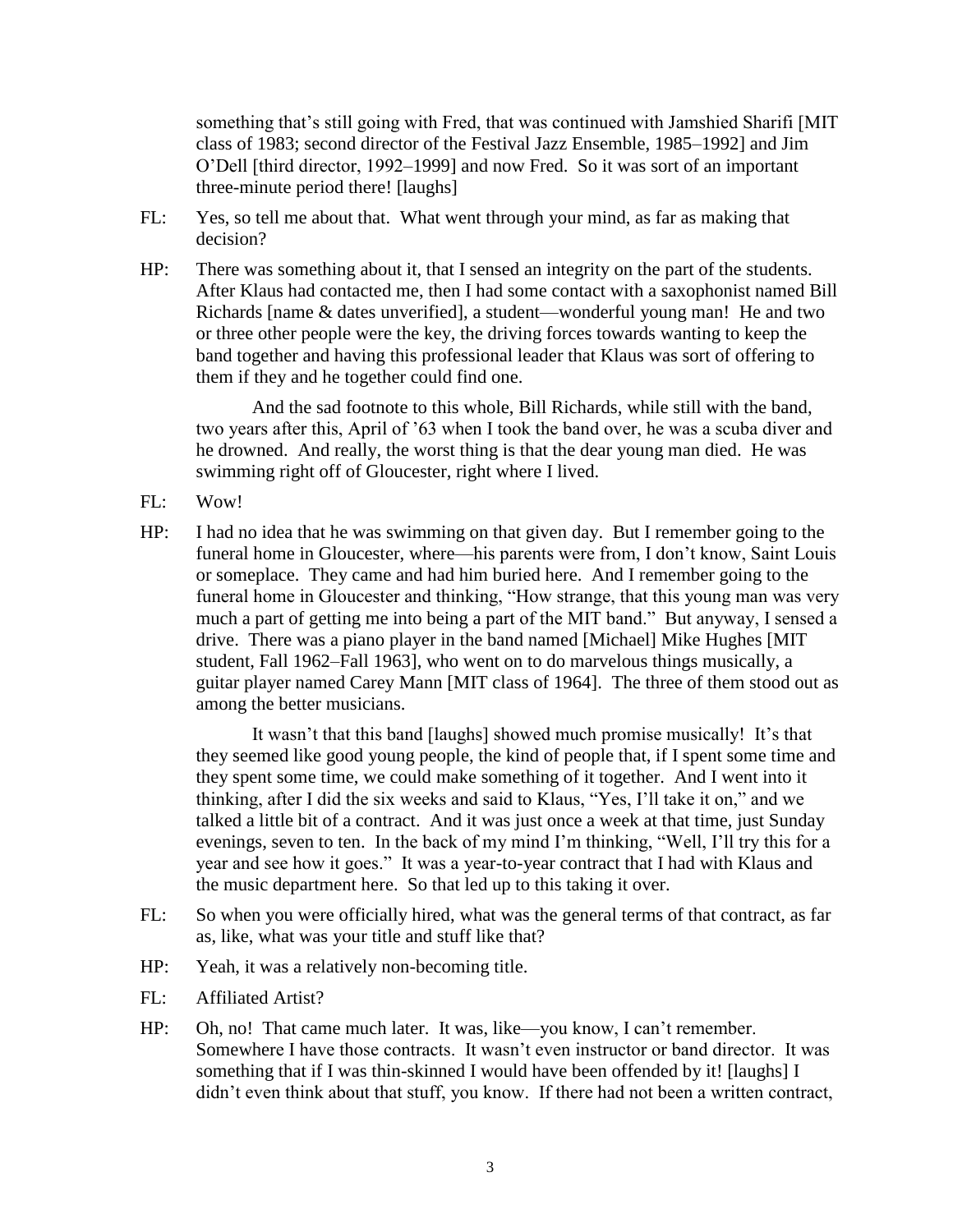if Klaus had said, "We'll pay you a hundred bucks a month to do this for eight months," I would have said, "Fine." I trusted him and the organization. [laughs] But we did have a contract. I forget who the President was whose name—Paul G[r]ay[b. 1932, President, 1980–1990]? [Editor's note: Julius A. Stratton, President 1959- 1966] Anyway, it doesn't matter. If I heard the name, I'd remember. But I don't remember my title. At some point, I became known as something like Director of Jazz Bands, which sounded, after what I'd been called before, sounded kind of good!

FRED HARRIS: [laughs]

- FL: Now the group that you formed was called the Festival Jazz Ensemble? Was it called that first?
- HP: No, it remained the Techtonians for the first, maybe, year. No, wait a minute—longer than that [Ed. Note: at least through Spring 1966.]. [sighs] Around '67 there was a fellow who became the student president of the band. His name was Glenn Reyer [MIT class of 1969], a trombonist, who was the first real go-getter as a student president. He brought the band up a real notch, as far as all the mechanics and the attendance at the concerts—the whole thing—to the point he put so much energy in it, he had to drop out of school for a whole year, and then start again, he got so far behind with his grades and the whole thing. But he was a factor. And I want to say it was probably the fall of '67, of the '67-'68 school year, that he came in. The same year is the year that we started having the second band. The first four years I was here we just had the one band. I have a feeling that we maybe did call—we got rid of the Techtonians maybe before Glenn Reyer in '67, and we called it maybe the MIT Concert Jazz Band.
- FL: Okay.

### **2. The jazz bands at MIT (10:58 – CD1 0:10:58)**

HP: The Festival idea came about once we had two bands and we wanted to distinguish. We didn't want to say one and two, or A and B, or good and bad, or anything like that, senior-junior. It made all the sense in the world to call one band the Festival Band, and one the Concert Band because the second team, Everett's band [Everett Longstreth, trumpet, bandleader], that's all that they did; they played the fall and the spring concert, whereas the Festival Band was going to four or five collegiate festivals each year. So it was a very logical renaming of the first band and giving a name to the second band.

So the name Techtonians, I don't know just how long it lasted. It may have been that by the time that I [laughs]—did I get into with you guys before how the band was so bad that the first year I had the band, I actually lied to them and told them I was busy on the nights of the concerts, and I wouldn't be able to perform with them? Because, I'm thirty-four or something, and well, you know, sort of like you are. But I had an ego, I'm sure, and I didn't want my reputation sullied by standing in front of this dregs of the world, musically! [laughs]

FL: [laughs]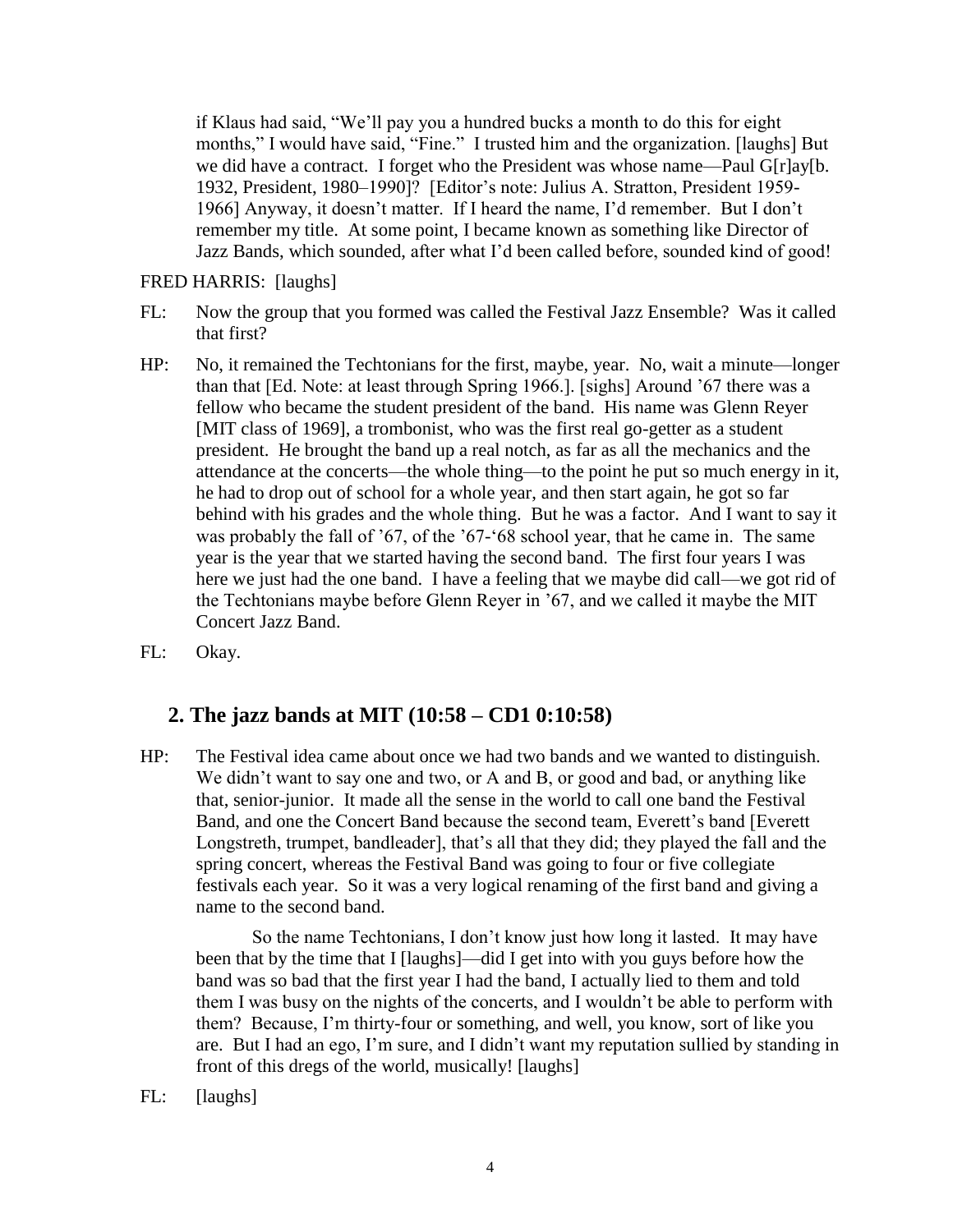HP: And I don't mean it in those terms at all. But I can remember, the '63-'64 school year, the band did its concerts, and I prepared them. We rehearsed once a week, on Sundays. But, either I took a job on the day of the concerts, which made it that I wasn't lying when I said [that], but I want to magnify how strongly I felt—that if I didn't have a job, I'm sure I said to them, "I'm sorry guys, I've got a job in New York tonight. I can't be at the concert." And I announced this in advance, early in the semester. The second year, which would have been the '64-'65 year, it started to improve, the first year—it started to get the second year to be better.

And we actually, in the end of the second year, did go to a couple of festivals. And I did appear at the concerts. And I do remember debating; they all wanted me to play in the band. And I've always been one who believed that it was not the place of the leader to play in a band. But I also knew that I wouldn't be able to play very well standing in front of the band [laughs] because of the level it was. So I did not. They asked that I play; I did not play, I just led the band.

I kind of got off the track on the naming. Techtonians, yes, when I took it over; pretty quickly, if we could come up with a program in the archives, on the '64 fall, '65 spring concerts, I have a feeling it might have been called Concert Jazz Band by then. And by the fall '67 and spring '68, now that we had the second band, we did the Festival/Concert thing, for the two different bands.

- FL: So that second band, that was led by Everett Longstreth?
- HP: Everett Longstreth, yes.
- FL: So how did that come about, the idea for a second band?
- HP: Well, I would see—you ask gloriously ordered questions. You're asking the things that are in my mind, that probably should be the next things I should say. Great organization of the questions. I noticed, probably starting in the fall of '65, starting in the third year, when we would audition—when I would audition the new people, the incoming freshmen, or occasionally an incoming grad student, that there would be quite a few musicians who were freshmen who were maybe equal to a junior or a senior who'd put in a couple of years with me, who for me, there would be a greater investment if I took them as freshmen because I'd be getting more time to work with them. But I realized it was not fair to the juniors and seniors that had been with the band a couple years with me, or maybe even longer. So I would say to them, "There's somebody in this particular chair," for whatever instrument, "please come back next fall and audition again. But right now there's an upperclassman ahead of you, and it is only fair that—" maybe I'd be nice and say, "and I think you play about equal to that person, but they've been there, so seniority gives them the chair."

Most of those people would never come back again. As far as jazz— I would see them maybe Wednesdays because I was going out of my rehearsal, and John Corley's rehearsal—maybe they'd play in the Concert Band. But as far as—I would say the percentage was very small—it doesn't matter, but ten, fifteen, twenty percent of those students who would come back as sophomores, or as second year at MIT people, and re-audition. So I'm saying to myself, "I'm losing some people that two or three years, if I took them, would really maybe be even stronger than the people I've got here now." Plus, not only was I losing some of my own feeling of building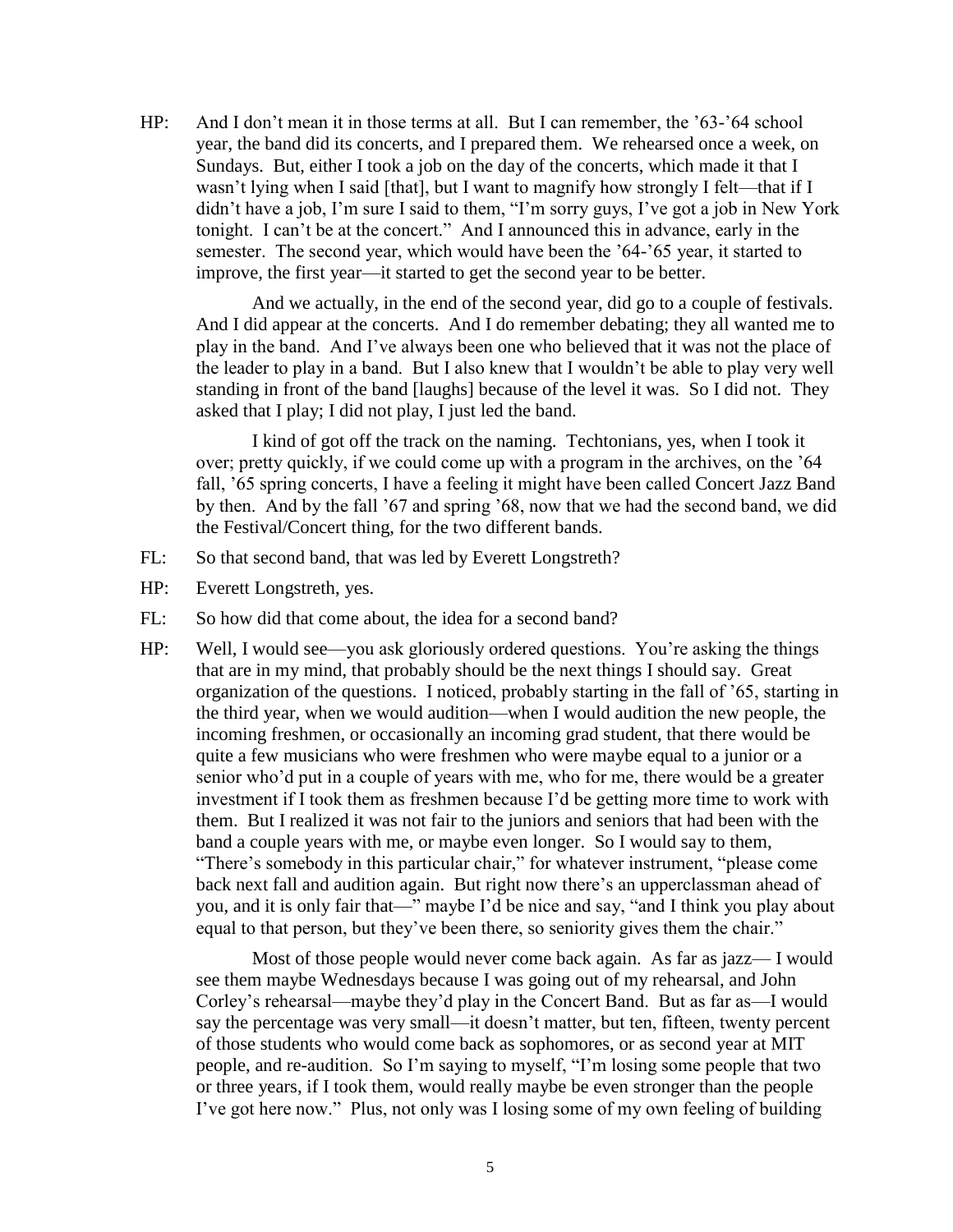the band, they were losing the opportunity to play in something they were interested to do when they came here as freshmen, and now they've been discouraged by not being a part of it.

And there seemed to be, literally, to the best of my knowledge, no jazz activity on the campus other than our band. You'd never hear about, like, a quartet or quintet of musicians outside of our band getting together. Later on, that would happen, in the seventies and eighties--but way back there in the early mid-sixties. So these were people who were losing the opportunity to do something they wanted, and people that could have made the product be a better product—the project, or whatever we want to call it.

So after seeing that for a couple of years, I spoke to Klaus, and I said, "You know," I told him just this. I said, "There are people that are coming and we're losing them. They don't come back." I said, "If we could form a second band, and have the first band rehearse twice a week, instead of rehearse once a week," I said, "the difference between one rehearsal and two rehearsals is much more than a hundred percent gain. Much, much more! Because when you rehearse on Sunday, and you come back and whack them again three days later on Wednesday, they'll retain the thing. The understanding is so much better than waiting week to week." And Klaus, you know, went along with that, totally. So that fall of '67 we formed the—am I right? I think it was fall of '66. I think the '66? No, it was '67. I'm sorry; it was '67, fall of '67. He went along with it. He said, "We have the funds to hire another director, and we can pay you for being here twice a week." [Ed. Note: First band given as Concert Jazz Orchestra in MIT Music Section of 1971 Annual Report.]

So, at that point, we had the second band created, and the first band made a giant step forward. Plus, I can't remember them over the entire twenty-two years, but the first few years it's easy to remember. There have been cycles in the band, where this first band that I took over in '63 sort of culminated in the spring of '67, especially when we went to Notre Dame that year, the Band Fair. We didn't win, but we fared very well. And that was, from this fall of '63, quite a step up the ladder for this band. Most of that band just happened to leave, through graduating, or whatever their reasons for leaving. So the fall of '67 is strong in my mind as another starting point for a new cycle, the two rehearsals of the first band, the Festival Band, which it became then, and the starting up of the second band.

And then my reason for choosing Everett as a director, I had known him since 1955. He'd been a student at Berklee when I started teaching there. He played trumpet in my band, starting with the first band I formed, in '55, my professional band. He played in that band, wrote for that band. He had, for me, the perfect personality for the leader of a second band. I don't feel any need to turn this off when I say this. As the leader of the first band, I didn't want a leader in the second band who was of the same drive, spirit, and at the same place with the kind of music I liked to play with a band. I wanted somebody who would work at a more basic level and who would leave it be with these people, that once they move from that band to the first band that I was leading, that they would feel that it was a step up. I didn't want a Phil Wilson, a John LaPorta—another person of equal experience and name as myself to be the leader of the second band. I thought that if that happened, John and Phil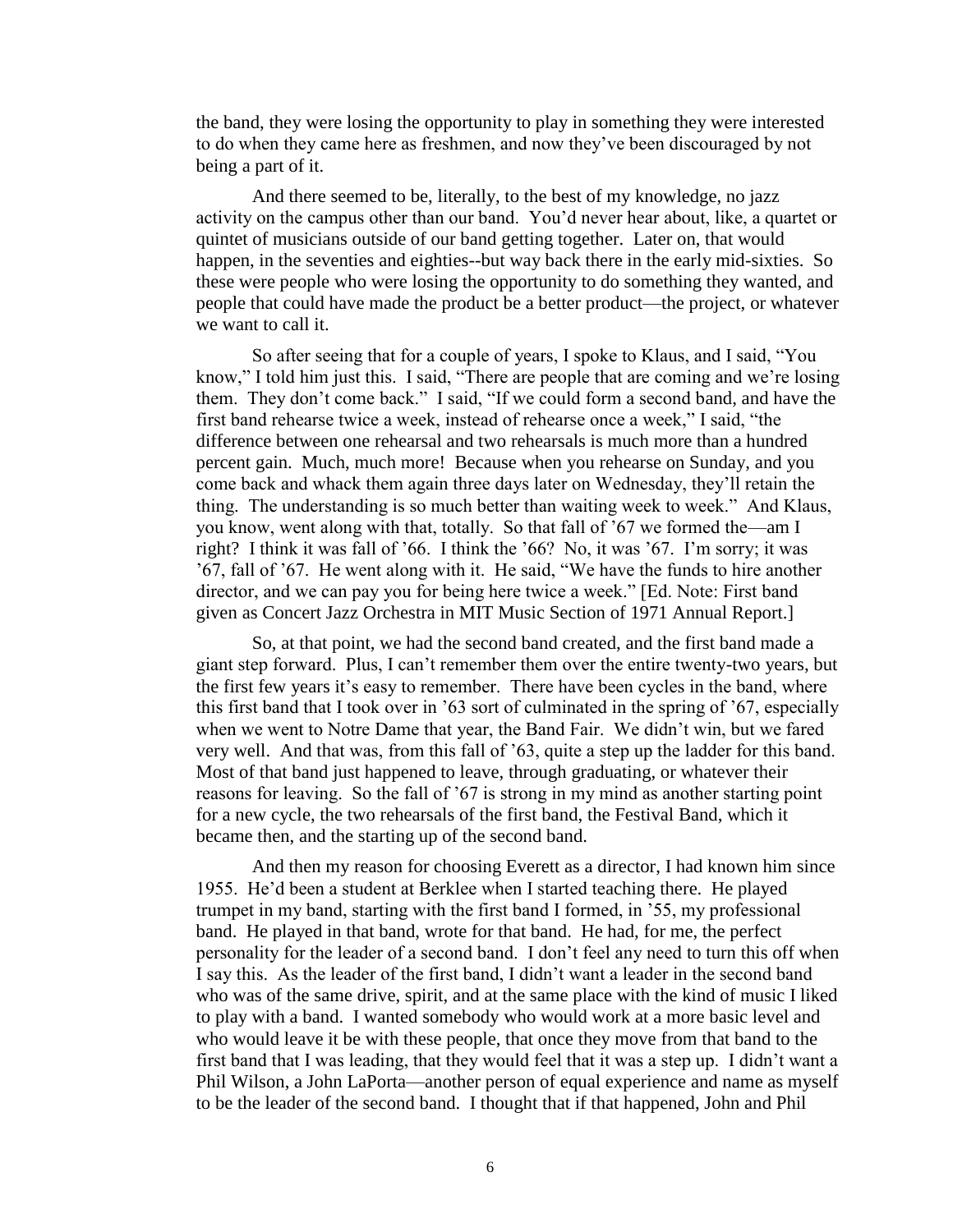being people of such strong musical personalities that I myself was at that point, that would be the wrong thing to do. I wanted somebody who was fundamentally sound, who was comfortable working with the incoming people, some of whom, as freshmen who we put in the second band, were not that good, but who would be—relative, to say any professional is comfortable when you're working with some freshmen who aren't that good, but who would take it in the proper frame of mind, the proper attitude.

For me, he was the best guy in town. And he knew me, musically; he knew what I wanted. I didn't want him to come in and gas these kids with the hippest arrangement of the day. I wanted him to bring in relatively simple music that he was teaching them how to feel the horns are there, how to play in time, how to play in a section and listen to each other—the basics of playing in a jazz ensemble. And he was just perfect for it. I would get flack occasionally from students in the band who, maybe because they thought I was in charge of the two bands overall—and I guess I was—would say, "I don't like this guy leading the second band. He doesn't excite us enough." Or once somebody would get in the band I was leading, after a year or two in the Concert Band, they'd sort of quietly say, "You know, it was kind of tough working under Everett." Because he was very basic. He demanded things. He's a lovely human being, but he's sort of cool about things. There's not a lot of—

- FL: Yeah.
- HP: —outer energy coming off of him. But the inner energy is that he loves music, and he has a great integrity about people and music. I would trust my wife, my children, my home—he's one of those special people you look in the eye and you know you can trust him. So he just was the guy for me. There's no such thing as the perfect guy because for some of the kids, they wanted to be playing hipper music. But for me, for the purpose of the existence of the second team, he was perfect; he really was.
- FL: So finding musicians and recruiting didn't seem like a big problem. There was a real interest among the students.
- HP: There was. The student president and a couple of his assistants would set up posters all around the campus that week when people came in ahead of the business. And we would often have as many as fifty people to come to audition. And Everett would take the brass, the trumpets and trombones. I would take the saxes and the rhythm on the first Sunday rehearsal. And we'd start this rehearsal much earlier. Whereas the regular rehearsal was seven to ten, we'd probably start around five-thirty and go till ten because what we wanted—we wanted to audition everybody individually, but we also wanted to audition them in a collective playing situation. So he would go downstairs in A or B, and I'd stay up on the stage because with the rhythm players, it was easier to audition on the stage. And we would probably give everybody five to seven minutes. And if you're a pro in this thing, you don't need five to seven minutes—that, you're being polite to the students. You know in the first minute whether you've got something. As soon as they start putting air through the horn, you know whether there's a sound there. And as soon as you ask them to play a melody, which is much more important than can they read music! Can they play a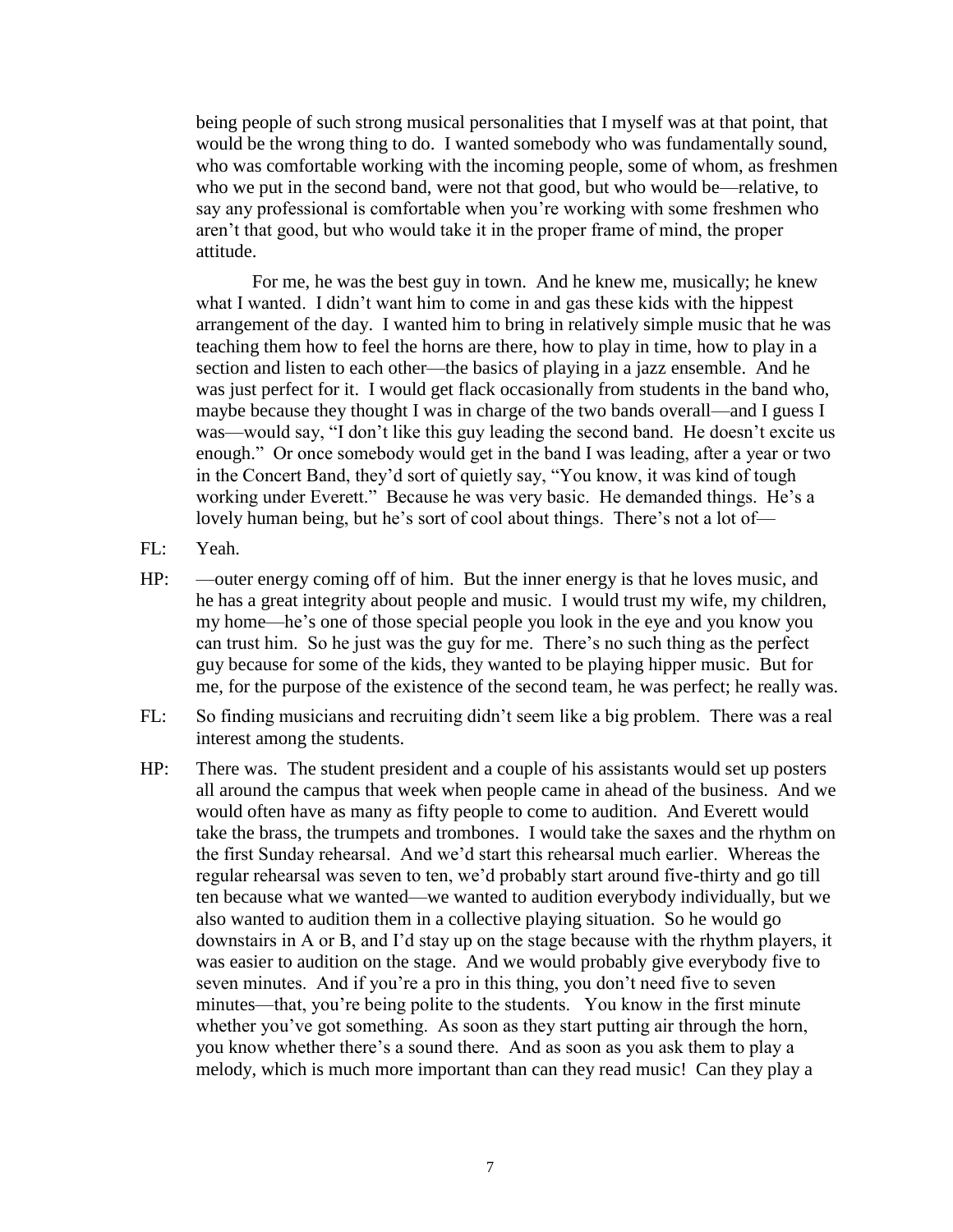melody and make music? And then have them read some simple little jazz syncopations.

Then of that fifty, let's say ten, we could tell, "Thank you for coming by. Come by next fall, but at this point the band is at a higher level than you are. I hope you work with it and play on your own." You know, a polite way of saying it. The other forty or so we would put into two bands, and Everett would take one, and I'd take one, and we could then start to weed it out some more. And by that time, maybe another, oh, five or ten were weeding themselves out. They didn't like me; they didn't like Everett. They didn't like the band; this wasn't what they thought jazz was—this sort of thing.

So we'd probably get down to maybe about thirty of these fifty. This is not counting the returnees from both bands, you know. So we've got quite a few people: thirty new people and maybe twenty-five returning from the two bands. And we would have the new people play, not by themselves, but individually with the already established bands of the previous years to see how they functioned there. Then we'd, I would spend time after the whole thing was over, after ten o'clock, with the people—which weren't very many—who had solo capabilities. And maybe there'd be four or five that I'd spend another hour, and have them play blues in a couple keys that I can play a little bit of piano by the chords, and play a couple tunes and meet a couple chord changes.

And then we would—very often, Everett and I would, by the time we left there on that Sunday night, would have pretty much formed the two bands, with everybody being told that your chair, including returning people in the first band, "Your chair is not your chair. You've got to maintain—" and because it may be through our auditioning that we missed the ball. Maybe somebody doesn't audition well, but in rehearsal situation without the pressure of being an individual, plays better. Or in the first concert maybe we've got performers here who don't rehearse that good, but perform. So, I made very clear, "It is not etched in stone that this is your chair. It is your chair for the time being." And then we took it from there.

- FL: How many of these students had jazz experience?
- HP: Very few. They would say, you know, I would ask the question, "Did you play in a high school jazz band?" "Oh, yes!" [laughs] Oh, my God! Once in a while there would be somebody come in, you know, who had already got their master's degree somewhere—you know, somebody who was maybe in their mid-twenties, who really played! This fellow Richie Orr. I had a saxophone player from Notre Dame, a black fellow who ran Olympic races for our country. He always called a rehearsal a practice because being an athlete, it was a practice. "I've got a track practice because tomorrow I'm running in Nicaragua on Olympic trials," and things like that. His name was Bill Hurd [William Charles Hurd, S.M. 1972, MIT]. Now I had heard him—I had him in a student band when he was in high school, back in the midsixties, in the summer. I used to do the summer jazz band clinics, the things that were then called the Stan Kenton Band Clinics. Then it became the Summer Jazz Band Camps, and now it's Jamey's thing, Jamey Aebersold [Ed. Note: Summer Jazz Workshop]. And Bill had been in one of those bands with me.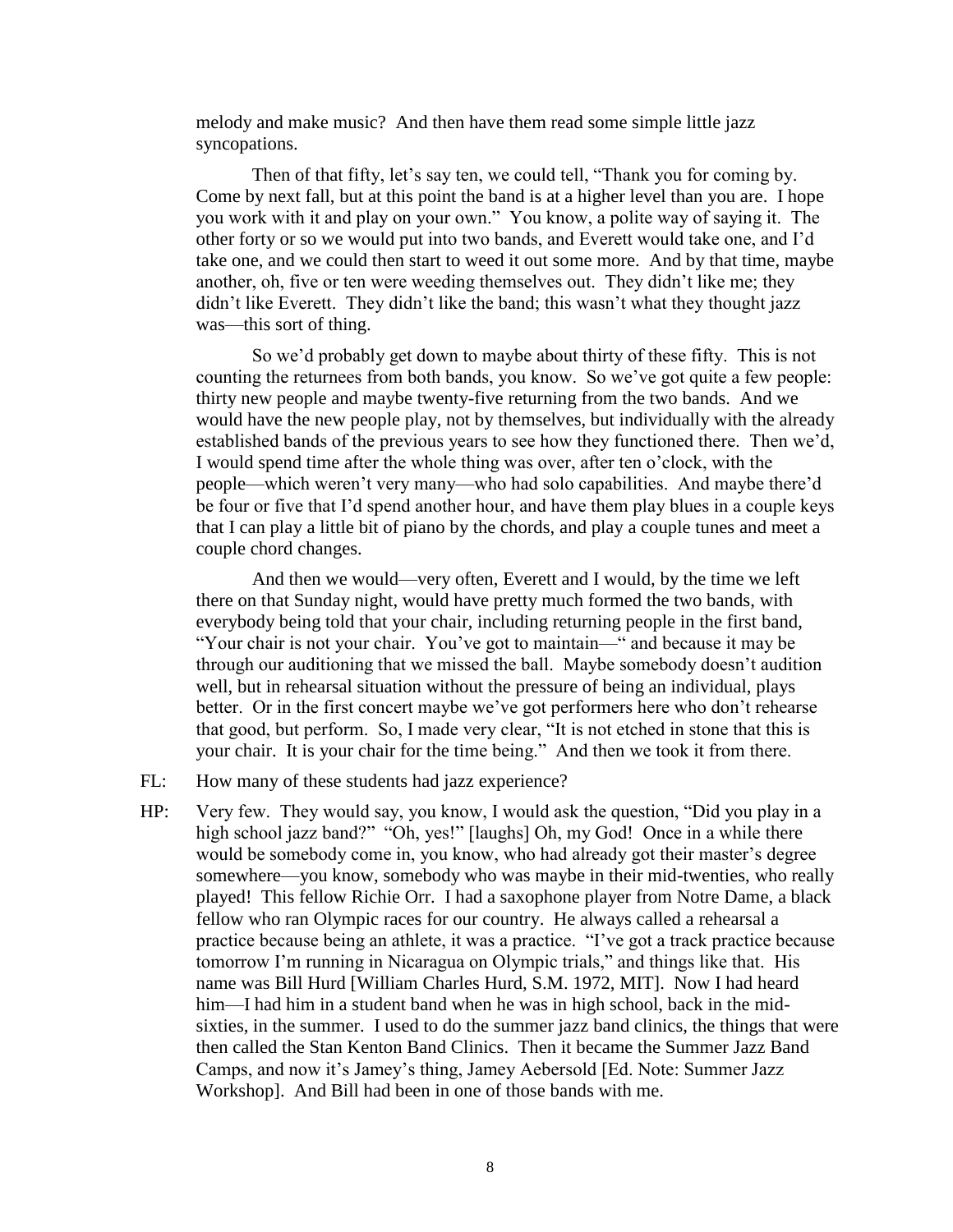Then he—I heard him playing with the Notre Dame band, out at Notre Dame. And all of a sudden, I think it was the fall of '69, in he walked. And I said, "Oohwah!" Because, it's funny when you go to festivals. If you've got two hot soloists, and Richie Orr, the trombonist, and this fellow—they were professional-level jazz players—you can take a mediocre band, and the judges are so overwhelmed by these two soloists that your band—matter of fact, at Notre Dame that year, we were one of the—they named four winning bands, and it was the first time we'd ever won at Notre Dame. And these two guys, this Bill Hurd and Richie Orr—they both won the award for the best jazz saxophone, the best jazz trombonist. So—but that was a rare thing.

A fellow came in named Eliot Jekowsky [Ph.D. 1976, MIT], a tenor player, oh, maybe in the early seventies. And he just had to play two notes, and I said, "Ooh, heavens! This is going to be something!" He was just—he was too good for the band, and he already had his master's and he was going for his doctorate. And he didn't have time, and when he heard the band, he just—he was from New York; his Dad was a professional musician. He had gotten his bachelor's and master's at Columbia and had been very active playing in New York professionally. And it was right for him that he didn't take part in the band. But that sort of thing was definitely not the norm.

The norm, the plus kind of norm, was a freshman would come in who you could hear had talent but had never had anybody molding them. They really played their horn very well, beautiful sound. Whether they could read music, it didn't matter because we rehearsed for months and months. They would learn to read because they're so good with the mathematical part. I could bring seven-eight things over here, and these kids could read them. The Berklee Recording Band could stumble all over!

- FL: [laughs]
- HP: Because they could do so well with the numerical subdivisions and all that, you know.
- FH: [laughs]
- HP: But it's this freshman who had some promise, who would stay here for six years. And by the time they were getting their master's, I could see, having been a part of the band, devoting themselves to it, and with what I had to offer them, became really pretty good professional level players, playing with the band. But there was a lot of interest. It waned to some degree, and I can't pinpoint where that interest—the number of bodies. It would get so that Everett would have to go outside to fill up did you play in the band for him?
- FH: At one point, yeah.
- HP Yeah, at one point you did. And you were going to Boston Conservatory?
- FH: Yeah, exactly.
- HP: Yeah. Everett would say, "Is there anybody in your band playing fifth trumpet that can now play third trumpet for me? Because I don't have enough trumpets—you know, who's got the attitude?" And occasionally, there would be that person who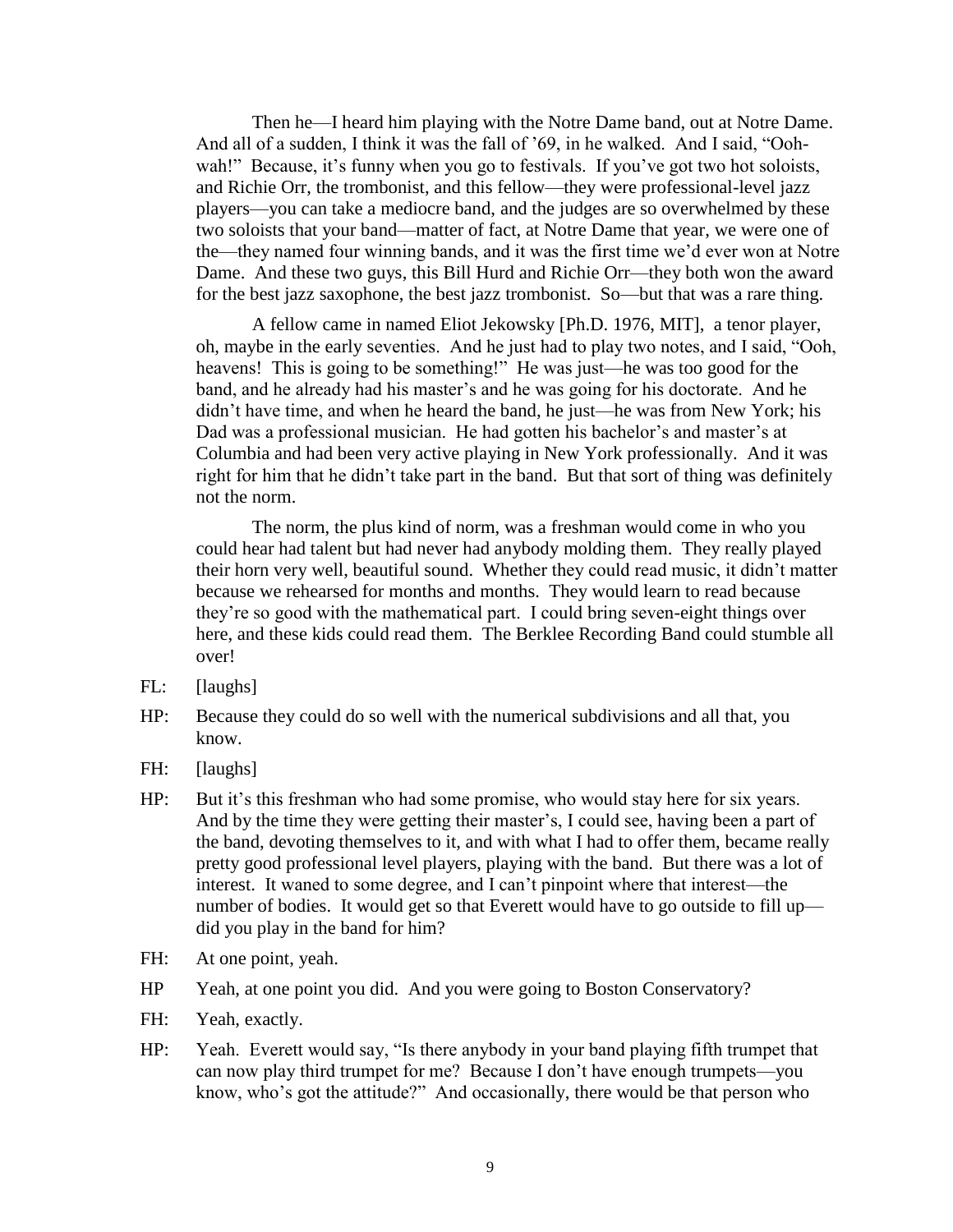would play in both bands, to help out. Or he would say, "You know, the last four weeks I've only had one trombone." So he'd go outside and get a couple of Berklee kids or conservatory kids. So that interest, once the band—once students who were here knew about the band through reading about it in the newspaper, coming to the concerts, word of mouth, that this band was trying to do well. The first time we went to—the only time I took the band to Europe [Montreux Jazz Festival, 1970], the next year, coming back from having played the Jazz Festival in Montreal, things of that nature, and winning at Notre Dame, the word of mouth among people that might be interested, now, "Oh, this might be something I'd like to be a part of." And so that was a strength there. And not that the band didn't remain strong; I just think musical interests became broader and broader.

There were all sorts of—occasionally I would find a very fine rock guitar player, a rock bass player, that couldn't read a note of music, but I could see had a great rhythmic feel and were interested in playing jazz. And we had a player for two or three years who really—he just was playing most of the things by ear, but what a spark he put in the band, you know! But he was really a rock player. So there was more interest in rock playing, I think, through the seventies. We wouldn't get quite as many people.

- FL: Yeah, we'll get into that. I have a question about that later. Was the Festival Jazz Ensemble always a big band arrangement? Was that just your basic idea you were always working with? Or did that ever change?
- HP: No. Well, the band itself always existed as a big band, but if we were in an era, a cycle, a period of time, when there were a couple of good horn players, we would always have a small group within the band. Because it was so—the weakest thing in this band always was rhythm section players and soloists. You, Fred, I—anybody who has a love of this, and some experience, can take the three horn sections, and if they all get a sound out of their horns, we can make them sound pretty good, telling them what's long, what's short, what's loud, what's soft. Here's the rhythmic feel. You should play while you sing the phrase over. Because that is almost a musical fact you're teaching them. The concept of playing improvised jazz and the concept of what to do in the rhythm section are just that—they're concepts. And you can say a lot of musical facts to them that will lead, hopefully, that the concept will be gained.

But at any festival that I ever go to as a judge, high school or college, the band as a collective unit always sounds better than the rhythm section and the soloists—in most cases, unless maybe it's a band like from Berklee or Eastman [School of Music] or someplace, where there's a strong emphasis on jazz. But I always, I would say, always there would be a small group within the band of some kind. Whether we would put that on for three tunes in the middle of our concerts, or whether they would just be in the woodshed, for the sake of what they did in the band being a little jazzier because of the small group activity.

But generally we would have the second—in our own concerts here, we'd have the second band, Everett's band, play, oh, twenty-five minutes. Then we'd have the small group play for maybe twenty minutes, an intermission, and then the band would do a forty-five minute set. That would sort of be the shape of the concerts that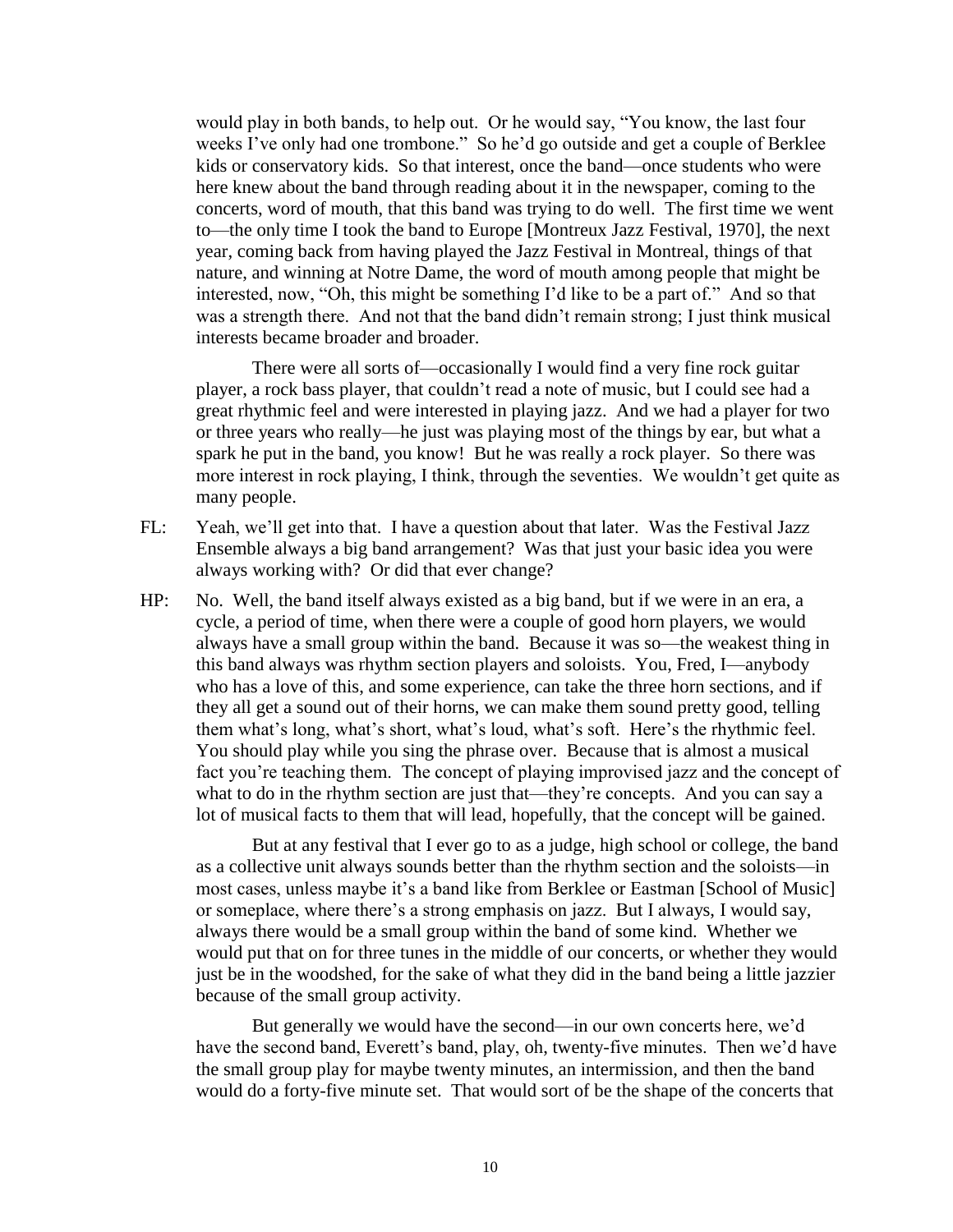we would do. And that was very important to me because I felt that the people who were here, the better people jazz-wise, both in the rhythm sections and the one, two, or three horn players, needed that, wanted that. It would keep them interested in being a part of the band because a good—there's nothing more boring for a good piano player to sit at a band rehearsal, you know. I used to tell Ray Santisi [b. 1935] in my band, "Ray, come to the last half-hour of the three-hour rehearsal, and whatever's new in the book today you can learn in that half-hour, and you'll be very grateful." Or somebody whose interest is more in soloing than in big band playing, as far as the horns go, who you need as one of your good soloists, to keep them interested in being part of the band, have them be part of this little small group.

So there was a strong—as strong as the personnel would permit, I would have a small group within the band. And these small groups would often appear at the festivals, too, under their own—they always did it on their own. I didn't ride herd on that. I would let them do it on their own. If they asked me to come to a rehearsal to listen, or make a comment, of course I would. And I didn't lead it at the festivals; it was definitely the more individual thing for the players.

- FL: Did you often have vocalists?
- HP: Never!
- FL: Never!
- HP: I don't think. I mean, I hope I'm not lying.
- FL: That's very interesting. Hm.
- HP: I have no memory of it. And with my Berklee band, for forty years I had one, and I don't even remember why I allowed him to sing. He'd got an arrangement featuring himself on *Caravan* [by Tizol and Mills].
- FH: [laughs]
- HP: I mean, he was a Swiss fellow. He sang very well. And I'm sure all my fellow faculty buddies must have said, "What is happening to Herb?" you know! [laughs] The most beautiful instrument is the human voice, in my opinion, okay? We, as wind instrument player—any instrument—are playing in imitation of the human voice, I hope.
- FL: Yeah.
- HP: Okay? And so many people felt, "Oh, let's scat sing! Let's sing to play like a horn." [growls] I hate that! I can't stand scat singing. Just to give you an idea, I don't think that there could have been anybody who would have come along who I would have felt would have added to the band. Maybe, you know, sometimes you go out and judge, and there's some young girl with a skirt up to here and [hoots]. Maybe some leaders of bands thinks, "Oh, that's good. The audience will love us." Do you know Seb [Sebastian Bonaiuto], over at BC [Boston College]?
- FH: Yeah.
- HP: Yeah, you know, Seb has his girls out front, and all that. And that's fine, and they do it well! Except it's not my cup of tea!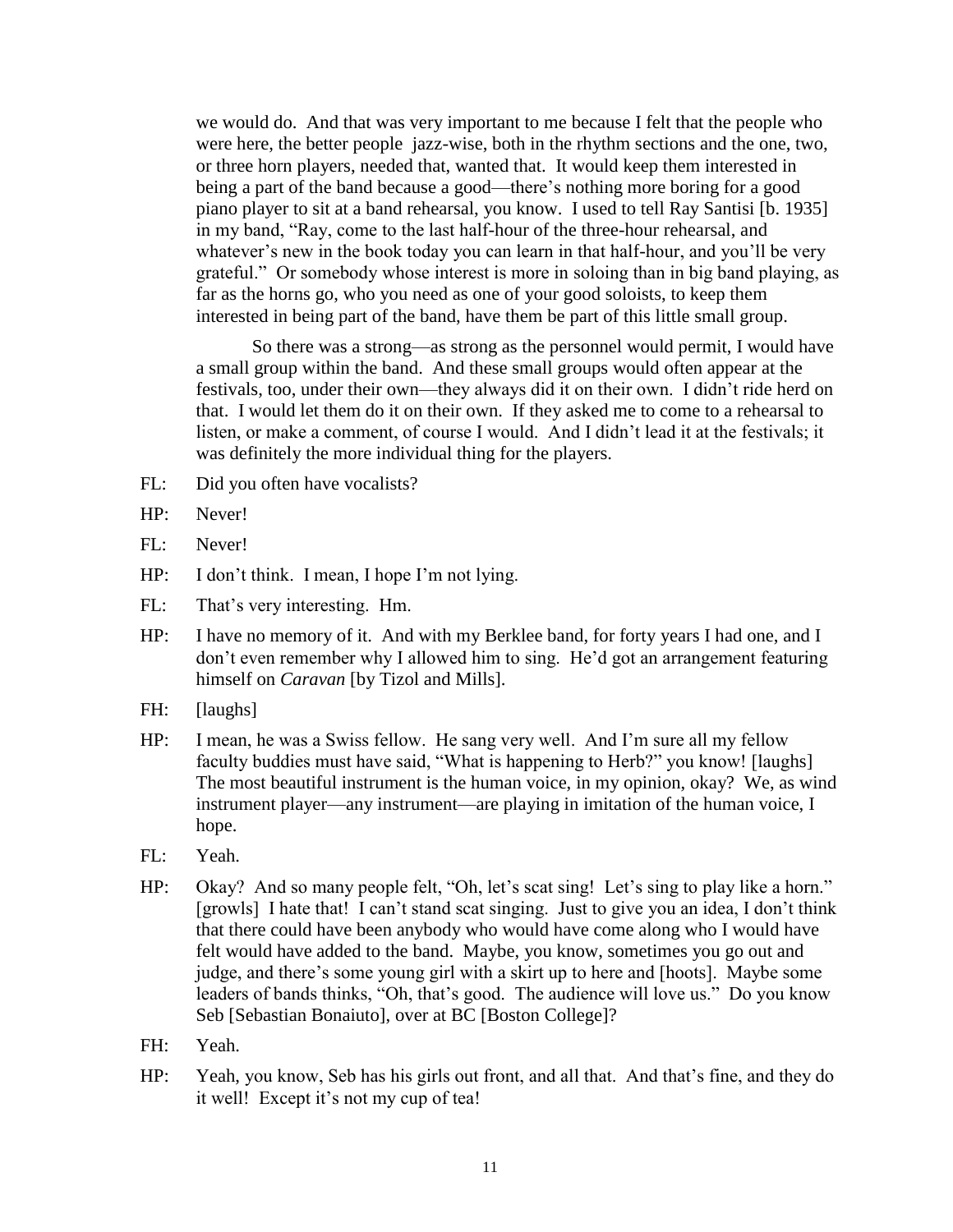- FH: Yeah.
- HP: And probably I am known for that, both historically at Berklee, and here, for the people that, you know, "Don't even think about asking Herb if you can sing with the band." So I never did. Or, never is such a strong word—I have no memory of doing it, which means I don't think I did.
- FH: And no regrets? [laughs]
- HP: No regrets. I mean, I don't like most singers.
- FL: Mm-hm.
- HP: I love the human voice. Billie Holliday [1915–1959]to me is the greatest singer I've ever heard in my life, of any kind of music. If I put a Billie Holliday record on and then somebody else, I can't listen to somebody else. I have this idea about singing, it's supposed to be such a non-specific event, both in pitch and in rhythm. And too many singers, you know, they nail the note to the wall! They nail the note to the beat! I want wrongness from singers. I want warmth. I love Louis Armstrong [1901– 1971]. I think he's one of the all-time great singers of all time.

I worked in a gas station as a kid in Gloucester, and all these bookmakers and guys would hang around the gas station. I was about eighteen or so and very much into jazz and Louis. And one day a radio was playing something and Louis was singing, and these guys, "They call that singing?" [laughs] You know! And I just shut my mouth; I didn't want to get in an argument with them! Because singing has nothing to do with the trained voice. It has to do with expression. I didn't mean to get windy, Forrest, about why I didn't have—those are not reasons. I just had enough on my hands.

### **3. Sound, arrangements, and repertoire (35:38–CD1 0:35:38)**

- FL: Yeah! What about some of the less common instruments found in jazz, like violin or French horn? Did you ever get—?
- HP: Yes, we had a fellow named Bill Grossman [William Grossman, MIT class of 1971; d. 2010] played—I see him occasionally. He lives in New York. He was very active here at MIT. I don't know how he ever graduated.
- FH: [laughs]
- HP: He just was involved in everything! Played French horn in John [Corley]'s band [MIT Concert Band led by John Corley 1948-1999]; I imagine in the symphony—I'm sure he did in the [MIT] symphony. He played piano his first year with the jazz band, the first year he was in the jazz band. And then a fellow came in and auditioned who played better than him. And Bill knew it. When the returning members would come to the auditions, and occasionally some hot whippersnapper would come in, I could see the look on the face of the instrument that that person might take their place. Bill said, "I know what you're going to do, Herb." He was a great guy. He said, "You know, I play French horn, too." I said, "Oh, great!" Because, see, I've always been a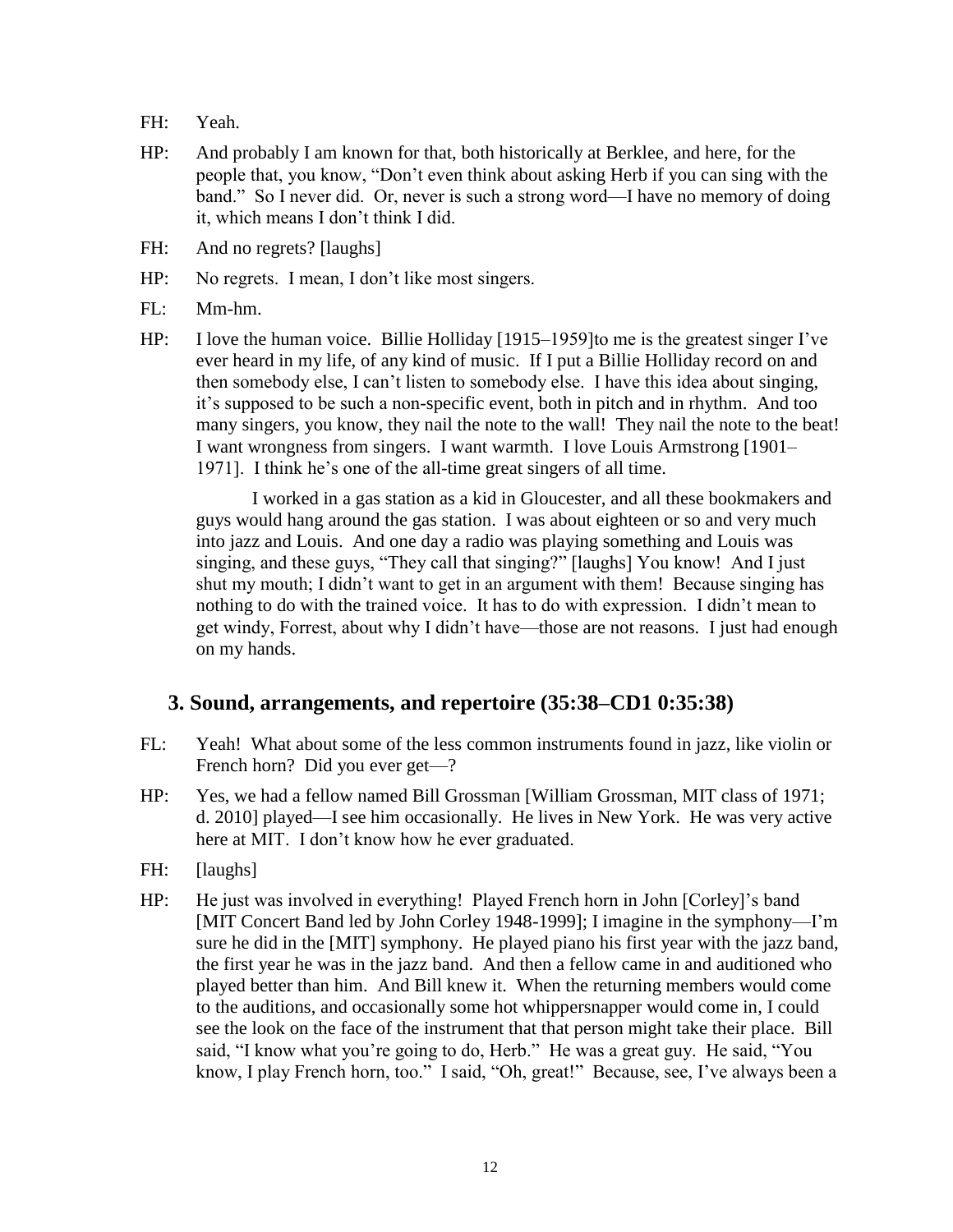three trombone man, not a four trombone man. That's a whole other cup of tea, or subject matter.

But I was playing a great deal of music then out of my own band. The band that I had from '55 to '62 was exactly the instrumentation of the band that I took over here at MIT. And I played a lot of the less difficult music of that, my '55 to '62 band, with the MIT band, as the band grew to be good enough. And it was a three trombone band. Yet, as other music came to us, some of them had four trombone parts. So I said, "Bill, why don't you play French horn," once he told me, "and you can play the second or the third of the four trombone parts, when music comes in for four trombones." So he started playing French horn, part-time in the sense that he didn't play on every tune, but he was a full-time member. He was there for every rehearsal. And it added a nice color.

But the people that started to write for the band from that point—not music that I was playing that had been written in the previous decade or so, but music that was being written, like Alf Clausen. You know the name Alf Clausen, Berklee student? He's musical director and does all the scoring for *The Simpsons* [television cartoon series].

- FH: Oh!
- HP: Yeah. He played French horn in the Berklee band. But he was writing for the Berklee band, including French horn parts, for himself. So then I had Bill. And then it evolved into we had two French horns. It started to get gargantuan on me!
- FH: Like [Stan] Kenton [1911-1979, bandleader, pianist].
- HP: Don't say the word in my presence!
- FH: [laughs]
- HP: I ended up—there I am with four trombones and two French horns. And I strongly believe that when a band doesn't swing because of sheer weight, that where that weight is, is in the tenor section of the ensemble of horns. And the trombones and the French horns and the tenor saxophones—if you've got four trombones and two French horns and two tenor saxophones, you've got eight people. And if the baritone is at all high on the horn, it's in the tenor register. If the altos get low enough, they're in the tenor register. And you can sometimes have twelve horns in this tenor register, which sounds like a bunch of dead rhinoceri floating down the Nile, you know!
- FH: [laughs]
- HP: It's just—aaah! It's so heavy you'd never get it off the ground rhythmically! So this period into the early seventies, I had two French horn players. We started with Bill and a fellow Jim somebody—who was a better French horn player; he played first. And by then I had four trombones, and this middle row stretched halfway across the stage, you know. And then, it actually went—I kept the line up; there was another cycle of two more French horn players. A fellow who's [laughs]—the strangest thing! What a weird memory I have! The fellow who played first French horn in this second cycle of French horns in the band—so this is mid-seventies—his name was Harvey Boles, B-O-L-E-S [probably Howard Boles, MIT class of 1977]. But for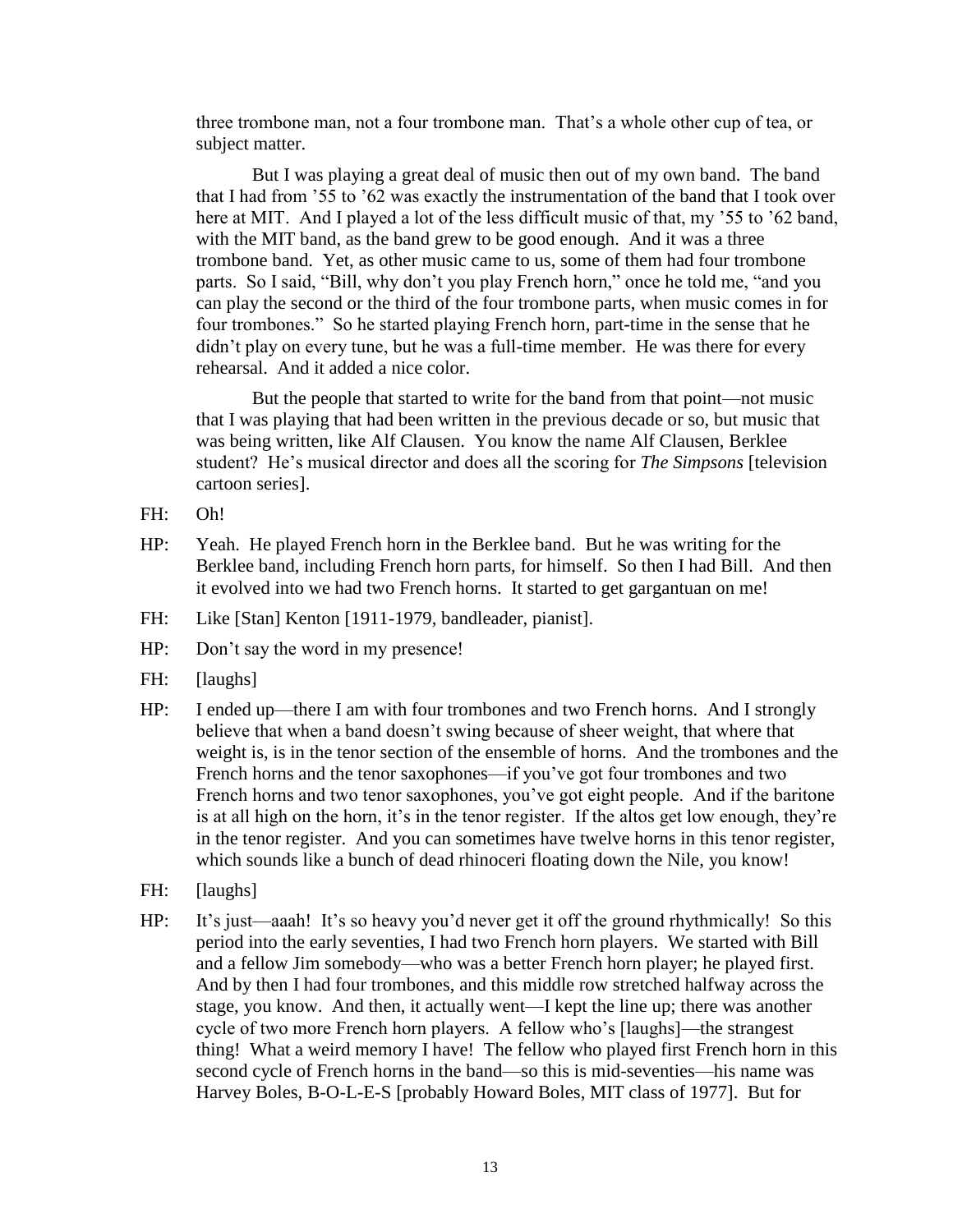some reason, I called him Harvey Bowels! [laughs] If you'll pardon that. Maybe you'll want to erase that off the tape, you know!

- FL: [laughs]
- HP: But I then eased this thing out. I said, "Oh, Herb, you're losing it, you know. It's too heavy." See, I believe even in a big band that you can hear the sound of each person's voice. The last professional band I had, which was the smallest professional band I ever had—and I had that size for economic reasons, but it was for also musical reasons—it had only eight horns: three trumpets, one trombone, and four saxophones. When those eight horns played, I could hear the individuality of each person's sound, much like the Ellington principle. I could hear the individuality, because it was somewhat transparent. There was some space between.

When you start putting all these people together in that register from about G above middle C to G below middle C on the piano, the heaviness that gets in there is just atrocious! As soon as you start doubling people—Forrest, I asked you this before and you answered me. Are you a musician? Are we talking—Yeah. Then, if you start doubling people in the perfect unison, rather than the octave unison, then those people doubled in the perfect unison—like, let's say, a trombone and a tenor saxophone—you are going to lose some of the individuality of each person's sound, and you're going to begin to only hear a note, a pitch, in somewhat the reedy quality, somewhat a trombone quality. But getting beyond just reed and brass quality, getting to individual quality, you're going to lose it, if it's doubled at the perfect unison.

So, for this reason, I loved—I used to have other musicians come to me and say, "The sound of the ensemble is transparent." And I'd say, "Oh, thank you for noticing," you know. But I could hear Dave Chapman's [alto saxophonist, clarinetist] sound, in the ensemble. I could hear Paul Fontaine's sound playing third trumpet. And I only had one trombone in that band, you know.

- FH: I went to one—I can attest to that because I went to one gig in Beverly.
- HP: Oh, at Sandy's?
- FH: That was the band you're talking about, right?
- HP: Yes, yeah. Oh, at Jazz Haute, maybe?
- FH: Yeah, yeah. That's the same-?
- HP: That was the last year we had the band.
- FH: Yeah, and it was fantastic!
- HP: Yeah, of all the bands I had from '55 to '93, it was the one I was most proud of because I didn't bow down to: you've got to have a big, big band. Economics, partly, was the reason why. But I've always wanted that—I don't call it a small big band. What I call it is a big small group. It has a small group concept of the individual.
- FH: Because the band from the seventies, early eighties, that band—
- HP: On those records, yeah.
- FH: Yeah, is very individual. But this was a whole other level, you know.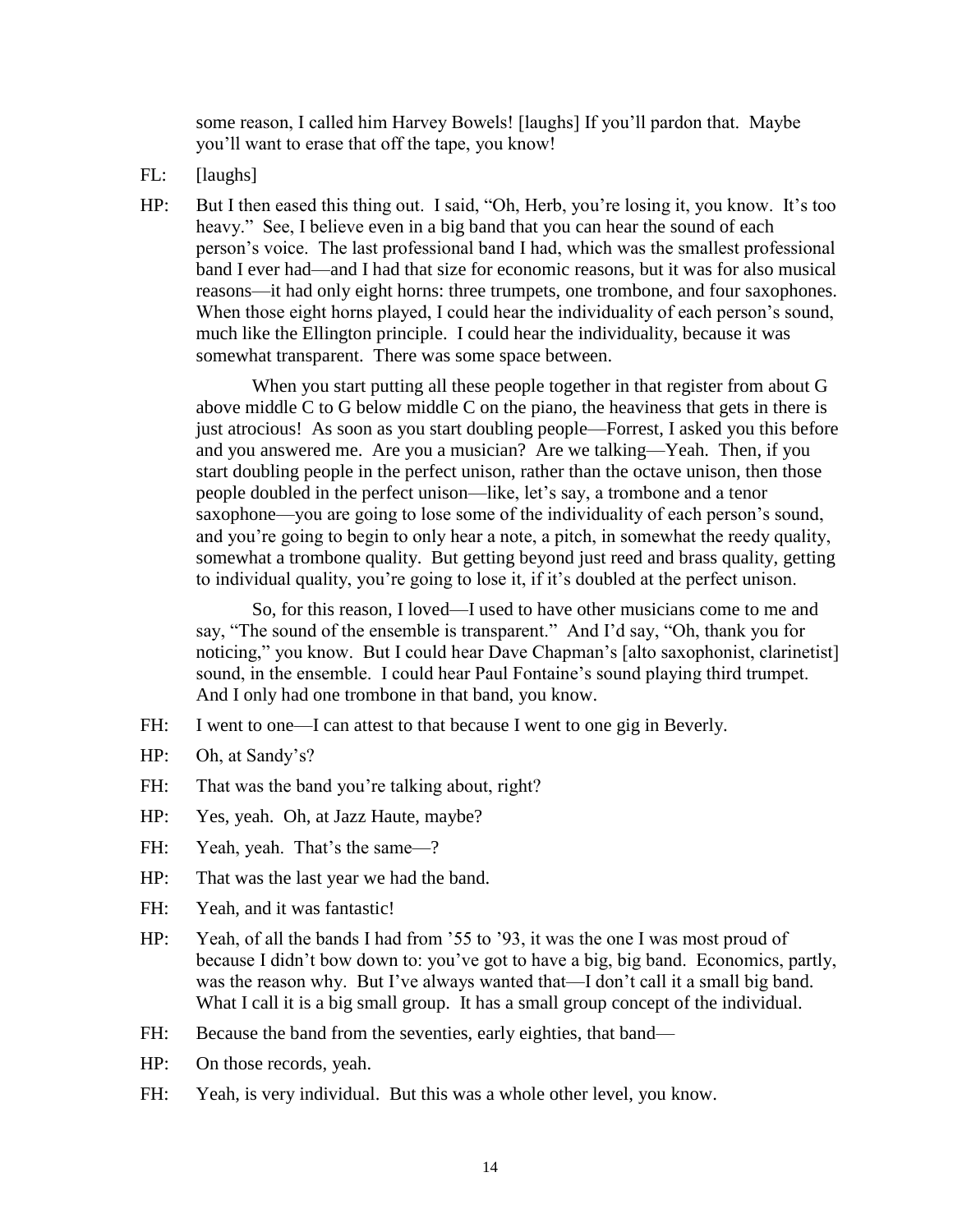HP: It was, it was.

- FH: Sorry.
- HP: That's all right. So what was the question, Forrest, that I took us from?
- FL: I was asking about some of the unusual instruments.
- HP: Oh yeah, French horns.
- FL: How about any jazz violinists or anything like that?
- HP: The first bass player with the band, Stu Schulman [Stuart Schulman, MIT class of 1968; violin, fiddle, electric bass, piano, arranger], played violin. He was the bass player through that first cycle, through the spring of '67, with that good band we took to Notre Dame in the spring of '67. He played bass in the band, but he played very good violin. He played violin in the symphony; he might even have been concertmaster in the symphony. And I hope I'm not exaggerating, but he was a fine violinist. He was a violinist who played acoustic bass, one of those things. He wasn't a bass player who dabbled with this. And we had a few pieces where he would put the bass down. We wouldn't even bring in another bass player. We would just, for color effects or something, use him. He was the only violinist I remember.
- FL: Could he solo and stuff?
- HP: Oh, yes. He was a good jazz bass player, yeah.
- FL: Good.
- HP: Yeah, and we had a small group, that he was playing violin in, and Richie Orr the trombone. It was very unusual. I don't know that we ever had a double-reed instrument of any kind. After a while, occasionally we would get a half-decent flute player. Rarely did you get a good clarinet player. It seemed in that period of young, high school, college age musicians, the clarinet doubling was getting pushed further and further down. You'd get a better flute doubler than you would a clarinet doubler, if you got any doublings at all. Let's see. Vibes [vibraphone] we had occasionally. A good vibe soloist—maybe we had, over the history of the band, two good vibe soloists, and their function, except for an occasional arrangement where an arranger would write something for our band, and use the vibes in a coloristic sense, their function would be primarily just one of soloing. And if an arrangement came in and there was a trumpet solo in it, and I didn't have a good trumpet soloist that year, it would become the vibe player's solo, that sort of thing. But generally, except for the French horn, very, very little of that sort of thing.
- FL: Yeah, mm-hm. How often did you have guest soloists and artists come and play with the band?
- HP: That's another one of those nevers, I think. I don't think we ever did. I felt about that the same way I felt about my own playing with the band, that this band was for these young people to play, and that there was no need. This is not some showcase, where we create—we're the background for Clarke Terry [trumpeter and fluegelhornist] or Bob Mintzer [saxophonist, clarinetist, arranger], or whatever era we're talking about. It was for the kids to play. They used to complain to me, some of them very validly,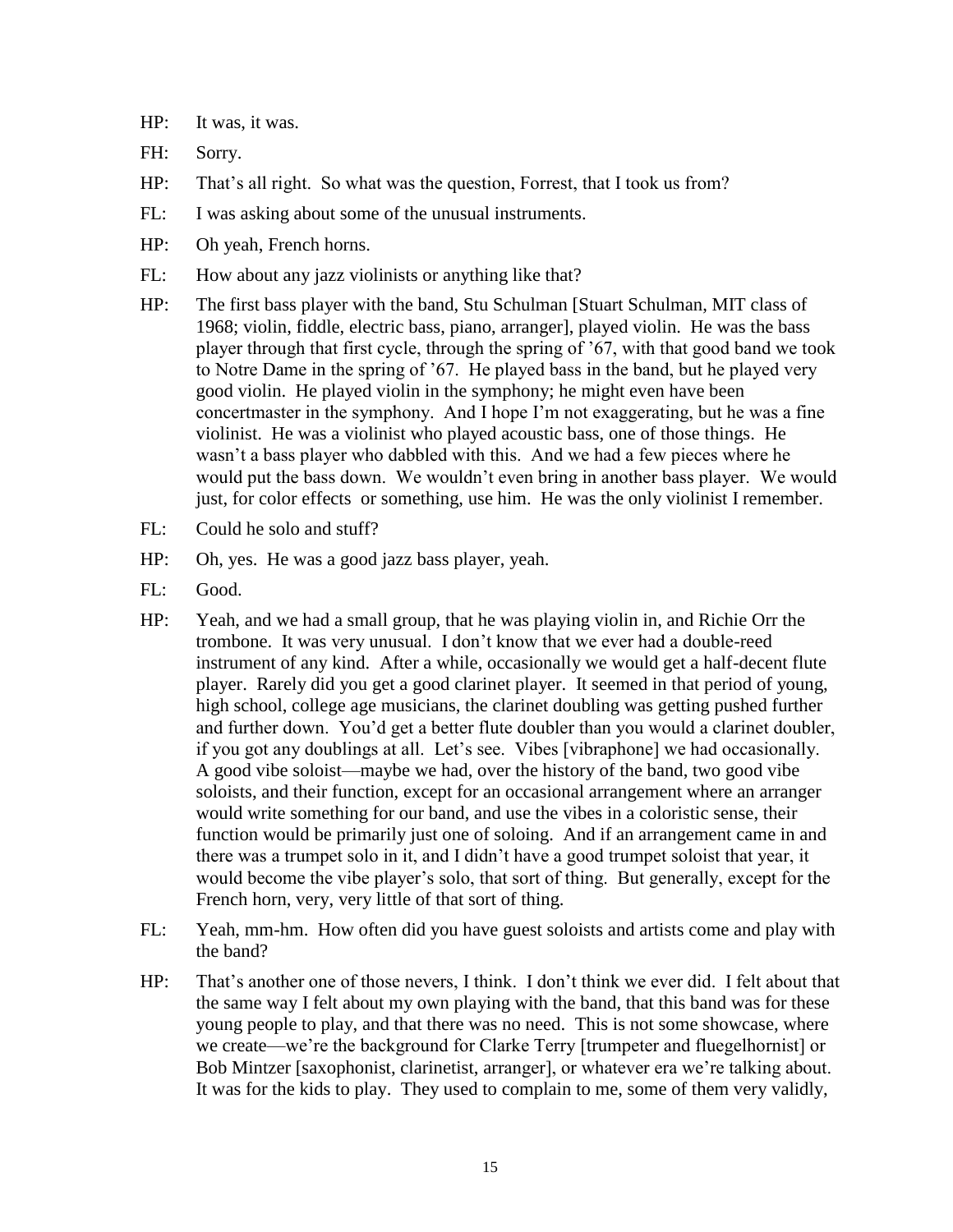that I didn't play with them, that they would just like to have played with me. But I still believed it strongly.

And I believed it partly because I saw some of my comrades at Berklee who did just the opposite. They would do concerts with their student band, and the concert was really just a showcase for their ego. And these are people that I love; a few played in my own band, even. I felt—how do I want to put it? It's the same kind of thing: when I would go on a GB ["general business"] gig—Sydney Hill Country Club, playing a bar mitzvah or something like that, the non-jazz musicians, if it was a sextet, maybe three horns and a rhythm section, maybe trumpet and two saxes and alto and a tenor, the non-jazz musicians in the group, all they wanted to try to do on the bar mitzvah gig is play jazz. Even to the point of sometimes not playing the job itself. And I, my idea of why I was there was to play the melody. And they said, "How come you're not soloing here?" And I'd say, "Hey, the purpose of this gig is not for us to get our jazz jollies off, so to speak. It's to play the gig."

Well, I felt that same way about the band. The purpose of the band wasn't for me to solo. Now, I think I was lucky, in that through my twenties and early thirties I had this Jazz Workshop gig for seven years. I played four nights a week in a quintet and led my own band two nights a week, and I was getting my professional band—I hate to use the word jollies; it's sort of a crass word, but it seems a fitter for me—I was getting my band jollies, and I was getting my own trumpet solo. So when I came to something else, I wasn't in any way trying to do my own thing, other than , I'm sure, the music I chose for the band to play was music I chose. But I did not want to force my personality on this thing; I wanted to bring out their personalities. I don't mean to make it out that I'm some wonderful person for having done this, but I believed it then, and I believe it even more now, thirty years later.

- FL: Mm-hm. Can you talk about some of the repertoire that the group played? You had a particular philosophy behind the repertoire that you chose. Can you talk about that?
- HP: Yeah. The source of it originally was, when we first started the band, was some of the standard printed material of the early sixties, which wasn't very good, actually. That's what the band had been playing primarily before I took it over. Then I began to bring the things from my own book. I had a sixteen-piece band from '55 to '60, and then we cut that down to thirteen-piece. Well, the '55 to '60 band, which was the same instrumentation as the MIT band, I would bring stuff, the easiest stuff from that, and gradually work that in. But what was a wonderful thing was that Klaus [Liepmann] gave us a little bit of a budget to commission things.

And my memory is that we would commission things at a hundred dollars, and if you chose to write your own parts, you made the hundred. If you wanted to hire a copier for twenty-five to copy it on your own, I would not be responsible for getting the parts copied. They would bring me a score and the parts, and they'd get a hundred dollars for it. So we would maybe have, let's say, five hundred dollars a year. This actually is one of these things that this fellow Glenn Reyer started. He started so many of the good things that made this organization ascend.

And we were so lucky to have Berklee faculty members or the best of the Berklee students here in town, and that I was associating with regularly and knew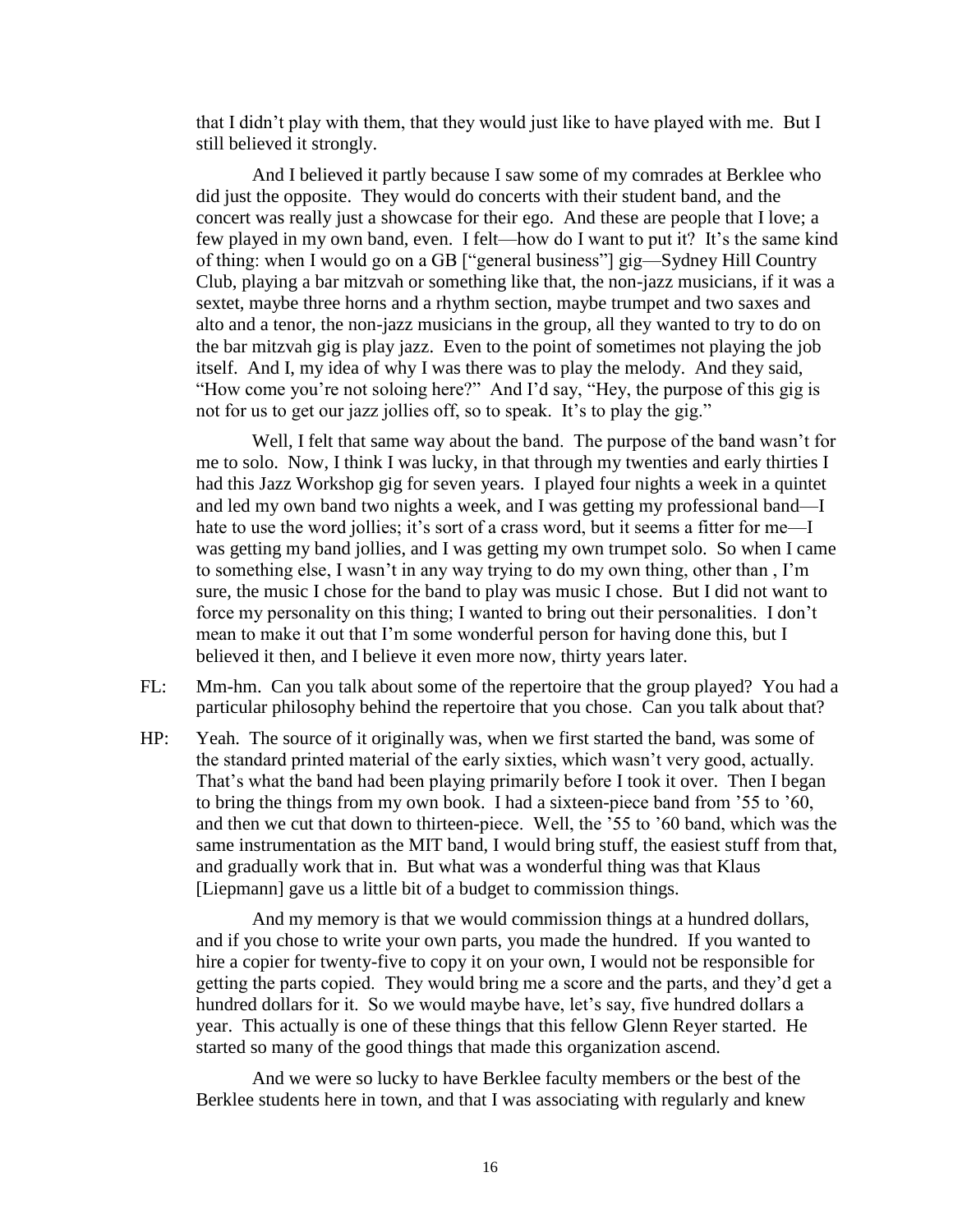how well they wrote, knew what style they wrote in if they were students of mine or faculty members that had written for my band. Knew their ability to write down to, and not have it sound like you're writing down to, because you want to write something that challenges, but they can achieve the challenge. You don't want to challenge them and have them miss, and you sure don't want to write down to them. So I had writers that were skilled in the craft of writing and knew the kind of—okay, let's challenge them.

And I would say that ninety percent of the time, they met the challenge. Very rarely did I miss in my description of the band, or the writer of the band came to a couple of rehearsals and listened to the band. Did the fellow who writes make it sound like some sort of pablum that, you know, any old high school band could play? Or that they wrote things that the band could just never achieve. I can't remember spending a semester on a piece—by that I don't mean that we didn't rehearse them, but you know, twenty minutes at every rehearsal per semester to get some hard piece together that the band wasn't able to perform it.

So I had these writers, and as we would go to the festivals starting in—the first festival we went to was Villanova [University] in '65. That was the second full year of the band's existence. More and more—and judges would come to me and say this to me. They'd say, "You know, we sit here for two or three days and listen to bands, and it sounds like one long medley until your band comes on. Where are you getting this music?" I said, "Aha! We have this glorious reservoir of writers in Boston who are either faculty members or they're top-level students. And we have a small budget, and that's why the music sounds like us." It doesn't sound like—you would go to a festival, even the Notre Dame, which was thought of as the leading festival in the country at that time, and I think it was the first one to start. I think it started in '59; we didn't start going until '66. We'd go to this festival, and you would hear maybe fifty percent of the bands playing the same arrangement. It was the current hit, Bob Lawrence, the current hit, Bob Mintzer, of that era, whoever the guys were writing back then, you know.

Whereas we had this source, with a small budget. And then there would be people who were not quite as—not up to the point as writers, who I would take a hundred dollars out of our five hundred dollar budget, who would say, "Can I write for the band just for the pleasure?" And maybe one out of every three of those would work very well. So we had these writers who were writing to hide the weaknesses, to showplace the strengths of the band, to write within the range limitation of the brass section, the doublings. They wouldn't come up with five flutes in something when you only had one flute player; it was written specifically for the bodies we had present.

- FL: How would you describe, musically, the styles of some of these pieces?
- HP: Well, as Fred alluded to, I was never a fan of Stan Kenton. I would like to think although I don't know that I succeeded there—I was going to say I like to think that the black influence was strong, but maybe it wasn't that much because maybe with the musicians we were working with I just couldn't pull that off. But for me, the Ellington and the Basie and the Jimmie Lunceford-type bands [1902–1947,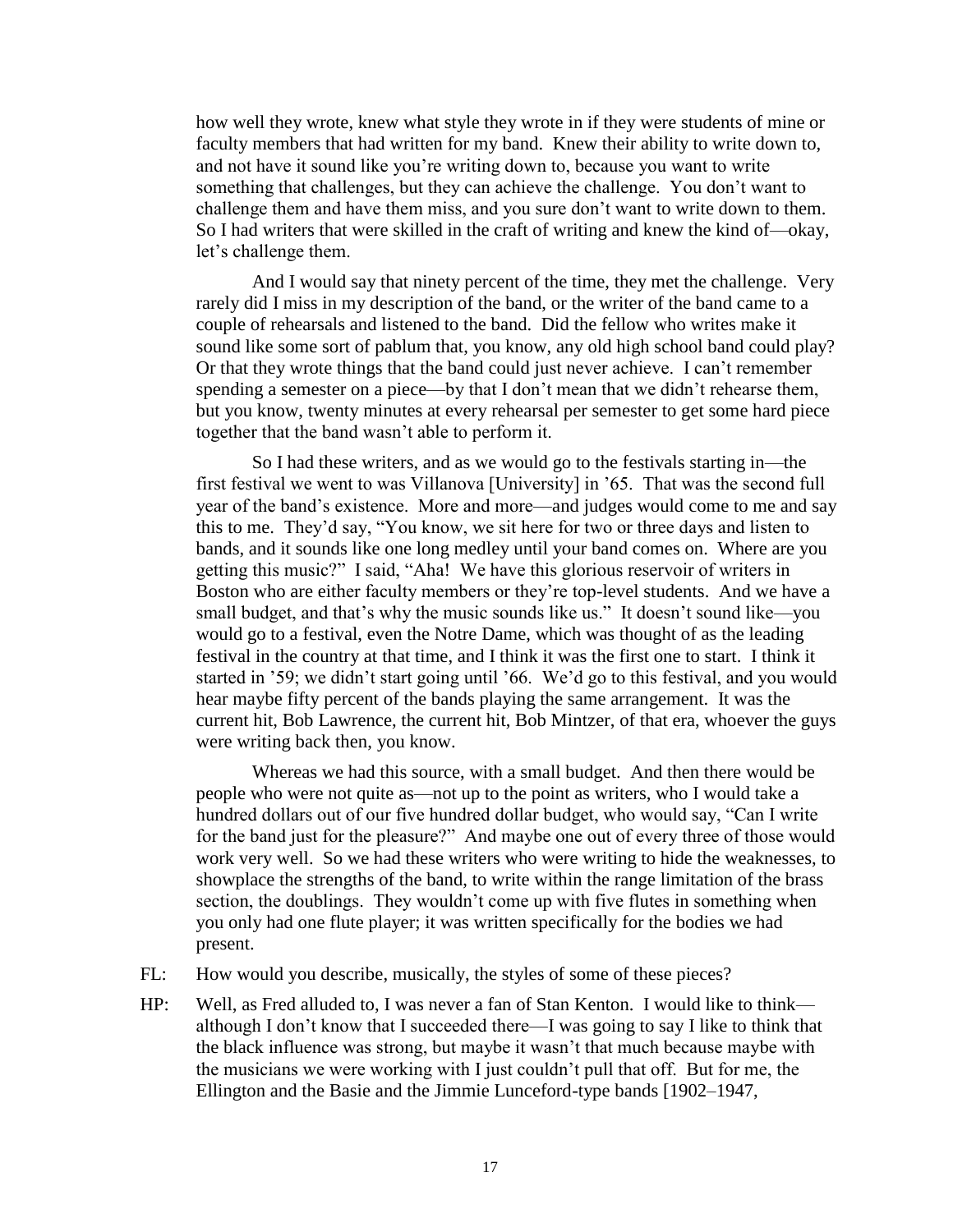bandleader, saxophonist]—I heard more warmth from those bands than I did from the white jazz bands, especially the Kenton-type, but even Woody's. Maybe Woody's bands—Woody Herman [1913–1987; clarinetist, saxophonist, vocalist, big band leader (1936–1946, The First Herd/Band That Plays the Blues; 1947, The Second Herd/Four Brothers Band; 1950–1956, Third Herd; 1959–1987, New Thundering Herd)]—over the years—were the only white band that I would hear—not every band, every one of his herds, as he called them—but some of the herds would sound very black. But I have always strongly related myself to the black jazz bands. So I guess I'm saying more that I was anti-Kenton, and the bands that came out of Kenton, like Maynard Ferguson's [1928-2006] band was very Kenton-oriented. And I was more black-oriented, the Count Basie and Duke Ellington. I didn't have the horses to pull off Ellington at that point—or, I never did, to really pull off Ellington. And I didn't want to go as far back as Basie for these people. I felt that was taking them to an era that they did not live through, as I did.

You know, that's something that Everett [Longstreth]would do. Everett would play record copies of current Basie things—that's some of the things that the young people object to. It was pretty eclectic, really. Because I would allow these writers to be their own personality. Like, I would play in a concert something that Greg Hopkins [b. 1946; trumpeter, composer, arranger] had written, something that Tiger Okoshi [b. 1950; trumpeter, composer]. Now, Tiger wrote some of the most magnificent music!

- FL: Hm.
- HP: Do you know who he is? A Japanese trumpet player who had a group called Tigers' Baku? He may still have it. A superb jazz trumpet player!
- FL: I've heard of him.
- HP: Also, understands how to bring rock into jazz! Also, understood his own ethnic music! And he would write pieces that we would play at these festivals that incorporated rock, jazz, and the Japanese ethnic that were just—and he would bring an original in, and the kids in the band—he wouldn't have a title. And the kids in the band would [laughs]—I remember we had one called *Godzilla Goes to Tokyo*. And they played that! [laughs] And he would—he was such a great—he'd laugh and joke with that. But he wrote things that had these—the rhythm section's cooking with a rock groove. I'm hearing this jazz harmony thing, and I'm hearing these Japanese sort of ethnic—! And the judges would say, "Where is this coming from?" "Well," I said, "in Boston, we've got a lot of people that not many people know about." So Greg Hopkins was, and still is, and gloriously, an arranger who writes music that is magnificent, but it's very difficult. Now, he played and wrote for my band for years, and he now has the Berklee band. He took over the band that I had. Is he going to be, is that band going to with us?
- FH: Yeah, they'll be with us.
- HP: Yeah, Greg. One of my favorite, I think he's one the most creative jazz trumpet players and creative writers I've ever known of, let along known personally. He would write music for us, and it would be hard. And he would write music for my own band, and it would be hard. This is the second edition of my big band; this is the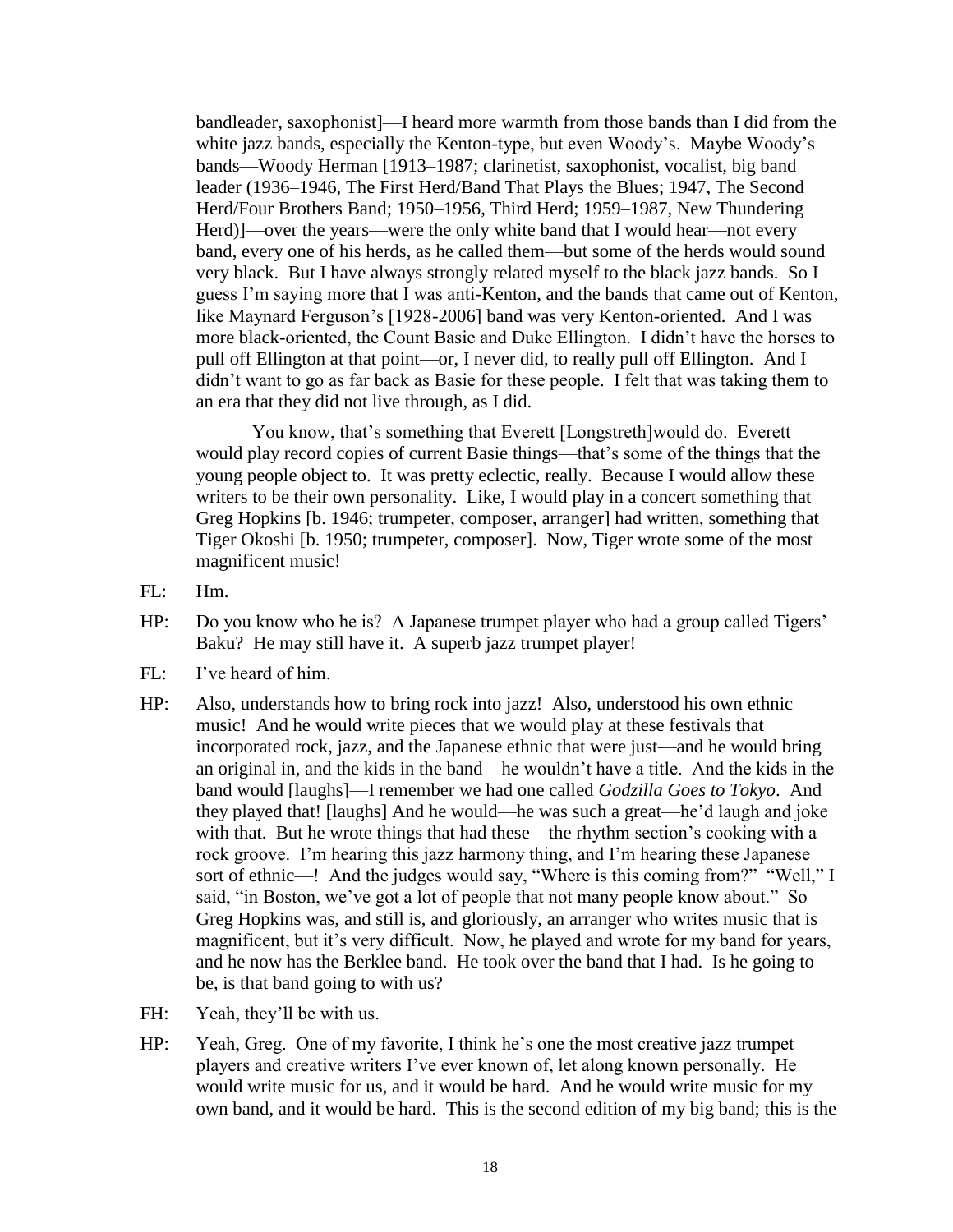'76 to '83 edition I had, where I had the same sixteen-piece instrumentation. He was a trumpet player in that band with me. And I kept saying, "Greg, please learn to how to write something that is just as effective but easier for the players!" With my professional band, we'd rehearse a piece for six months before I'd play it on a gig!

- FL: [laughs]
- HP: It was so difficult! But, it was valid musically; it was just that it was so difficult! So I had something by him, and something by Tiger, and then this Mike [b. 1950; trumpeter, composer], who I mentioned was the first piano player in the band, who was the musical director of the show *Hair* that I played for a year at the Wilbur Theater [Boston, MA]. And Mike was the piano player and musical director for that, and he's now on the coast. He wrote some jazz-flavored rock music in the late sixties and early seventies that was powerful, just powerful! And sort of multi-metered things, and just very strong.

I'm trying to think of some of the other people who wrote a lot for the band, whose writing had a lot of character to it. Well, Hal, Hal Crook [Harold E. III, b 1950]! Hal wrote a lot of music for that. Hal Crook, while writing for this band, went from being a guy with a lot of chops and a lot of talent, but hadn't figured out how to put it down, into being a marvelously skilled jazz arranger. And it happened around 1974. He wrote four pieces—I commissioned him to do four things: a thing called—what did he call that? *Tiger something*. And *Moosup Valley*—he lived in Rhode Island near the Moosup part of northeastern Connecticut corner. And uh four things, anyway. And all of a sudden he'd hit the thing right on the head. What had been too difficult, and not totally constructed, this man now was—put it together.

Now Richie Orr wrote a lot for the band, when he was with the band, and after he left the band. He didn't write music that was at all unusual, just very good, strong music. Some of it I still use. He wrote a thing on Wayne Shorter's tune *Tom Thumb* that I still use when I go to Europe and places, and he wrote that in the early seventies. He was the most talented writer within the band, and writers within a band are glorious. If you take two musicians who are equally talented as writers, and one is a member and one is a non-member, the member is always going to write better because he's sitting in the midst of this band and knows, again, strengths and weaknesses, what can be done.

I wish I could remember some of the other people. Jaxon , a trombone player from California who was at Berklee for a number of years, wrote marvelous music. He could write old Dixieland tunes. He did a thing for the band on *Wolverine Blues*  [by Ferdinand Joseph "Jelly Roll Morton" La Mothe (a.k.a. Lemoth, La Motte/La Menthe), b. 1885 (some records, 1890) – 1941], the old Dixieland tune, in a contemporary way, that was very exciting. There was some wonderful writing, just some wonderful writing done for the band!

And then Jamshied, when he came with the band as a piano player—and he was only with the band two years, his junior and senior year—he immediately gave the band a new voice: very contemporary rhythmically—contemporary in all ways. So good that one year when we went to Notre Dame, he had written a forty or fortyfive minute piece that was his thesis when he graduated from here in music. Whether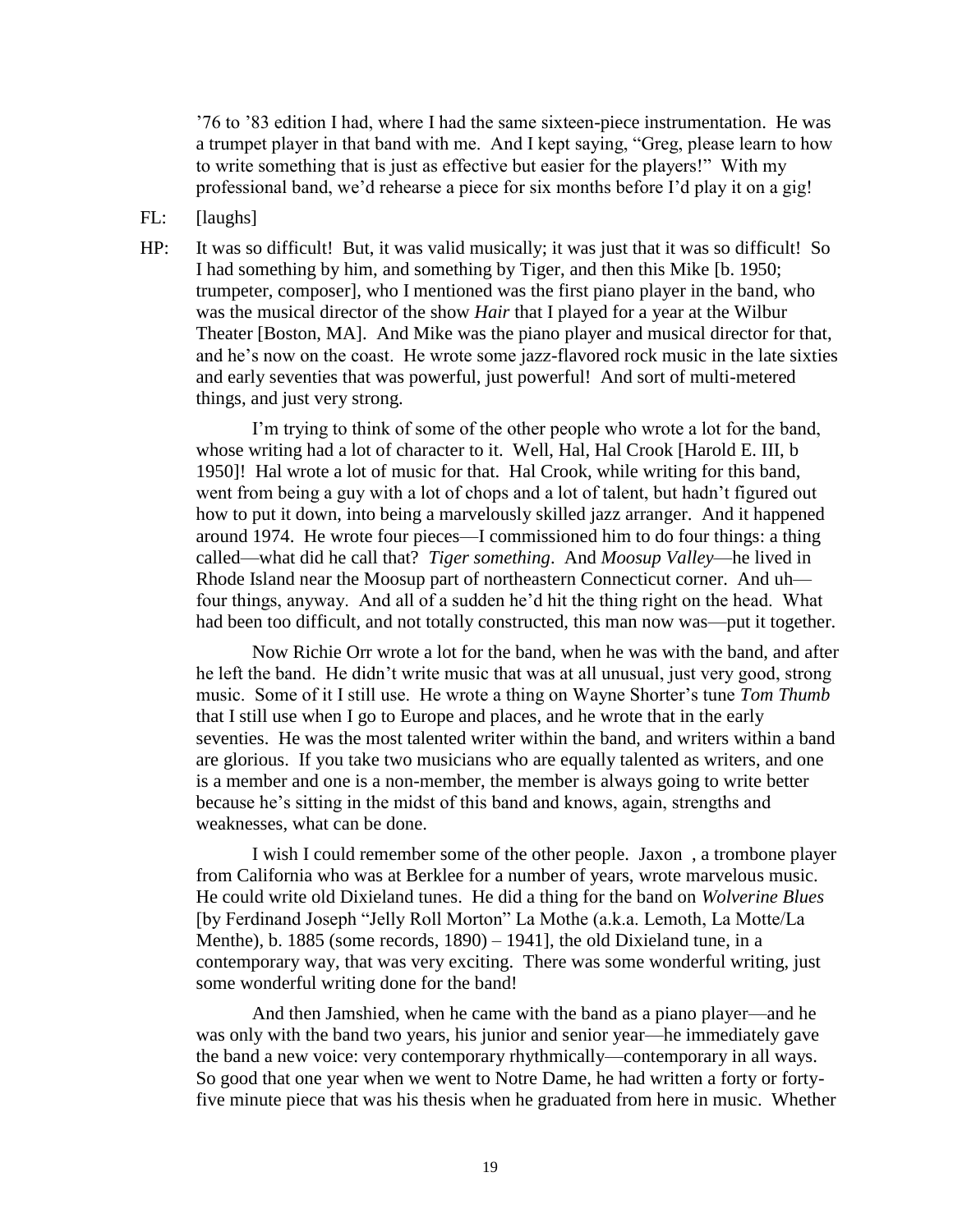he was the first or one of the first persons to graduate in the music department where the thesis was, he put on a concert of his own. And this one piece was the centerpiece of this concert, and it was about forty minutes long.

So I had him cut it down to twenty-five, and we played it with the band as our—it was a long twenty-five minute piece at Notre Dame, and it tore the place up; it was magnificent. It's a glorious piece of music! That's why I was so comfortable in turning the band over to him because I'd had him in this band. He knew this band. And he went to Berklee and took all my courses at Berklee and wrote for my Berklee band, so he knew—he and I knew each other. And there was nobody in Boston there were people with better-known reputations, but for knowing this band and knowing where I was at, and being able to maintain it, I was just totally comfortable. I know I've jumped ahead some there.

- FL: That's okay. I want to ask you a little bit more about some of the pieces written for it. Any of them in kind of a non-tonal or avant-garde style?
- HP Occasionally there would be, and it didn't work with the band. When we get into things that tonally are not as the usual tonal thing, the level of players we have, they can't find the center to their sound. They find it more difficult to play their notes in tune because of the sounds around them. And as soon as you can't find where to place a note pitch-wise, then you lose the center of your sound. So, we would try things. Occasionally within the band there would be somebody who would be really not a skilled writer, not skilled with the craft, but who was very musical, who'd write something in that sort of style. And we would—what the heck. One fellow wrote something about, "Scene for a Rodent" or something like that.
- FL: [laughs]
- HP: And you know, we worked on it, and we'd perform it. I wouldn't play it at a festival, but we'd play it. In my own head, it was sort of a throwaway we were playing at one of our own concerts here, you know. But I guess primarily because my taste didn't go that way, and I guess I was imposing my taste, in a way.
- FL: So it was Everett's group that did some of the earlier styles, like—?
- HP: Yes, like Benny Goodman, Count Basie, things of that nature.
- FL: Yeah.
- HP: Yeah, and those were things that in most cases, he was great at copying records, and he had a large library of his own and often would sell arrangements, copies of records. He was very good at that. And my memory, if he played five tunes with the band here, most of them would be arrangements he had written—five tunes in a single concert. And that's where he is, really. He's back in the forties and fifties band, swing music—still is. He leads a band now called the Benny Goodman Band, which they travel with the band. Not on the regular, you know, fifteen (fifty?) weeks a year but occasionally goes to Hawaii on the ships there. And he will go with his library to other cities in this country, and he'll put a pickup band together and do a few dates. So, he's totally honest in that idiom. He knows the idiom; he likes it. He brings not an effervescent enthusiasm, but inside, a nice enthusiasm to it, that sort of thing.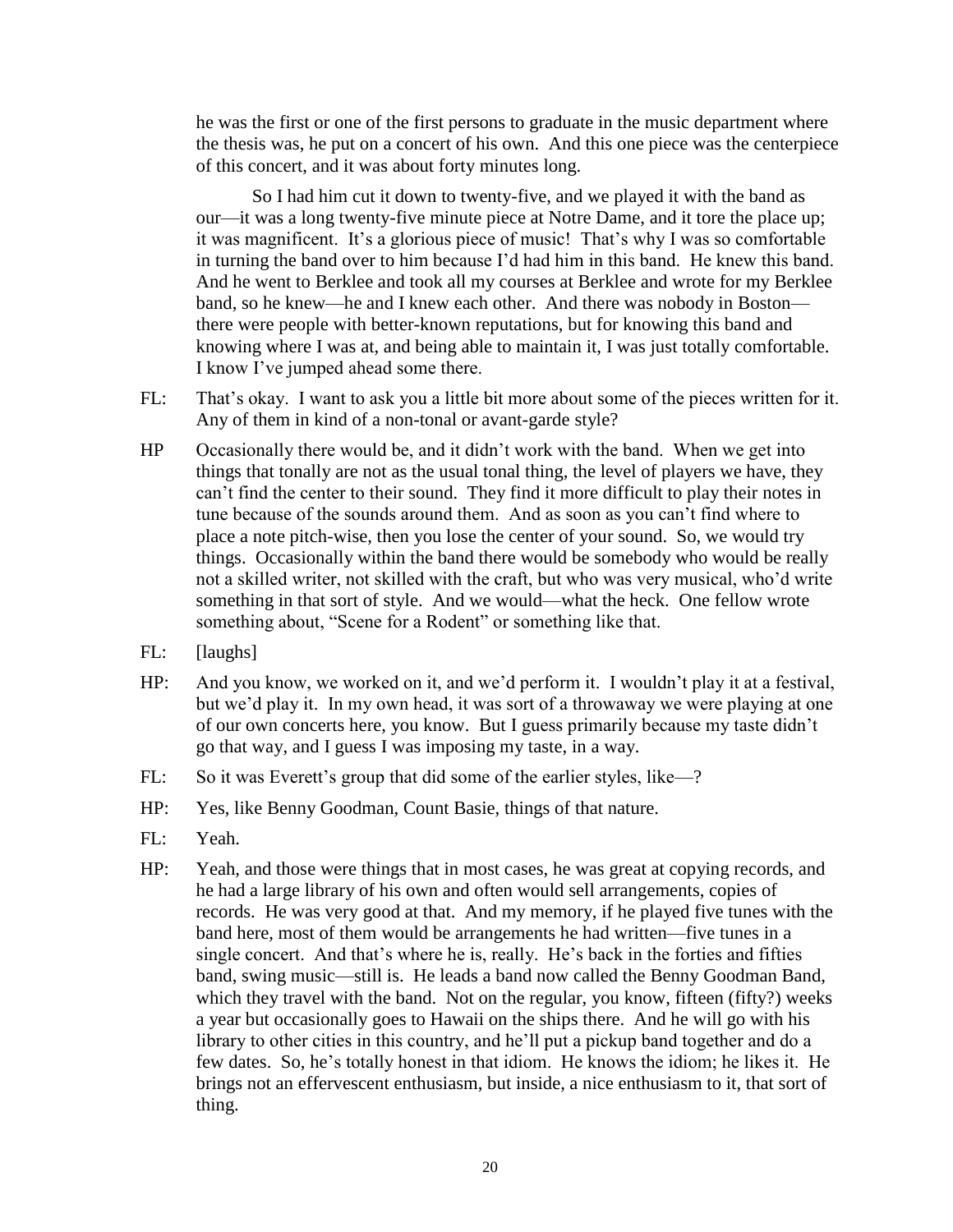- FH: Hm. I'm sorry, if I could just make—?
- HP: Sure.
- FH: I think it's fair to say that at a certain point, you were never using any purchased—
- HP: No.
- FH: Yeah, it was all—
- HP: No. The first year that I took the band over, that I would refuse to play the concerts with them, we played some purchased, some things out of the—there was a Berklee Series back then, and there was a series that had a few John LaPorta things other than Berklee. But no, by the second year, we were playing all stuff out of my book, or stuff that people were writing for the band at that point.
- FL: Did you do much arranging yourself?
- HP: For the band, no, I never did—not one thing. I did—over the years I probably only wrote, oh, twelve or thirteen things for my own band, maybe a little bit more than that. I just, I never found the time to write. I was always frustrated. I always felt that with both my own professional band and with the MIT band—not so much the Berklee band because there were so many students writing for that band—but with my professional band and the MIT band, which I knew those bands so well, and I knew how to write, that it was a bit of a failing on my part not to have been writing. But it was totally time. I was just totally saturated at that point in my life.

### **4. Working with MIT students (1:02:28 – CD1 1:02:28)**

- FL: To pick up on an earlier theme, talk about working with MIT students, and how they're different from other, traditional music students.
- HP: The two areas where I have had the most contact, naturally, are Berklee and here. Spirit-wise, it was a very different experience for me, working with the Berklee band, if we can say they are more typical music students because they are studying music and involved with it every day. So comparing Berklee and the MIT, for the MIT students it was an outlet to get away from the studies they were involved with. For the Berklee students it was their everyday, bang, bang, bang, over and over, and hoping they'd get a gig, finally, in this very difficult business to get a gig with. So there, they did not bring the enthusiasm and the spirit to what they were doing that the MIT students did because for them it was a way to get away from the day-to-day grind.

I used to really be impressed with how many of them would have an open book in their lap when we were rehearsing. And if I was rehearsing the brass section, the saxes would be reading a book. If we opened up a section of an arrangement for soloist who'll play three chords, somebody else, other people, would be studying from their book. They were that intense! Or what was demanded of them was that intense that they, when they came to our rehearsal, if they weren't directly involved they would be studying. And I found that very admirable.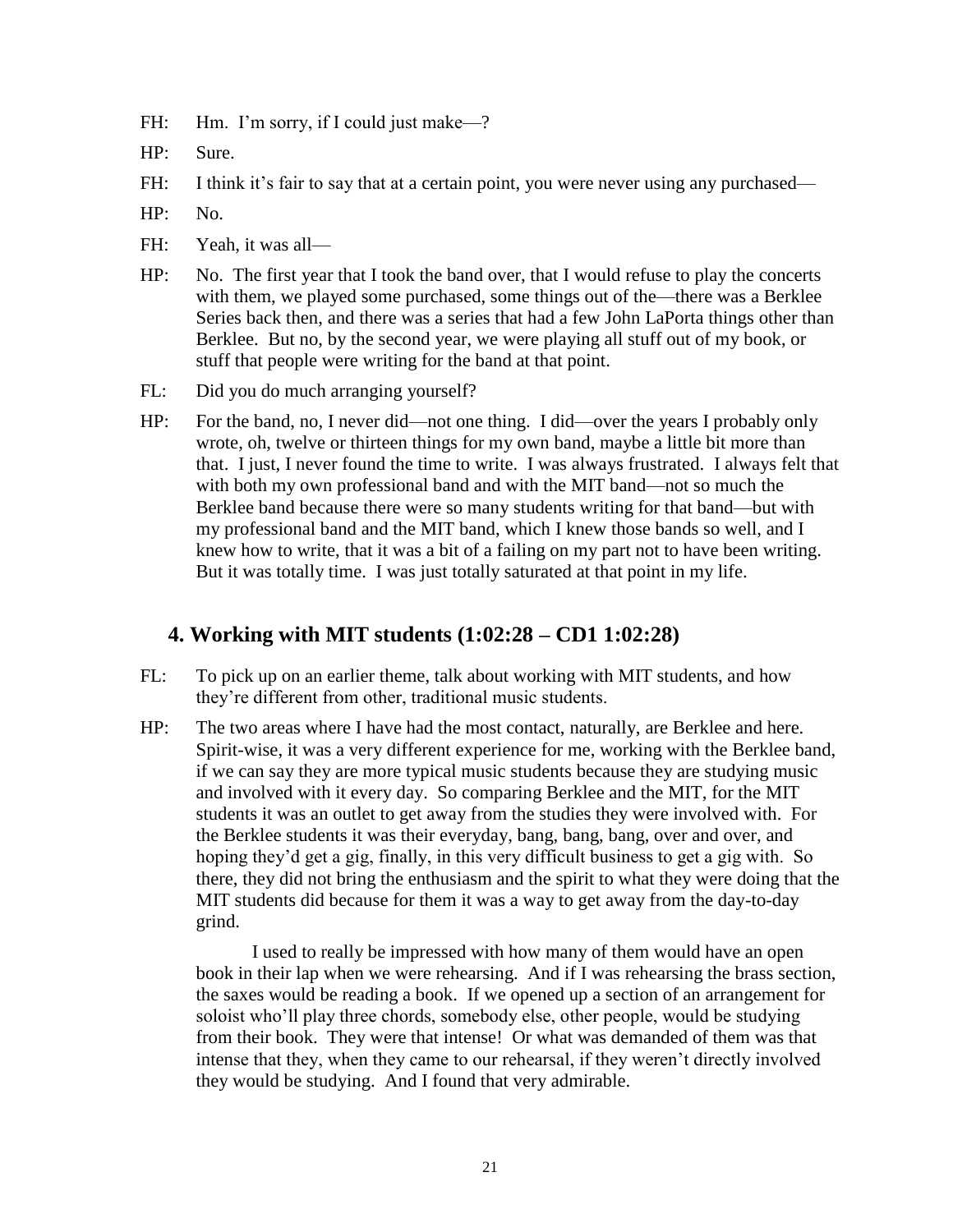I traveled quite a bit with them and they were just—they were a credit to themselves. They were a credit to the Institute, and they were a credit to their family. I mean maybe—I can't say that every student ever in the band was just a totally gentlemanly person but ninety-nine percent were, and I don't have in my head right now a particular person who wasn't. It's just I hate to get superlatives going here. But they were superb young people, they really were!

And once they said that they would be here—I would make this very clear at the beginning of the year. I'd say, "I don't want to invest time in you, and I don't want the rest of the band to invest time in you, and in February you come to me and say, 'I'm sorry, I'm not interested. I'm sorry, I'm too busy.' I want a year's commitment from you, and preferably, as long as you're going to stay here at MIT. But I demand a year's commitment from you because we all are investing time in each other." And rarely would somebody drop out in the middle of the school year, unless maybe there was an illness or they were really—their grades were in dire shape, or something like that. So the integrity they brought, as far as being part of something and staying with it for at least the term of one school year, was great.

Generally, they were as individual musicians not as good as the average good musician in a music school. They didn't have time to practice like a student in a music school. That time—not practicing your instrument—but that time spent thinking about music, away from the act of playing your horn, away from the act of rehearsing or performing, just sitting and thinking about music, I'm sure that these young people here didn't have very much, if any, time for that.

- FL: Now, when you had some of these musicians, there's an artistry about them that's striking.
- HP: Yes. You're talking about the student musicians here?
- FL: Yeah.
- HP: No question! No question.
- FL: I've always been struck by that. Do you have any thoughts about that? Because this is a school that—it's obviously more than just science and engineering.
- HP: Yes, it is.
- FL: But it's a different kind of school, and yet there's, every year there's new music students who come in or students involved in music here who have that quality, that just strikes me.
- HP: Yes. I found that. Around, I'll say '70, just to take a round number, I was beginning to notice that the quality of students who were auditioning were getting better and better. And there was a dean here—I don't remember when he was a dean here but I knew him a little bit, named Dick Douglas [Richard M. Douglas, MIT Professor of History, d. 2005; chair of humanities department, 1962-1973]. And I bumped into him one day and I said, "Gee, the last two or three years the level of players that have come in to audition have gotten better and better!" And he said, "Well, something that we're really striving for here at this point is we're not looking for the student that spent their entire life prior to here with the head buried in the book and got A's in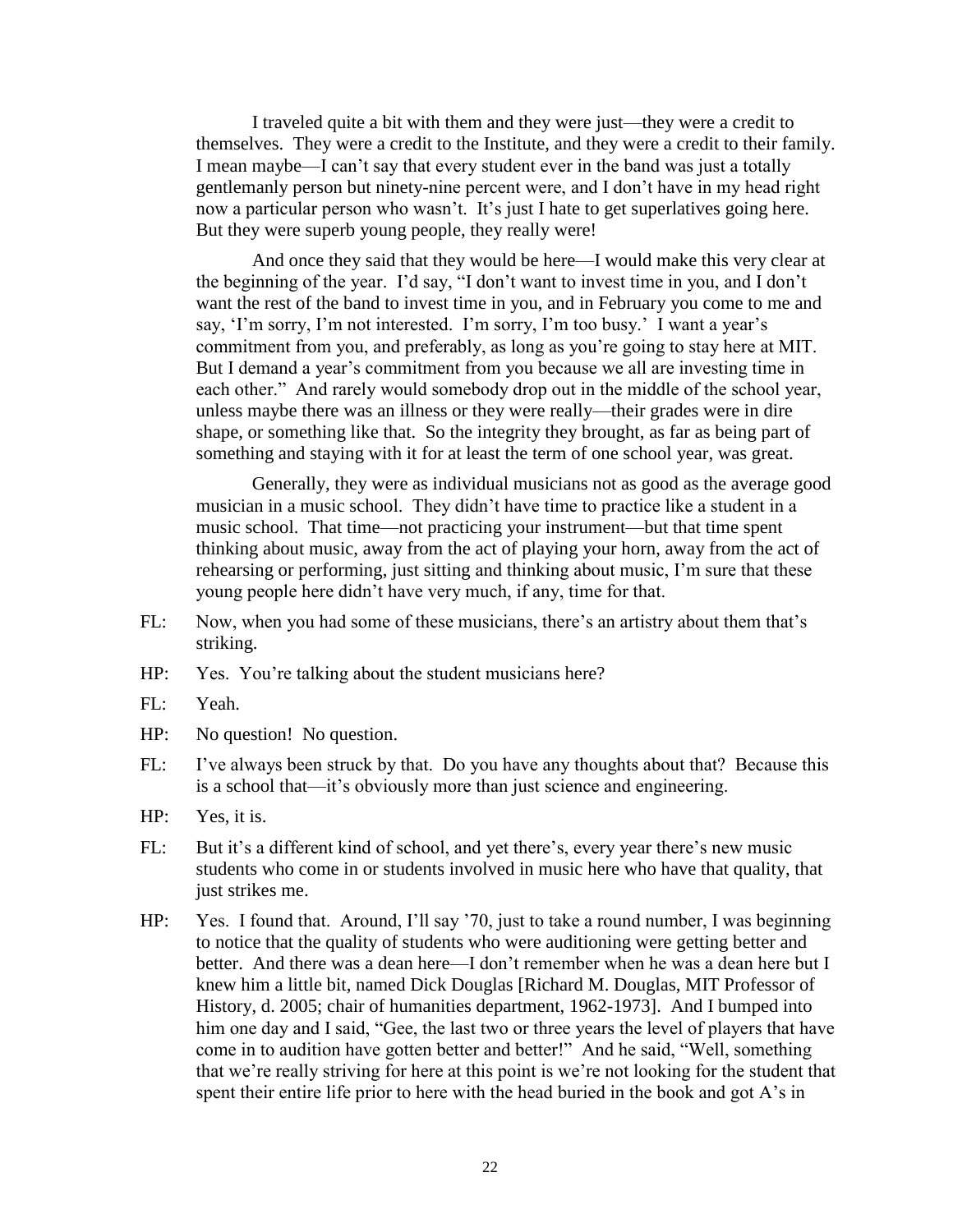everything. We're looking for a C student, who when they go out into the world will become a very contributing citizen. So we're being broader than just—" Now, how much that had to do with this thing, I'm not sure. But it probably did because there are certainly kids in high school, if they're going to spend a lot of time on music, probably can't maintain those A's, and probably is going to have some C's in there, but generally they're broadening their own scope as a person.

- FL: Mm-hm.
- HP: I'm trying to think of particular people that really—very often it would be the person who wanted to be the student president of the band, who would just knock me over with the energy and the drive that they could bring to a project. For instance, when we went to Montreux in 1970, that had always been just a professional jazz festival in Switzerland. And they advertised, let's say, in the fall of '69, in trade magazines and *Downbeat*, things like that, that they were going to invite three American college jazz bands to go. It would be an audition process: submit a tape. And the student president of that year was a fellow named Fred Jacobs [Frederick Jacobs, MIT class of 1972], a very good jazz trumpet player, who has gone on to continue playing, and continue playing jazz. And he said to me at the beginning of the year, "If I can pull this off, will you go, and can we take the band?" And I said, "Sure, if you can pull it off, as far as auditioning." I said, "Once we get accepted, then we have the next thing to pull off: how are we going to—are we going to have a cake sale, or what are we going to do?" [laughs]

So, he brought a drive and an energy that was just amazing. And we worked real hard that year, and we submitted the tape. It was a good tape. And the first three American college jazz bands to ever go there, in '70, because that was the first—was North Texas State, which over the years was a big, gargantuan, Stan Kenton-type. What they did, they did very well, but it was white, west coast—I could go on and on and be a bad person for saying all these things. The other band was a band from Kent State, Ohio, which had a music department that it came out of, I forget whether it was two thousand—and Bill Dobbins was the student piano player-director. There was a faculty director over, but Bill really ran the band. This is a man who has become famous, and deservedly, and a marvelous writer. And our band! [laughs] Whew!

- FL: My goodness!
- HP: Yeah. Not Eastman, not Berklee, not New England Conservatory. Now this fellow put so much energy into this thing! And then once we were accepted, then we flew Icelandic Airlines, which then was two hundred fifty dollars round trip, and they'd drop you off in Luxembourg. And then we'd rent cars, you know. And we went to Klaus and said, "You know, we're having trouble raising this money." And he said, "Well, I'll tell you what. I can find some money for you, and what we'll do-". I think we needed about five thousand dollars to get the show on the road. And my memory is he said—and we only had about, let's say, two at that point. And he said, ―Well, maybe I can find three thousand dollars. What we'll do, the next three years we'll have your budget repay that, with no interest," or something, which I thought was just lovely, you know.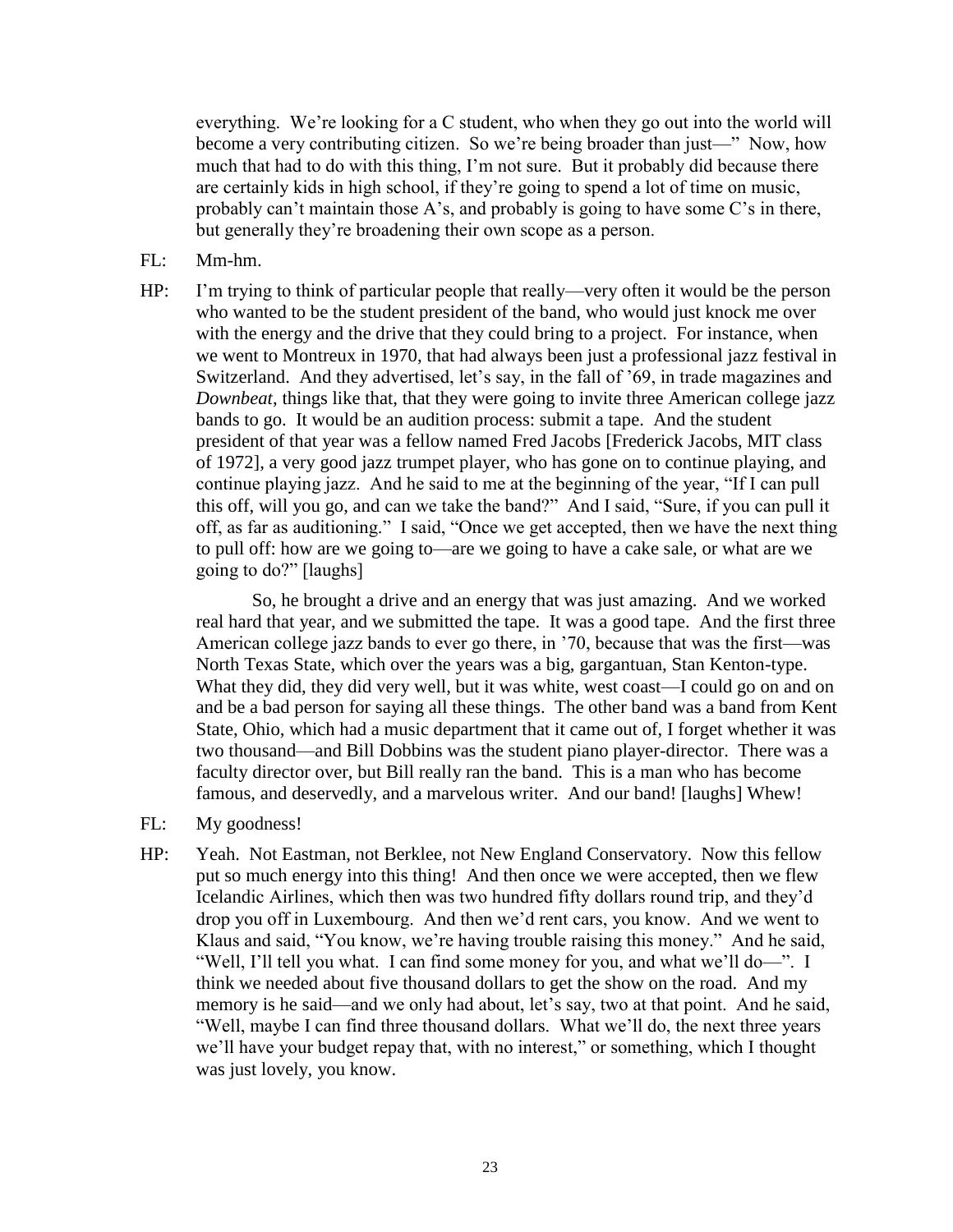But we had a band budget, as you do, I'm sure, and we would go to the festivals in this country and we would fly, and we would then rent cars. And these other bands would show up from all over the country in these old 1920s Reo buses, and they'd tell us about, literally, the cake sales that they had to raise money to come! And they would sort of, you know, "You guys from Boston, MIT," you know. So we were treated very well by Klaus and other people who followed him, as far as having the band appear like a good representative. I mean, I know they were pleased with the level, both musically that the band achieved, but the notoriety that the band got.

- FL: Mm-hm.
- HP: So there were people like—and there were these students, this Glenn Reyer fellow, and then this Fred Jenkins fellow. And then, well, Jamshied Sharifi was just—talk about a spirit, you know! A special, special person.

#### **[01:11:34–CD1 01:11:34—END OF CD1]**

- FL: So when you had students in the band who had professional aspirations and you felt that were professional quality, how did you counsel them as far as staying at MIT?
- HP: You know when it always happened? Midway in the sophomore year. It was just automatic! You could see it coming. I don't have any conscious memory of somebody coming with this "I want to leave here now and go to Berklee. I've got to get into music right now" that it wasn't in the break between the fall and spring semester of their sophomore year. And oh, it was just a stock answer. I'd say, "Look," let's say we're talking in January of their sophomore year. I said, "You're two years plus a couple months away from graduating from this place!" More than fifty percent stayed, but there were a few who didn't. They just, they had to follow their—this piano player Mike Hughes, who wrote for the band, who was musical director for *Hair* [Broadway rock musical, 1967]. He left, and he became very successful.

There was a fellow who played in the band; he came into the band in the fall of '65. His name was Sam Alongi. He was crippled; I think it was from polio when he was very young. He was on crutches, short, stocky, and the top part of his body was enormously strong! He played trumpet, and he played the trumpet that way. He could play lead, and he played great jazz. Matter of fact, when he went to Notre Dame the first year with us he won the award of best new talent at the thing, or something like that. And he came to me, at that very time, and said, "I want to go to Berklee." And I got a letter from his mother, and it was a very sad family story. The father had left her early on with two sons; she raised them alone, and Sam had developed polio. And I think, the way it sounded—more than one letter, and I met with her personally once here, too. It sounded sort of like Sam was her hope, because he was very bright, and got in here. And I don't know how much it had to do with that he was disabled or what. But he got in the school and was doing very well—a very bright guy, and played wonderfully. And the letter I got from the woman when he'd presented to her he wanted to leave, you know. And, she called me, "What can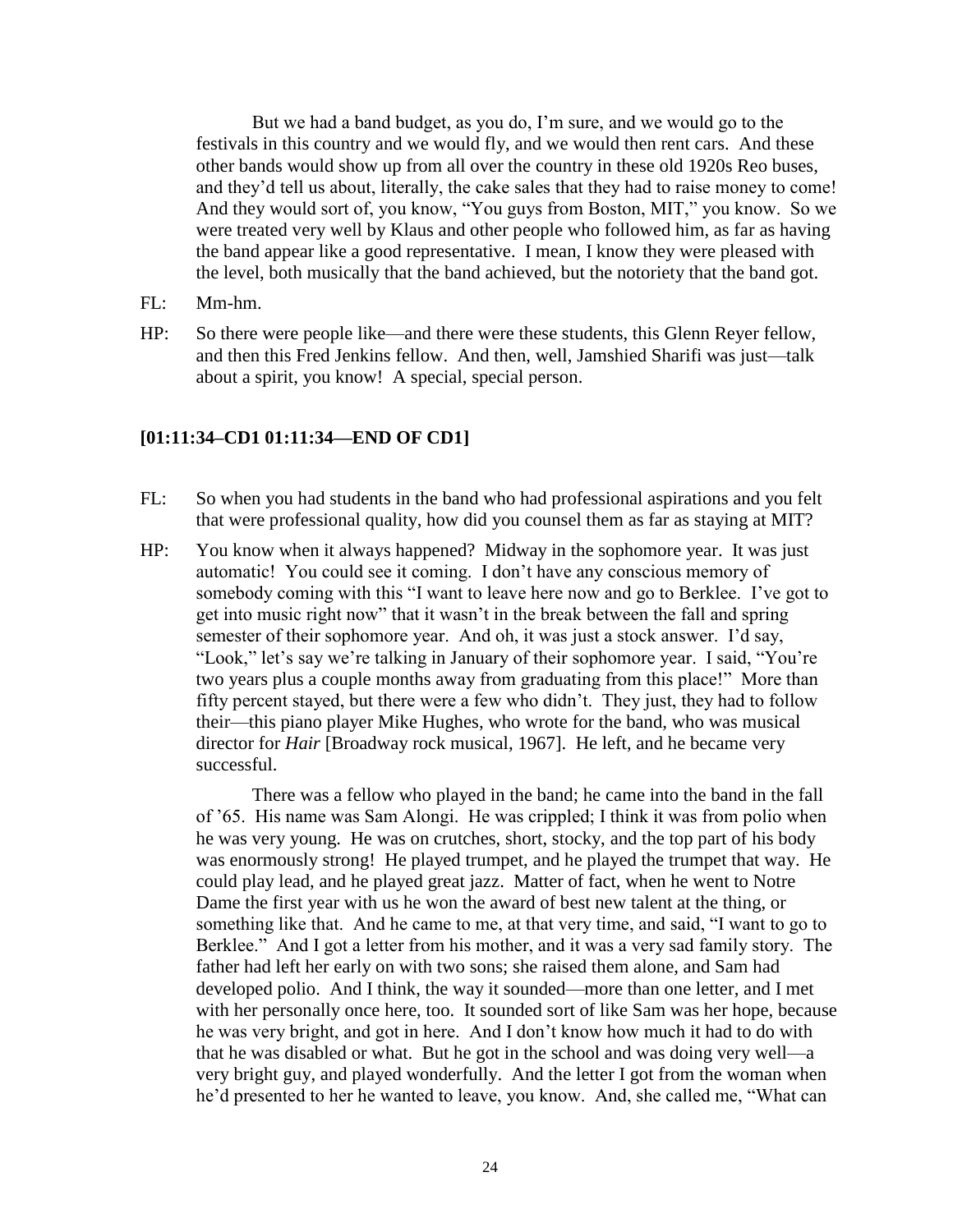you do?" And I said, "Well, I'm counseling him to stay here for a little more than two more years and have his degree, and then fly musically as you want to."

And I think he stayed through his sophomore year, and then he left and he went to Berklee. And it's a very sad case; maybe every ten years I get a call from him, and he's had nervous breakdowns, mental breakdowns. And at one point I heard he was playing his trumpet on a street corner in Saskatchewan somewhere, with a tin cup, you know. It's a sad ending to the story. Well, I don't know the ending; I don't know if the man is alive or dead now. But—so when you mention people who want to leave, that's the story that comes to mind first, and this fellow Mike Hughes. Occasionally they would leave, but more often than not they would stay. They'd see the wisdom, but not just because I said it, of, "You're so close. You're just a little more than two years away," you know.

# **5. Working with the band (1:14:44 – CD2 0:03:10)**

- FL: You mentioned that you're really in the Duke Ellington Orchestra tradition. How did that affect your being bandleader here at MIT, as far as ideas?
- HP: That's a very good question. I don't think that that affected me too much because the Duke Ellington thing is, you have to have a bunch of very developed musical personalities. And then, you have to have the skill that Ellington and [Billy] Strayhorn had to write music that would extract from these personalities more than they knew they were capable of. I mean, that band was so much more than the sum total of the parts. And I did not have that sort of horses. Plus, in the early takings over, in the early period that I took the band over, I was not that into Ellington as I became later on. I did not understand it as well then as I did fifteen, twenty years later. And I think, but the most important thing: I did not have people to make that work. You have to have people very developed in their sounds, their vibratos, their individual way of phrasing.

So I didn't try to impose my concept of—I would do it in my Berklee band and with my own professional band. I don't mean I would impose it, but we would play Ellington-ish music, and given my idea of how to extract it and their abilities, we would come, you know, we'd make some sort of pretty decent approach to it. You're never going to—I mean, to work in the Ellington way is not to have it sound like Ellington because Ellington first of all let these people be themselves. So what you do is you take your group of people and let them be themselves. You can have a few scoring techniques, and a few voicings and all that, but you can't take Ellington's music and put sixteen generic, excellent musicians playing it and have it sound like Ellington. It just doesn't work.

- FL: Right, right. Was there a particular sound that you were working for with the band? What were some of your basic ideas you were working with?
- HP I did not have a single concept of a sound in my head that I want this band to sound like because where I was working with a number of different style of writers, and I asked the writers to write and be themselves, other than writing for the abilities of the band it was really eclectic. Yeah, I don't really think I had a sound, a band kind of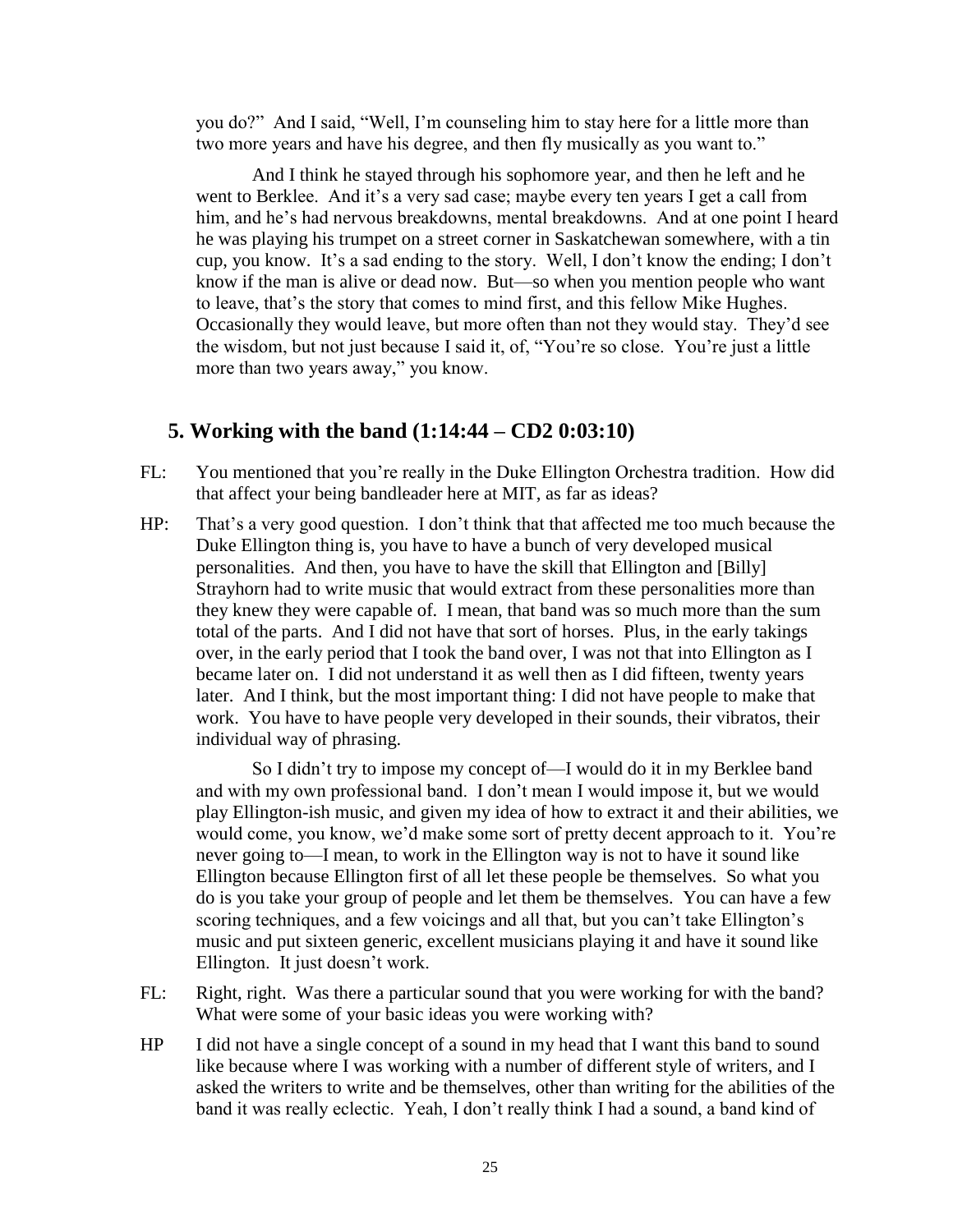sound, a personality of a band sound. I just would let the arranger take the band where he chose to.

- FL: Mm-hm. Now, you've talked about, or mentioned, developing the band to where it had some degrees of success. What were some of the things you did to motivate them, and just, your development, things you did to develop the band?
- HP: I have to think about that. [pause] I demanded a lot of them, in the sense of time, in the sense of concentration. I hope that I never have as a leader asked anybody to do something that I wouldn't do. You know, sort of the military principle: if the general won't go out there on the horse ahead of them, then why should they follow? So I've always put a great deal of myself into whatever—. Once I say I'm going to do something, then I will, to the point with my family it's almost a fault, that I have, you know, probably sacrificed certain aspects of fatherhood, and husbandhood, or whatever the word is there. [laughs] Husbandry? That's not the word. Because of the amount of myself I will give to something.

And I felt, sometimes I resented it. On a Sunday night, when I would like to have just collapsed, six-thirty, get in the car and drive from Brookline over here, I resented it. I know I did. I would be not honest if I didn't say so. But once I got here, once I was in the presence of the people who, we all collectively have said we were going to do something, and because of my love of the music we were working with, then I would snap right out of that and really give as much as I knew how to give. Hopefully—no, I know they saw that; they saw that they were a part of something where the person who was in charge of it was giving all they had to give. And I would think anybody with the integrity that I believe these people would have, they would have been a little embarrassed inside themselves if they didn't return that. Because it's the way things should be, as far as I'm concerned.

So as far as the psychological way, although it wasn't a planned, you know, my psychological approach is to give them my all—which that's the way I felt about it, I'm going to do it, I'm going to do it. Challenging them with the music, and the music that I hoped I could see that they could achieve, was one of the ways we achieved this growing process, rather than to say to the writer, "These guys aren't very good, so why don't you write some, you know, class three or class—don't give me a grade six; give me a class four or three or something." So that challenged them.

Talking to them a lot individually about the music. Not that I—I'm not making out that I gave more than my five hours a week, the three hours Sunday and the two hours on Wednesday, outside that five hours—but before a rehearsal or after a rehearsal, or occasionally if I was playing somewhere and someone would come to hear my band. I felt very close to these people. I, over the years, felt closer to these musicians than I did to the Berklee musicians. And I would spend more clock hours with the Berklee musicians, in the sense of a given calendar year. Now in the sense that I had one person who played fifteen years in the MIT band, Greg Olson [Gregory Olson, MIT class of 1969]. Do you know the name, the guy who played lead trumpet? In the sense of a long period of time, I spent more time with him than I did with a Berklee student who was only with me four years, even though I was with the Berklee student five days a week. I felt closer to these people, as people, than I did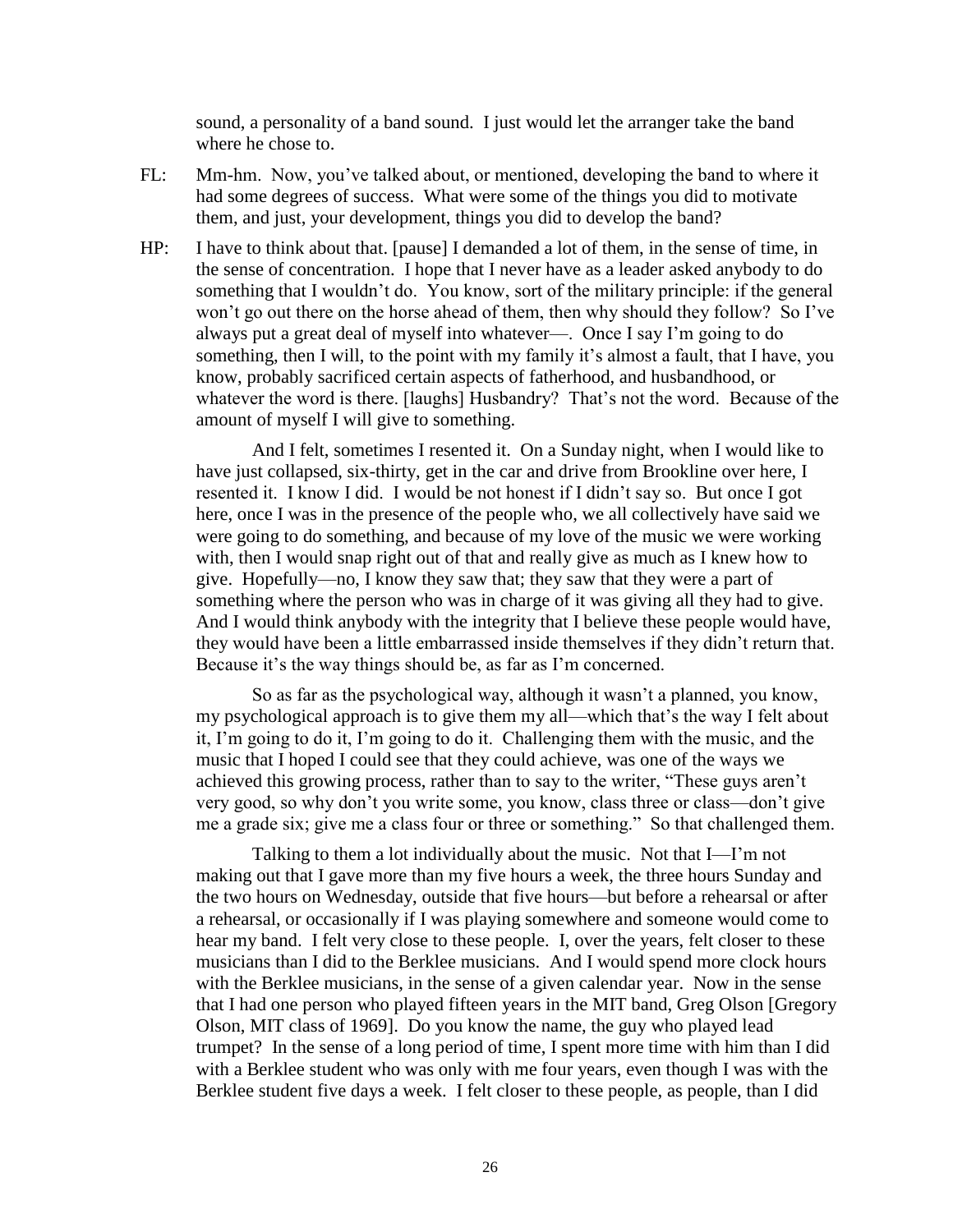the Berklee students. They seemed to open up to me; I seemed to open up. Berklee was more of a job to me, and this was more—I don't know what label I would put on it. I don't want to say avocation. I didn't to do this for financial reasons.

- FL: Mm-hm.
- HP: It was helpful. It put orthodontia on the kids, you know. I had a wife—we're getting to the personal side—who eventually took her life, who was in and out of mental hospitals. It took care of her psychiatrists. It was money—we bought a summer home up in Gloucester that now is my home; I've had it winterized. These extra things that, if I were just teaching at Berklee and just playing the trumpet, might not have happened, because of this extra whatever—I don't even remember what it was, but just some number of thousand dollars a year—did a lot of these things. But I didn't need it. It wasn't a case of, "I better take this job, if we're going to have shoes and have Christmas," you know, that sort of thing. It was something that had more my imprint on it than did Berklee, my activity at Berklee, have my imprint. Because at Berklee the level of the musicians more put their imprint on it. So here, because I was pulling these guys up, it was more my thing here. At Berklee I was just one of many faculty members. Here I was the only person—well, Everett was doing it his way—the only person doing this kind of thing. I had an immense sense of pride in this group, more pride than I did in the Berklee band, maybe because what we accomplished here—we came from a further point to achieve this thing. I don't know if these are answering the questions.
- FL: Yeah.
- HP: But it's how I felt about what I was doing was very strong. Certainly when we traveled together, I got very close to some of the people. They all seemed so much older than their years—no question. And with this fellow—by the way, Mike Strauss [Michael Strauss, MIT class of 1979] called me. He can't be here.
- FH: Oh.
- HP: Which is a shame. He played in the band for eight years, a trombone player glorious player. Over the years, some of these people I've had occasion to see, who have stayed in the Boston area. And I just feel very, very close to them. I'd like to think that the personal approach, more than the musical approach, is what allowed us, collectively, to create what we did create. And it was really fun to watch it develop in any given year, or where you'd have almost the same group for two or three or four years, and see them develop. We had a fellow that came in the band; he'd been in the service. He was a captain in either the Army or the Air Force. His name was Don Murphey [Donald Murphey, MIT class of 1974]—not a great lead trumpet but a good high-note lead trumpet, which in these bands often you don't have a high note player. Now, he was the perfect guy! [laughs]

Let's say he'd been in the band a year. At the beginning of his second year, we had to decide, voting for the president, the vice president, the treasurer, the concert chairman. Then we had a travel guy, a guy who was [unclear] when we travel. I knew he would be the perfect guy to have be the travel person, you know. We were all saluting him. Colonel, we called him Colonel, Colonel Murphey, you know. We'd be at a rehearsal, maybe we'd be rehearsing, having a little warm-up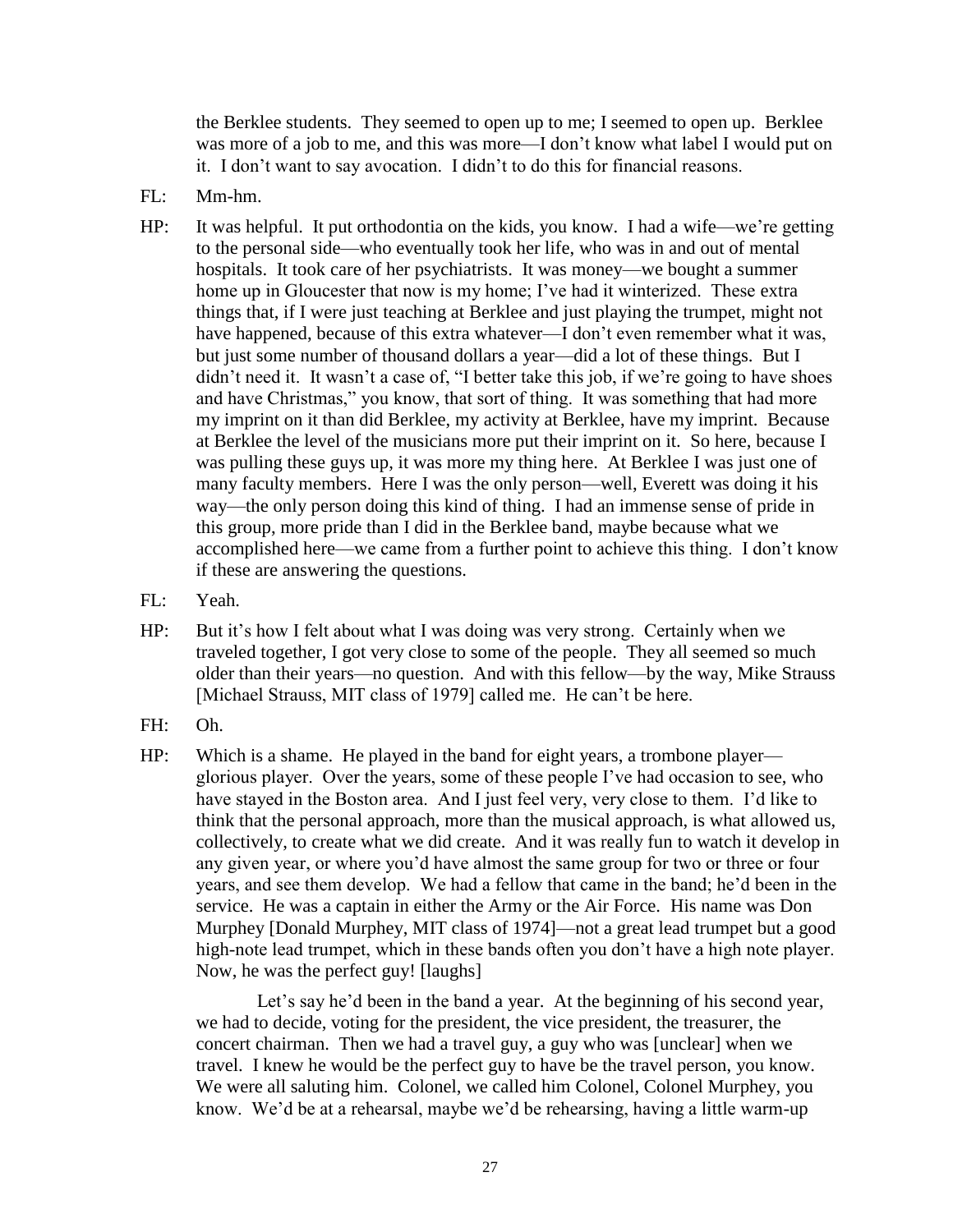rehearsal in a function room at the motel we were staying at before we'd go to the thing. And the way he would order the guys around was just like he was still a captain in the Army! [laughs] But I became very close to this guy! Because he came out of the Army very Army-ish, and being with this band, and being with me, a fellow adult—he wasn't as old as I, but he was a lot closer to my age—I really loosened this guy up. I'd give him, "What is this nonsense with this Army routine?" You know, "Come on, Don!" I have all these memories of people things that are so good, so good.

- FL: Wow! I also want to talk to you about rehearsal techniques and various matters. Some of these questions are quite broad, and they might seem naïve, but bear with me on it. Are there certain kinds of core issues with groups, like at the beginning of the school year. Are there certain things that always kind of came up, and are there certain issues that you worked on, as opposed to specific things within pieces or charts you were working on?
- HP: Yeah. I would try and combine. I would try to—two birds with one stone. I would try to be growing, have the pieces grow, while I'm having these concepts, these core ideas grow. I feel that most wind players, saxophone, trombone, and trumpet players, of that experiences and/or age level, don't really know how to put air into their horns, so they get thin sounds. And I would spend a lot of time on talking about blowing from the diaphragm, opening your sound up, playing the note and just imagine it getting bigger and rounder, without doing anything. Just think it into being a bigger and rounder note.

And I would talk to them about how your sound is your voice. If you don't have a sound, no matter how much you think you're playing, as far as intricate, involved, wonderful, exciting things—if your sound isn't there, then you have no voice to express yourself with. And make examples, about when we're talking, if we don't have a voice to talk to each other, we're not going to express ourselves. I would work a lot in the wind section on opening up, rounding this. I would talk to some of them about, "I hear holes in your sound. I hear this periphery, and I hear no center to your sound." Or I'd talk to them about, "Your sound is flat, and I don't mean that you're playing flat in pitch, but you have a flat sounding sound, sort of boring." I mean, myself, I like to play with a dark sound, but dark and flat are different things to me. There's expressive darkness. So I'd work a lot with the horns on sound.

We'd have section rehearsals. Often on the Wednesday rehearsal, I wouldn't have the whole band. I would have the brass section, or the sax section, or the rhythm, individually, for the two hours. Or, we'd rehearse with a section for one hour, and then have the whole band come in the second hour. And in those sectionals I would really scream and holler about, "Open up your voice. I need to hear a sound." I worked with them a great deal on vibrato because most young people—and even back in the late sixties and seventies—they didn't know how to play a vibrato. Most of them had grown up playing in high school bands. If there were jazz bands, nobody knew how to talk about vibrato. If they played in some sort of marching band or concert band, the vibrato was not involved the way it is in jazz music, and the expressiveness of vibrato.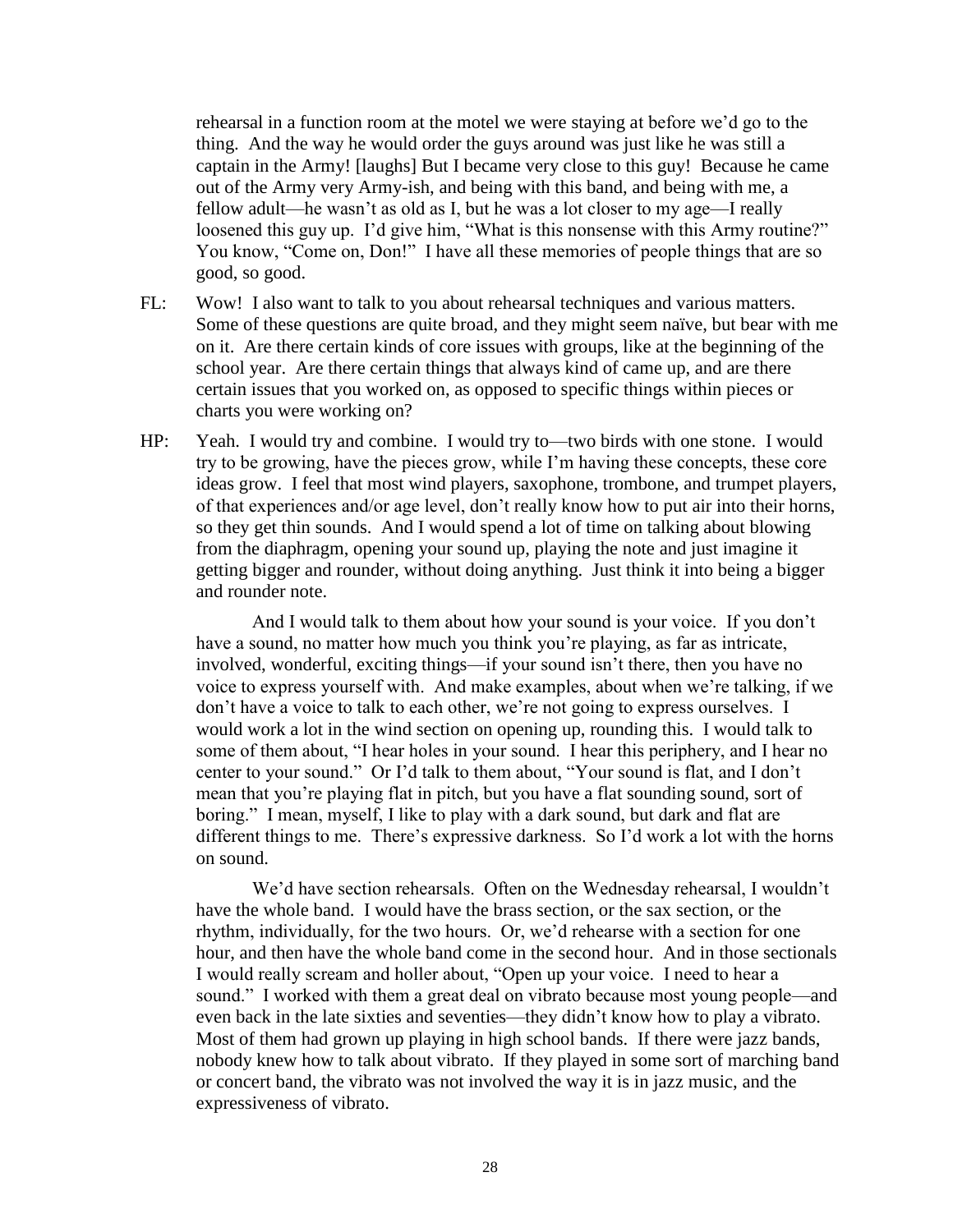And I would talk to them about— so many people will not play the full duration of a note. If it's written as a half note, they'll give you a dotted quarter, they'll give you a beat and a half, and will die. And I would say, "Every note you play that has any duration—not a percussive "bah, bah"—any note with duration, the way you're playing it sounds like the arranger has put a diminuendo onto every note! I don't hear the intensity of the air stream going right to the point of release of the note." So I'd get very basic with them on the sound—not the harmonic sound, the instrumental sound they got.

- FL: Now you were working with a sound concept that's different than if you were directing a classical or concert band?
- HP: I never have directed one in my life. So Fred? I guess we do, in jazz?
- FH: I don't think so.
- FL: You don't think so?
- FH: Because it's not a jazz-centric thing. He's talking about basic expressivity. And it's used in a different way, maybe, in jazz.
- FL: I'm wondering, though, how is it that a sax section in a big band sounds different than a sax section, if you just had them playing chords? Why—there's something different in the way that they're thinking, in the way that they're—?
- HP: Well, certainly the vibrato use. In a concert band, do you use any vibrato?
- FH: Not as—it's maybe not as prevalent. You maybe use it a little more selectively. I think a lot of it has to do with the music, though.
- HP: It does, yeah.
- FL: But thinking even of a basic jazz trumpet sound. Say there's a passage where they're not using vibrato. They're still, even though the sound has a center to it, it's still different.
- HP: Well, that is true.
- FH: Yeah.
- HP: I don't know; it's hard to put your finger on the difference and describe it verbally.
- FL: I just wondered if when you were working, particularly if you had students who hadn't had a jazz background—?
- HP: Yeah, which we would.
- FL: —but you were working on that, and a year later they would sound like a jazz musician.
- FH: Yeah. My guess would be that part of it is that, I think Herb, what I know of his work is that he gets into the character of the sound. So that that might mean, say, for a trumpet section, they might do something that has a little, what we'd say a little edge on it, it's a little edgier. There might be one thing, whereas another part of it might be very warm and very vibrato. So that it's the character of the music. And maybe it's fair to say, in jazz, where you're dealing with a medium that's generally shorter time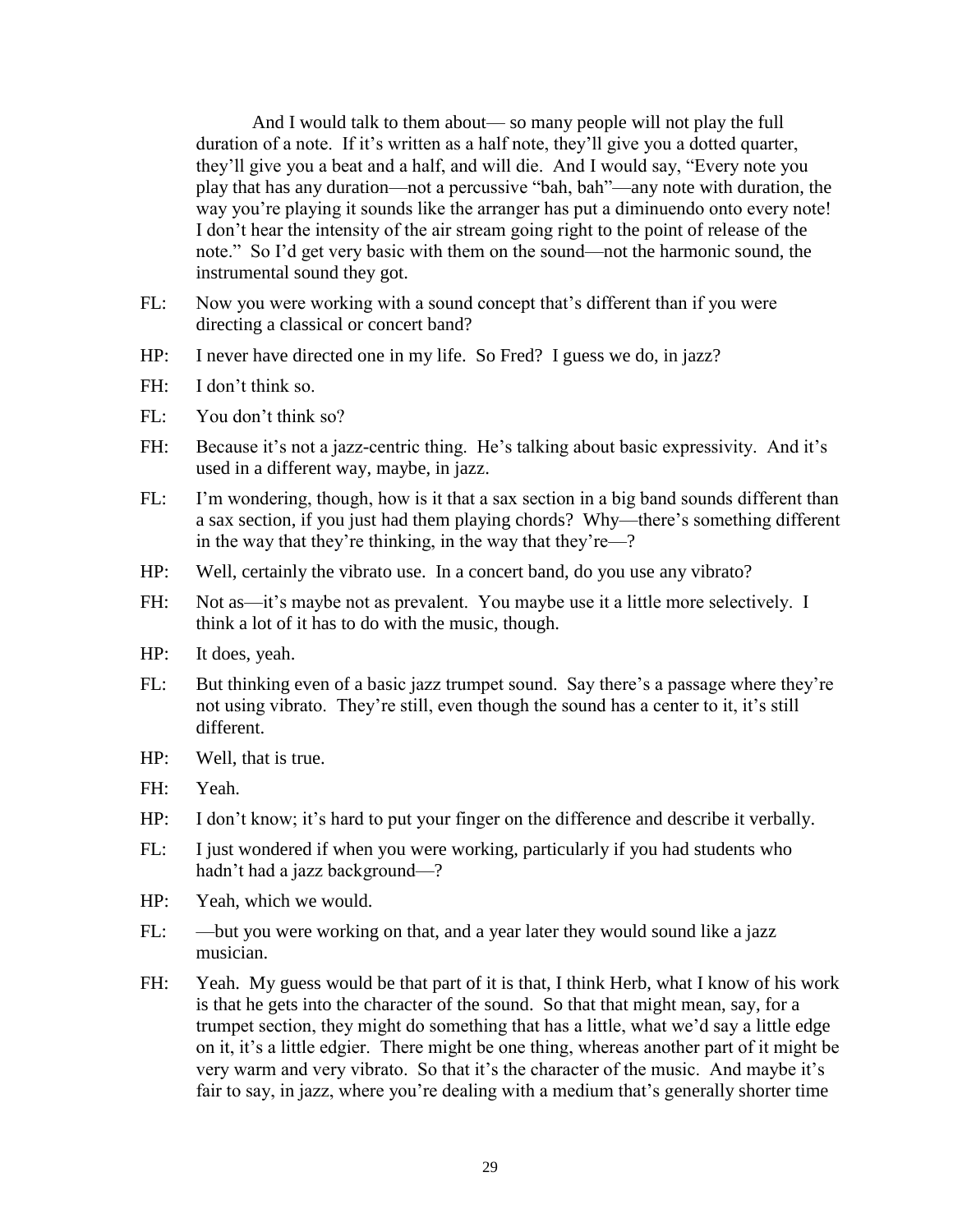spans of music, that maybe you have to—the variety of the character happens quicker than maybe a longer wind ensemble piece or orchestra piece. I don't know. That may not make sense, but something is in there.

HP: It makes sense, but I find it hard to verbalize. I used to say to the brass players—let's see we were on the stage of Kresge—"You see the back wall? Try to hit that wall with your sound." Because it sounded like so many of the brass players—we'd get there and it sounds like they would play a note and the sound would drop right off the end of their horn! Like it does with the best of us, playing outdoors. I can't stand playing outdoors! You make sound and it dies! But in a hall, I'd say, "You see that back wall? Hit it." Because we used to do that when I was with [Lionel] Hampton's band and Kenton's band. We would play these long ballrooms that would be—they seemed like a hundred—they were probably fifty yards long. And we'd always say, "Okay, see that spot right there? We're all aiming at that spot." And we'd try to project our sound to that spot. I don't know if in concert band there is that idea of projecting down a long hall or across a long auditorium; it very well may be. But there is a different sound. It's a fact. [laughs]

For me, it's, I have a magic place that lasts for about two weeks, between clean and dirty, in the horn, okay? I call them the green animals in my horn, in the mouthpiece and in the horn. And when my horn is clean, I don't sound as jazzy as I want to sound. It then gets dirty to the point that it feels good and it sounds jazzy. And for a couple of weeks, every gig I'd go out and say, "Ooh!"

- FH: [laughs]
- HP: Then, the dirt can usually accumulate, and it gets harder to play, more plugged up. I have to work harder; the diaphragm's starting to ache. But I know that I have yet got to the point—it's still okay, and I don't want to clean the horn or the mouthpiece because when I do that I go back to vanilla, Caucasian city, back here somewhere, okay? So I keep letting it go and finally it's getting so dirty, when I clean it it feels like I'm playing somebody else's trumpet for the first two weeks. Now, I don't know that I can apply that thing to any other brass player, but I do think, for my own personal jazz sound, that the horn's got to have some what I call green animals.
- FH: [laughs]
- HP: I used to play—do you know the name Lenny Johnson [Leonard "Lenny" (a.k.a. "Lennie") Johnson, trumpet], historically? Played lead with my band, big black guy?
- FH: Okay, yeah.
- HP: He weighed three hundred fifty or more—monstrous! Played lead with Ellington, played lead with Basie, played lead with Hampton, Quincy Jones, my band. And when my horn would get dirty, I would say to Lenny, "Lenny, my horn's dirty." And he'd say, "Give me the horn." And he would just go [blows]. And he would blow through the trumpet so strong that these silver dollars' worth of green guck would come out! [laughs] So one night we were playing at the Surf Supper Club at Revere Beach. This goes back to the sixties some time. And I think it was like, we were playing shows. There were three saxes and three brass, and the brass were on a riser above the saxes. [laughs] And I said to Lenny, "My horn is dirty." "Good, good!" he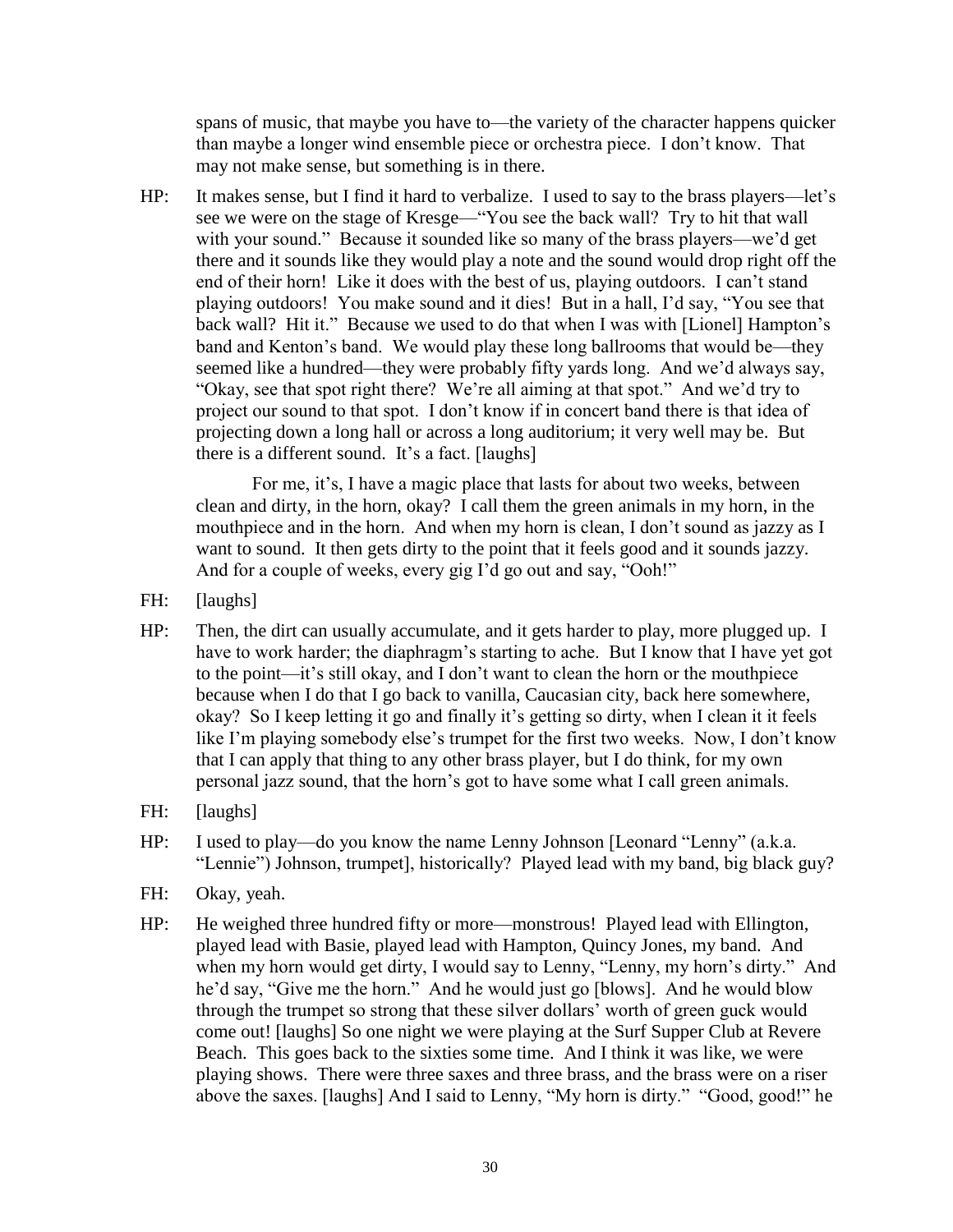said, "Give it to me." [blows] And right on the saxophone player's music in front of us this green, silver dollar [unclear] lands! [laughs] So, this may be getting kind of mysterious, but the totally clean horn sometimes isn't a jazzy sound. The manner of attacking—there is not as sharp a "tah" as there is a "tu," a "tu." Naturally, when we play certain percussive passages, we've got to "tick tick-a-tick," but we went "bop" bop-a-dop." There's a broader attack sound going on. And part of why it sounds different probably is that the harmonic voicings are somewhat different in character.

- FH: That's true.
- HP: But that doesn't—we can make real good arguments on why that isn't it.
- FL: Yeah! It's—people are going to be debating this thing for centuries.
- FH: Yeah, I know. It's a good question.
- HP: The Ellington trumpet section, in a certain period, almost through the entire fifties he had four trumpet players who were distinctly different. I mean, very different. He had a fellow named Willie Cook [John "Willie" Cook, 1923 – 2000, trumpet], who played lead, who had played lead in Dizzy Gillespie's band and was a real bebop trumpet player. He had Ray Nance, who also played violin magnificently, who was a very Louis Armstrong-derived trumpet player. He had Clark Terry, who is still alive and kicking at age eighty, who had a very distinctive style—not like the bebopper, not like the Louis Armstrong. And then he had Cat Anderson, who was a high note player, a very thin sound, very piercing sound. All of them would play lead at different times. Depending on who was playing lead, it sounded like a totally different trumpet section, as Duke would align these, he'd put Louis here on this voice, and then he'd put Cat Anderson on the top, and then put Cat on the bottom different alignments of these four personalities. But they would sound like a jazz trumpet section, I'll tell you!
- FL: Wow. When you're working with—well, I'm thinking particularly of the MIT group, how do you rehearse and teach improvisation?
- HP: Well, within my—
- FH: Hm, I'd like to know the answer to that!
- FL: [laughs]
- HP: I'll start out by saying I didn't. But, such a good question, such a question that if I had a good answer, I'd be happy.
- FH: Yeah.
- HP: I worked more with the band in the ensemble playing, and worked with the rhythm section, because more than the solo—if I had two or three good soloists, I probably did not spend as much time as I should have with the next level of soloists who wanted to solo. It pretty much got that there would be maybe one member of the rhythm section—I often had a good guitar player. It was funny. I was very fortunate over the years to have a good jazz guitar player. So within the rhythm section I usually had piano and guitar, and occasionally a good bass soloist.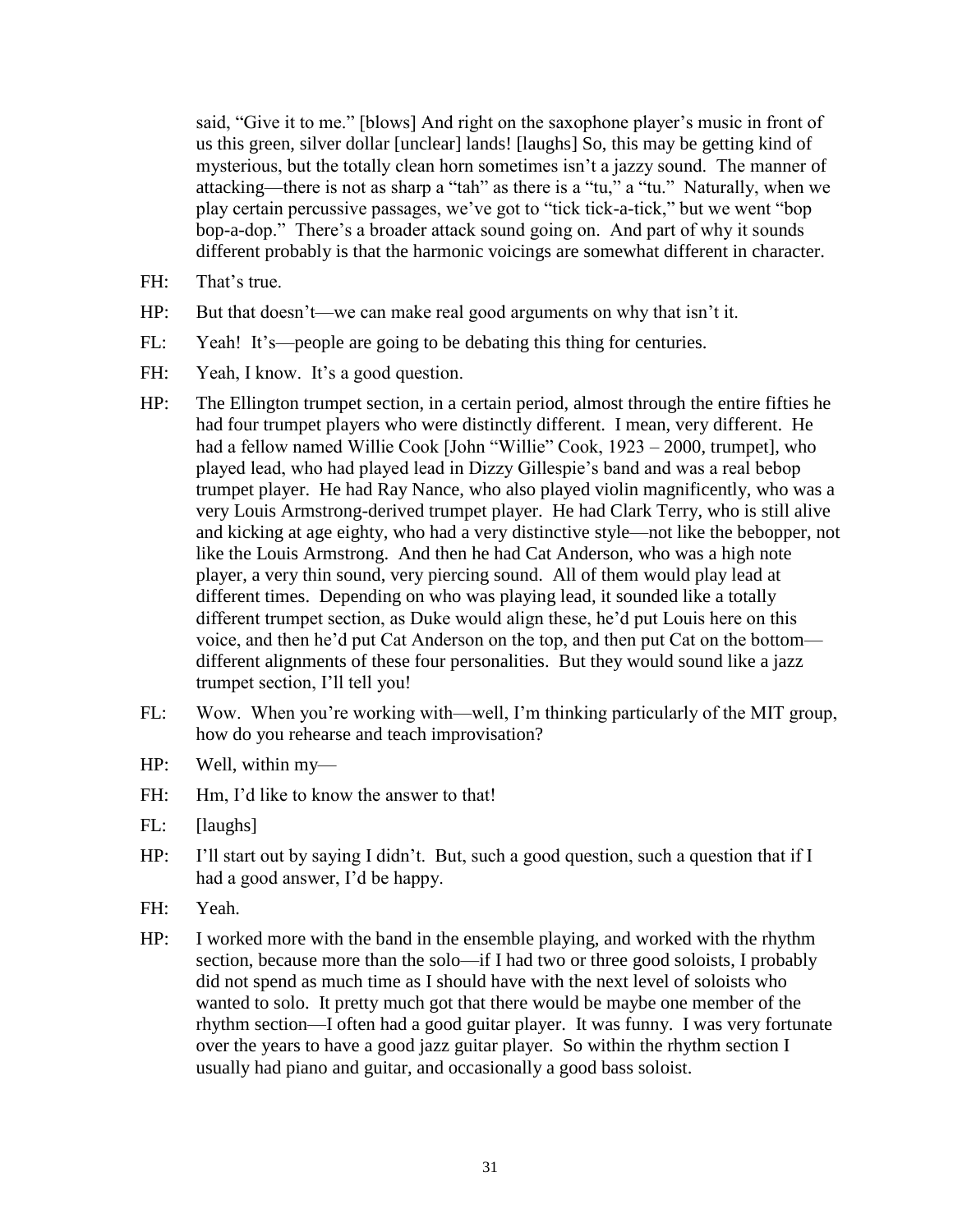I would say that the solos in our big band here were not as balanced as they would be in a professional jazz band, in that many rhythm section player solos, piano, guitar, and bass. And if I had two or three good horn soloists, that would be a good year. If I had all three rhythm players, other than the drummer, who can solo, and three—and it doesn't matter if it was one trumpet, one trombone, and one sax—just some three, even if they all three were in the sax section—then we'd have the solo aspects of the arrangements directed at these six people. Which was, in a sense, unfair to, if we wanted to classify within the band's abilities, the class A guys, the class B soloists, then you have the class C guys that, okay, you're not going to play. You just play your third trumpet part.

But the class B solo ability guys were not given a fair shake. And there would be guys who would play some jazz with the second team and when they got to the first band thought maybe they would keep doing it, and that level the first band was at, their jazz wasn't. And I would have rumblings from them, and always justified. I did not concentrate on the teaching of jazz improvisation. I concentrated more on the whole effort and the rhythm section. I would spend long periods of time in section rehearsals with the rhythm section.

- FL: So when some of these players were developing their soloing skills, it was more on their own?
- HP: On their own. Already, when they got here, you could see that they had a pretty good concept, and then on their own. It would be the guys that would form small groups on their own. It would be the guys that would be going out to the clubs and listening to the jazz, not the guy who would like to play jazz but really never—you have to give a lot of time to it! And some of the students who liked it, and wanted to, weren't able, for whatever their personal reasons, to give this time.
- FL: Yeah. Did they ever come to you for suggestions? Would you sit down with them and play chord changes with them and—?
- HP: Sure, very definitely.
- FL: —work on them? Yeah.
- HP: Yeah. Often, even with the better soloists in the band, the better horn soloists, I would sit for, you know, five, ten minutes and just play over and over a certain eightbar phrase, to get the sound of it in their head, and then have them play it. We'd play it as slow as a ballad, so they could hear each—I'd even play it rubato, like a series of fermatas. I'd play a C minor seven and they'd play it, and then I'd play an A-flat seven and they'd play that, as if they were playing a cadenza on a tune.

So, that, how to teach to improvise probably was the least area that I was working on with this band. And it had to do with I would look at the whole picture and say in September, "Okay, come next spring when we go to these four or five festivals, and play our own spring festival, we want a good band. What can I work on, what can I not work on, to bring the total effort up to that thing?" And usually it would be, well, the soloists who can play, play pretty good, let's hope they do it on their own, and the soloists that don't play very good, I don't have time for them. It's not a terribly nice way to put it, but some people lost there. You would definitely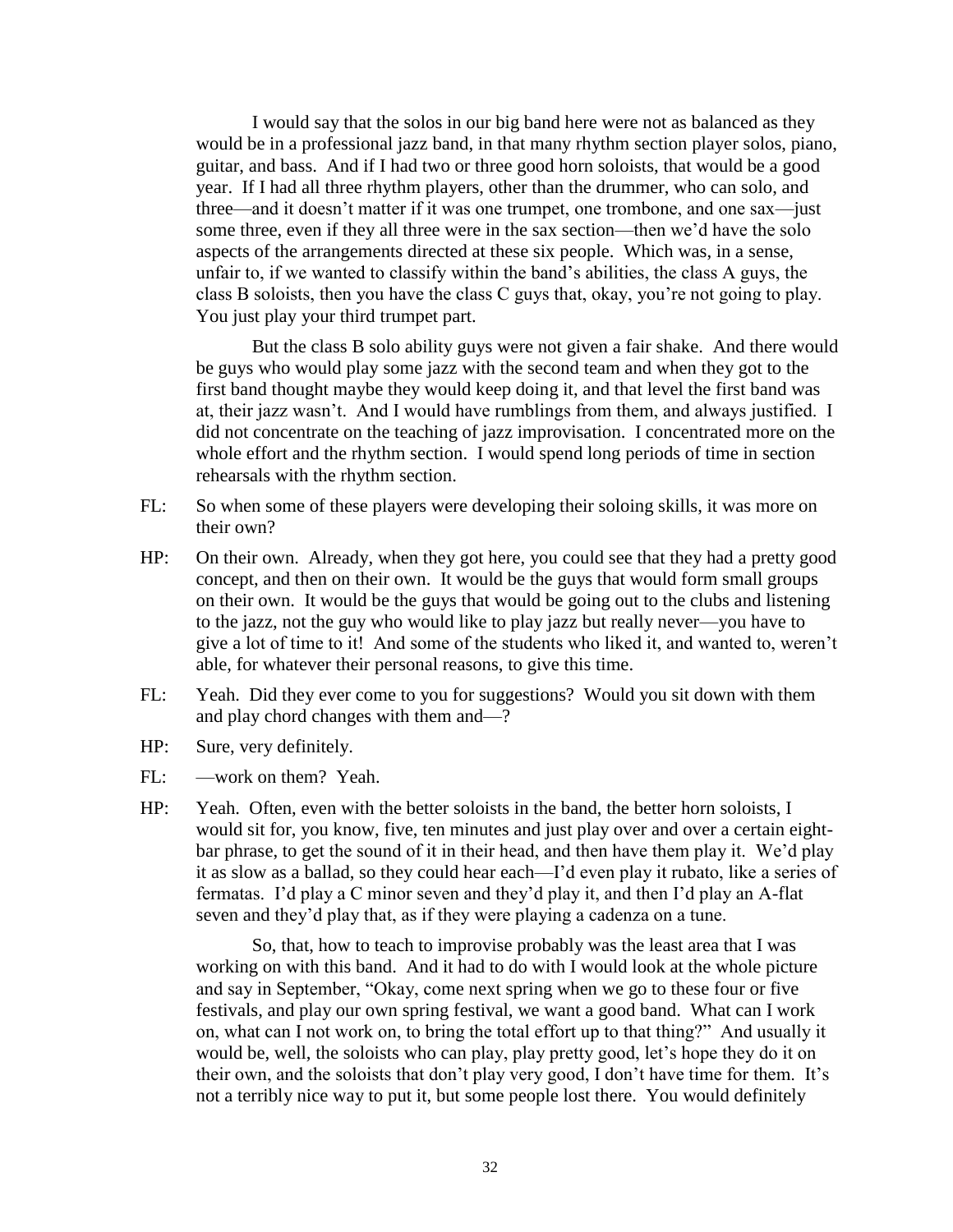hear the gap between the good soloists over a year, or if you had the same group of people two or three years, the good soloists would get better, and the class B guys would not, or they'd just forget about it. And they're still in the band, but they're just an ensemble member of the band.

- FL: Now with this particular group, when you're rehearsing, obviously there are charts. You've got the whole band playing. You've got places where there are solos.
- HP: Yes.
- FL: How do you—were you concentrating mostly on the written out stuff and leaving the solos, like, for the dress rehearsal, where you'd run it? Or do you actually, would you be rehearsing the sections?
- HP: It's a great question. I believe that the first time I improvise on a tune in a twentyfour hour period of time is the best I play on that.
- FH: Hm.
- HP: That if I'm in a recording session, if I'm the leader of the group or band, I offer the license to all soloists: you don't have to solo until the engineer's got the room ready, until the band's got the arrangement down, and we think this is the take. It's so interesting—the younger the person that you offer the license to and the older. The older person wants it to be that way, says thank you, and will only solo when it's time to record. The younger person wants to play every time! And I understand that, all right? [laughs] So with our band, I would only ask the soloists not to solo if I needed to hear the written material behind it clearly. Then I would say, "Not that you don't play good, and I don't like listening to you.‖ You know, I was always jiving with them in that way. "But I've got to hear B9 with the trombones and saxes, where the trombones are playing voicings, and the saxes are playing a counter line." I would justify why I didn't want them to solo. I'd say, "There are these places that this active sax counter line and these percussive trombone voicings come together rhythmically. I can't hear what's right and wrong if you're soloing." So I would give them some shtick like that.

But generally, we were at the level, even with our better soloists, that the more they played, the better it got! [laughs] But I know if I'm on a gig and we play three sets—a small group gig—and I play a tune in the first set, our collective choice: "Let's play such and such," and then a customer asks for the same tune in the third set, generally you grant that. I never play it as well the second time. And I know that when I'm in a recording studio, if I am playing on more than one take, my best solo is the first take. And after that, I'm re-examining this split-second spontaneity thing. I'm re-examining, "Well, I just played it like this. Let's look for something else."

The funny thing for me is that I have twenty-four-hour rejuvenation of the improvising freshness, and I have forty-eight-hour chop thing. If I could find a gig that went Sunday, Tuesday, Thursday, Saturday, one week, and then the next week went Monday, Wednesday, Friday! But of course, there are no gigs around like where you play every other day. But my physical structure comes back best in two days, and my creating thing in one day.

FL: [laughs]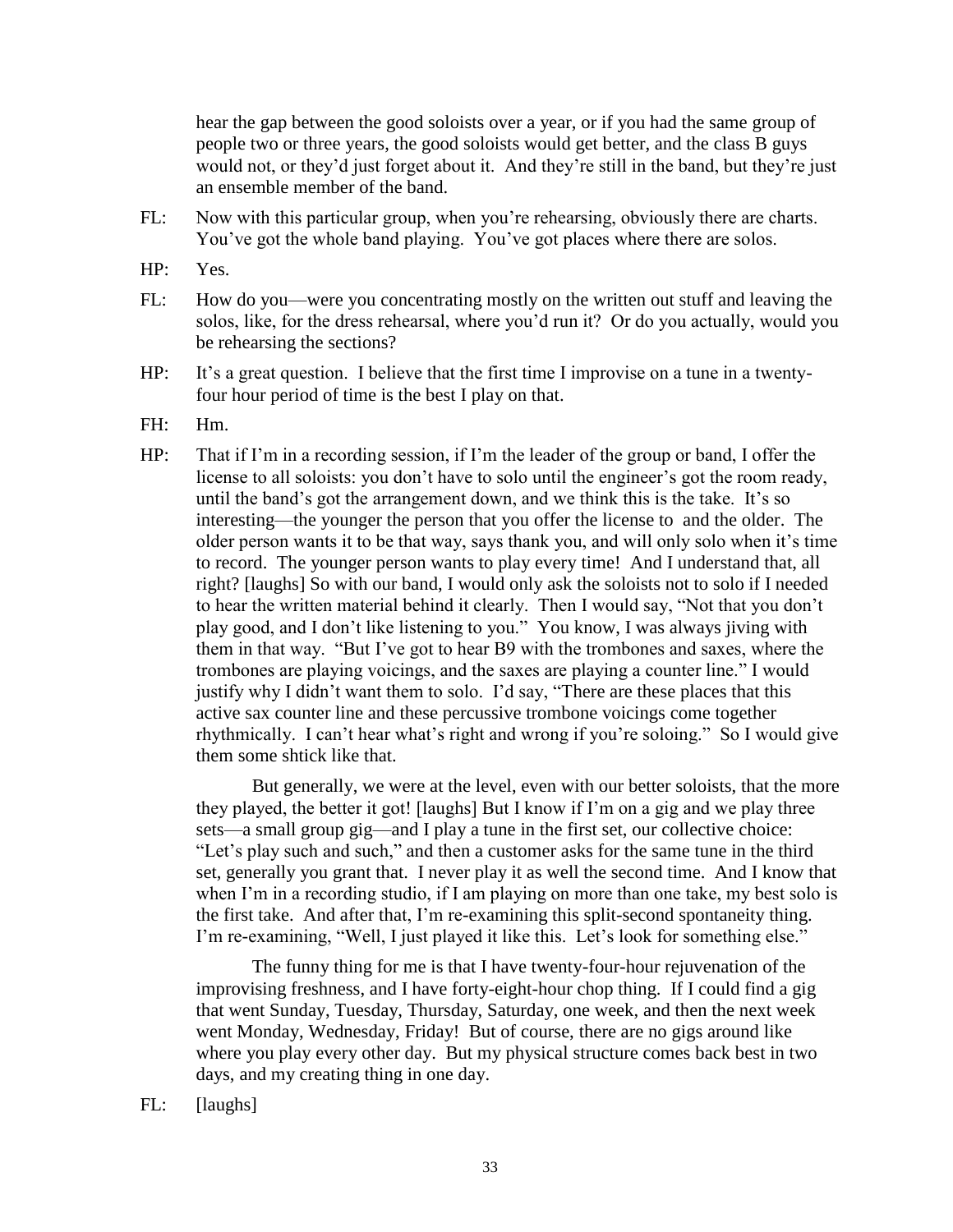HP: It's kind of strange, you know.

FL: Wow!

- HP: Weird!
- FL: Now you mentioned earlier some of those students who did, who wrote for the band and did arrangements.
- HP: Yes.
- FL: Did you do much in the way of teaching that?
- HP: No, generally what I would do there would be minor surgery. We would rehearse it on a given day, and then I would say to myself, "As it stands, I would not perform this in public." And then I would go to the writer and not say that. I would say, "You know, there are a few little places where I think we need to do a little change." And sometimes the minor surgery didn't require the writer taking it home and rewriting it. It's just that I would say, "Let's not repeat this. Let's take this background out here. Let's put a repeat on this section. Let's open it up for the soloists here."

You know, Woody Herman, who really had one of the great series of jazz bands in the history of jazz, and for my taste maybe the best white jazz band, if I'm allowed to say that—I knew a number of people who wrote for his band. And I would ask the question, I would say, "How is Woody at rehearsing a band?" I began to ask this question more after—the more it would get answered, the more I would want to ask it, because they'd say, "You know, he doesn't really know how to rehearse a band. He has the writer rehearse the band. But what he is, is an excellent editor. And he knows what his band can do. He knows what he needs for the audience he plays for." After the writer had rehearsed the music so it was in good shape, he would then come in and cut it all up, Scotch tape it together: leave this out, repeat this, put the D.S. here, and leave the saxes out here, make this unison instead of harmonize. And they would say invariably, his editing would make it a better piece.

So I, with the student arrangers, would try to have it be that in the rehearsal I couldn't even do this without offending the writer and without taking a lot of time. At other times I would say, "This is great, except the bridge on the second chorus. You've got to fix the voicings. They're just not right," or whatever. So, I would never sit with them, that I can remember, and sort of give a lesson. I would try to have it be some reaction that I was having to the music that they had written, with little suggestions on how to make the craft of it be a little better.

- FL: Mm-hm. Boy, there's a lot of questions here to still get through.
- HP: I'm free till five-twenty-nine.
- FL: Okay, well on this tape here we have fifteen more minutes, and I'll have to change tapes.
- HP: I'm comfortable.
- FL: Okay.
- HP: We have a five-thirty rehearsal?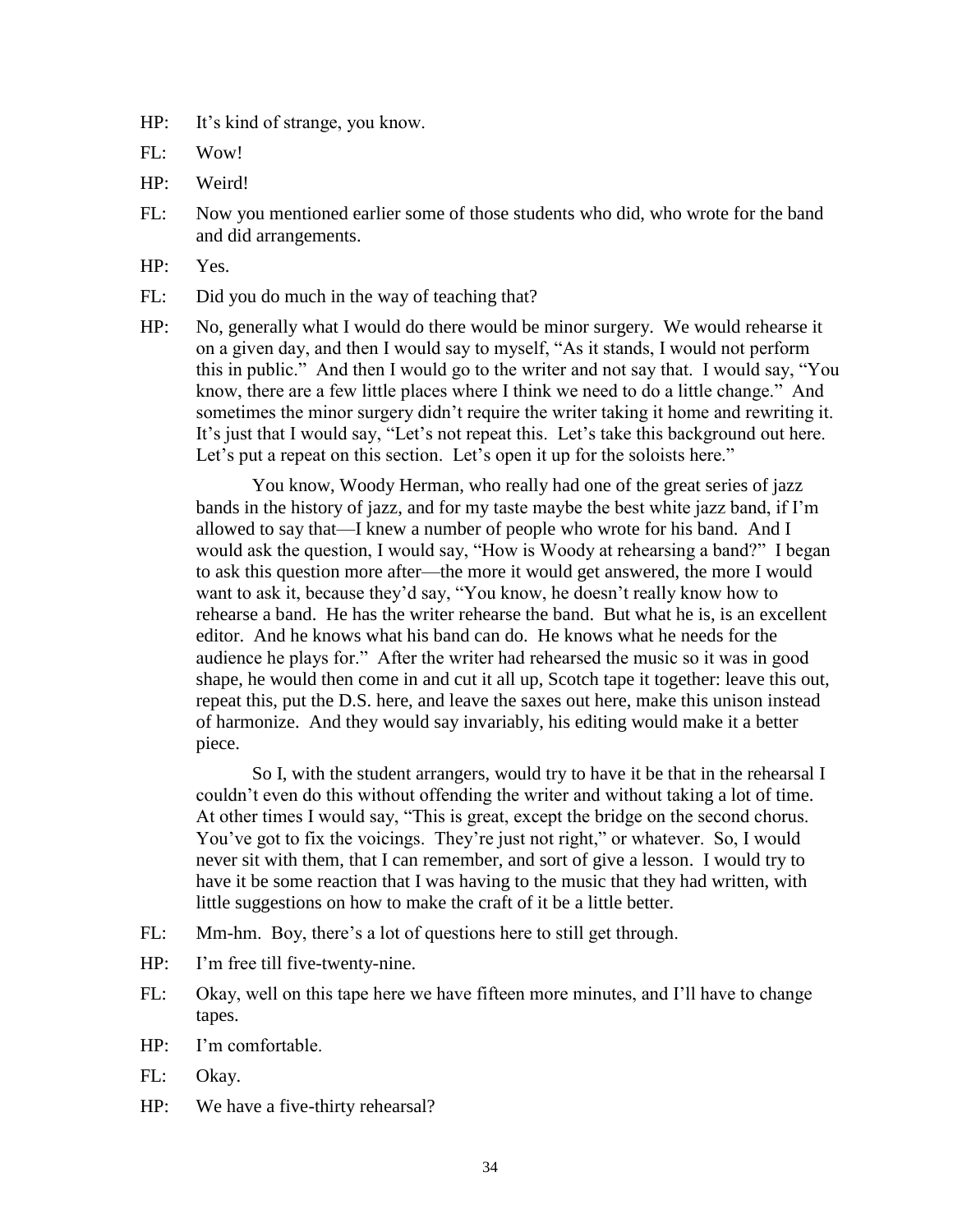- FH: Yeah.
- HP: What time do you need to be there?
- FH: I probably need to around five-ish. And I'd be happy to get you some little—we could grab something, too.
- HP: Yeah, just grab a small something. I don't need a meal, just grab a something, yeah. So we could go fifteen minutes more, Forrest, if you want to finish this tape.
- FL: Okay, let's see.
- HP: Your questions—I don't know if I've ever been interviewed by somebody who has done your homework before like you have. [laughs] Every new question, I'm saying, ―Ooh, this is a good question!‖ Some of them I can't answer, but they're good questions! That thing about improvising—I just don't know what to do with. I guess the longer I live, I believe you can't teach it.
- FL: Yeah.
- HP: It is something that each person, through their musical environment, it becomes a part of them and they spit it out.

## **6. Concert schedule (1:46:00–CD2 0:34:26)**

- FL: So I have some basic questions as well. Besides the gigs on campus, the regularly scheduled concerts, and going to festivals, did you play locally at other functions?
- HP: We did a number of exchange things with colleges in the area. We would—what we would do—at our two concerts, a fall and a spring concert, we would usually invite we would have four bands. And when we would do this, usually our small group did not get to play. Everett's band would play twenty, twenty-five minutes. We would then invite a college band in—two college bands, one that would play the second spot, and then there'd be an intermission, another one that would play the third spot, and then we would be the anchor guys at the end. And we had this—this went on for a number of years. Lowell State had a man. You know Nat Paella, the trumpet—?
- FH: Sure.
- HP: Yeah. Nat had the band up at Lowell State for years. So we would invite his band here, and then he would invite our band to go there. And then Tom Everett's band at Harvard, we would do exchange things with. And then there was a band at Westfield State that Don Bastarache [b. 1937, Jazz Studies creator, Director of Jazz Studies, Chair of the Music Department 1976–1982 and 1994–2002, Westfield State College 1963–2002, trumpet]—you know Don, I'm sure—Don had the band out there. Does Tim Atherton [Adjunct Professor in Low Brass and Jazz History, Director of W.S.C. Jazz Ensemble 1985–2002, Westfield State College, trombone] have it now?
- FH: I think so. I really don't know.
- HP: Yeah. Anyway, Don had this band at Westfield State, so Westfield would come here, and we would go out to Westfield. And we had one other band. What the heck was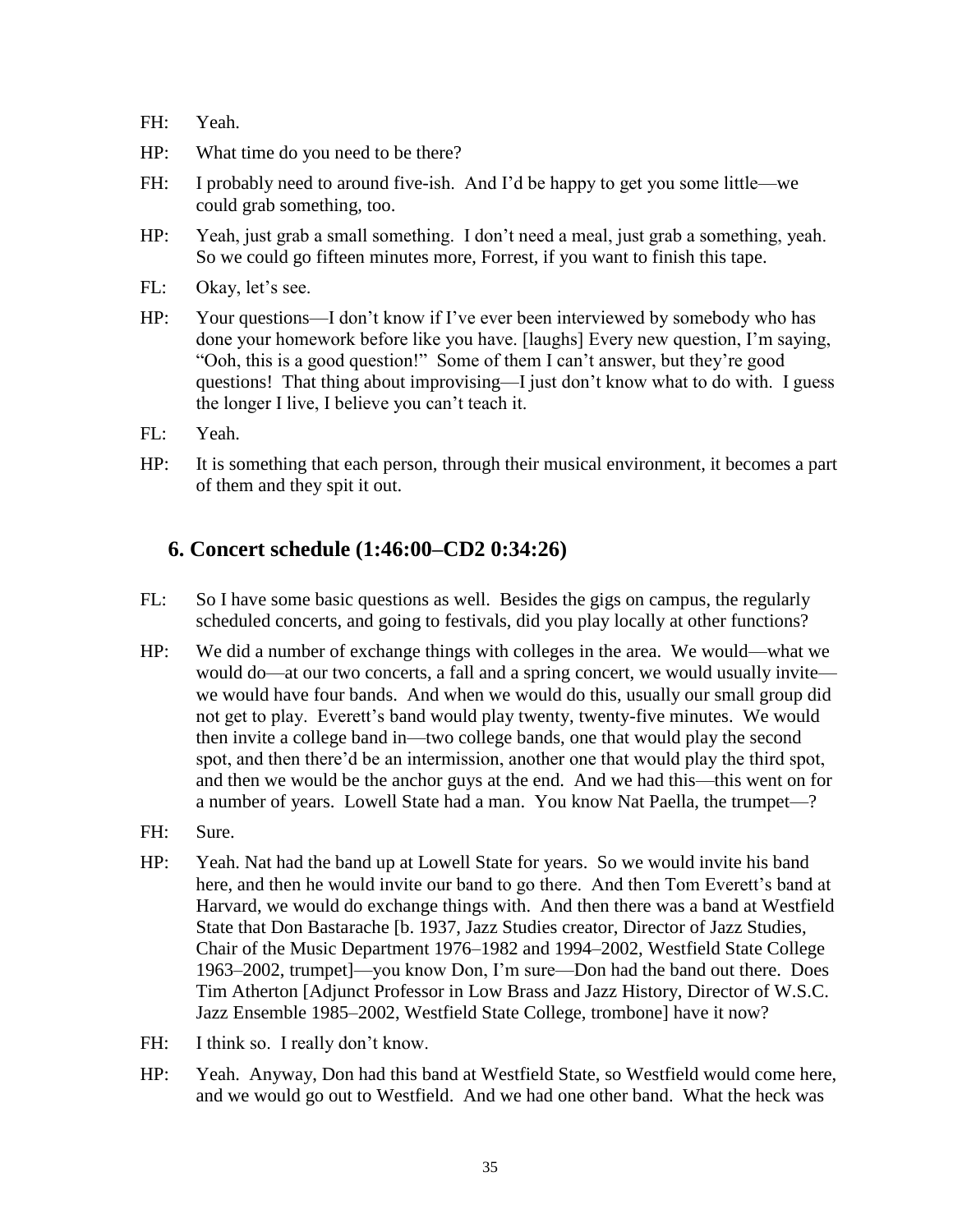it? There were four bands we regularly invited. Oh, Tufts! There was a band at Tufts [University]. And then we'd go to that Cohen Auditorium at Tufts and play there.

- FH: Oh!
- HP So we, in addition to our own two concerts, we'd usually have four more outside concerts in a school year, and then occasionally the guys, you know how the guys can be, they'd arrange for a concert at Wellesley or something, at some student center or girls' lounge, and I would love to watch the action that would go on there! And we would play other concerts, occasionally for a small stipend, maybe five hundred bucks, which we would then use for music, you know. I remember playing at Beverly High School with the band. I don't want to say that except for the exchange concerts we'd never go outside and play unless we got paid a little, because when we went to Wellesley we wouldn't get paid. But I would say that during the course of a school year, apart from the festivals we traveled to, we would maybe play ten performances: the four exchange, our two own, and maybe—maybe not as many as four others—maybe two others, at other colleges or schools.
- FL: Did you ever play at clubs or anything?
- HP: [pause] I don't think so. I don't think so. And then we used to—we would average about four festivals a year. The Notre Dame we would do every year. There was one at Quinnipiac [University] that we would do every year, and there was one at Villanova. That only lasted three or four years at the beginning. And where else did we go? We went—my brain is not working. We went to some of the festivals here in the eastern part of the country.
- FH: New York, or something?
- HP: I can't remember. I don't remember. You know, going back—and this is not to do with the question you asked—well, it is in a way. What made me think of it is these other college bands. This fellow Glenn Reyer, he organized a festival here one year, and I would say it was around '68 or '69. And he and one other fellow ran it. It was a two-day festival, and bands came in from all of New England and New York and Pennsylvania, college bands. And there were judges hired and the whole thing. And this was one of the things that caused him to, you know, not flunk out of school, but have to drop out after a year and then come back. So there was that one attempt at having, you know, like a Notre Dame-type—not at the magnitude or scope of what the Notre Dame Festival became—but there was one year there was that. But as far as the playing, yes, we did more than just our own concerts and the festivals.
- FL: Can you talk about the student audience for jazz at MIT when you were here? What was that like, and how that changed as rock and roll became the popular music? Or did that affect it?
- HP: It was interesting about the audiences. There was a period here where we filled Kresge for two or three years at every one of our concerts. And there was a concert manager named Paul Husby [MIT class of 1975] who was the reason. He colorcoded things and kept track of how many—he would send fifty tickets to every high school music department and college in the greater Boston area, all different colors,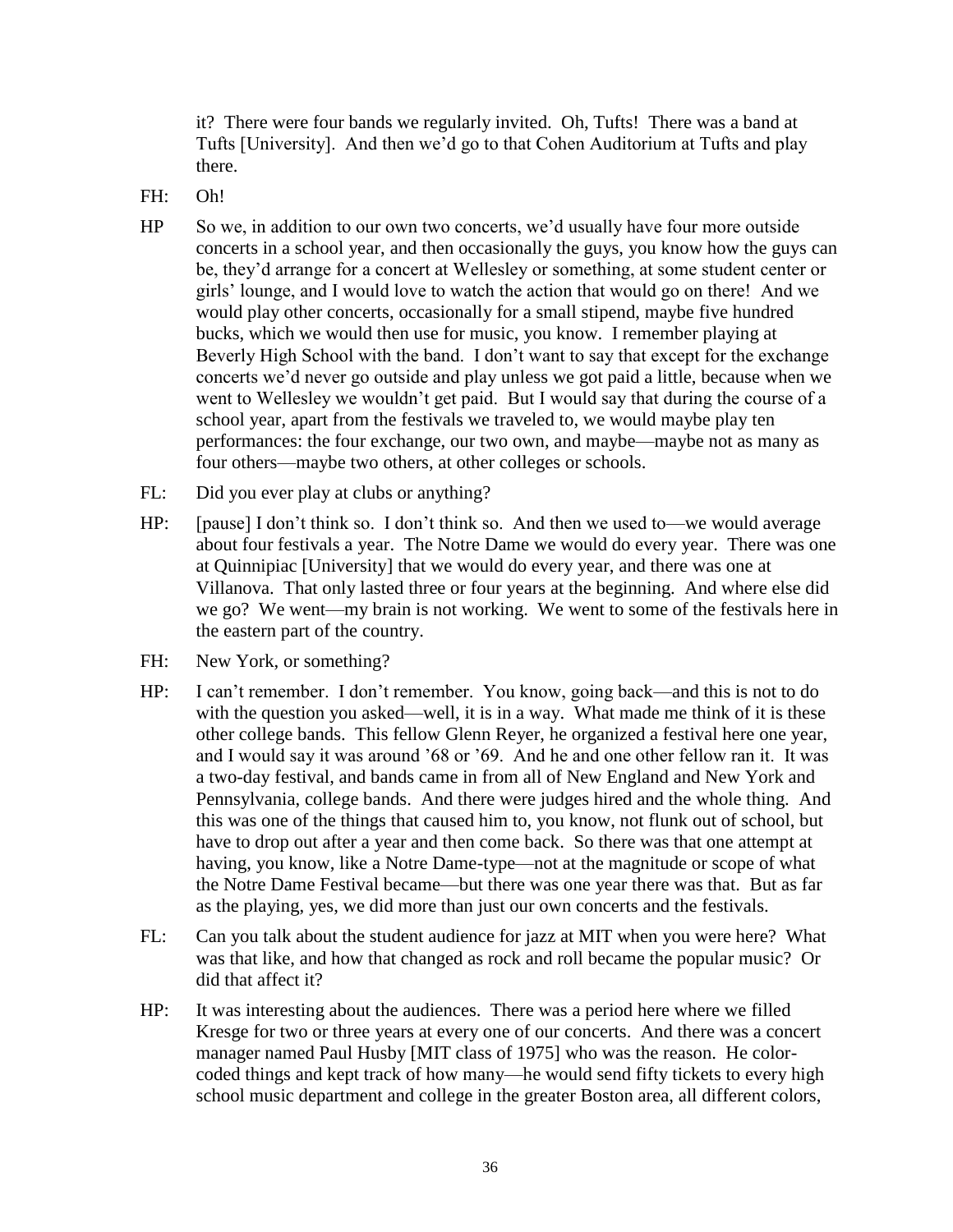okay. And if they all came—I'd say, "Paul, what if they all show up?" He'd say, ―Eh!‖ We lucked out. We would fill the house! And he would keep these colorcoded things and get the stubs from the guys that took the tickets to find out what schools were kicking the more people in, and then so he'd put more in theirs. He did—I was just amazed at what this guy did!

But he filled it. He was concert manager, let's say, for two years, and then he was still in the band one more year and handed his packet of how he did his thing to somebody else. So for about three years—this was in maybe the early seventies, middle seventies—he filled this joint! I call all clubs and concert halls joints. He filled this place. I would say that the majority of the people that came to the concerts were not MIT students but from these other schools, these other highs schools, these other colleges. I would see a lot of Berklee students come, because we posted all over Berklee, who were interested in seeing what was going on over here. They'd hear about MIT this, MIT that. And then, you know, friends and family of the guys in the band. I don't think we drew a large portion, or even fifty percent of the audience, from the student body here. I didn't sense that. I know the guys would have the little booth somewhere—is that in Lobby 7?—wherever they do that.

- FH: Yeah, yeah.
- HP: You know, and they'd do that. They'd be playing the tapes of the band of the previous year, and all this stuff, to try to get interest going. But I don't—I just didn't have a picture. I would see a lot of adults come, who I would know from knowing them in professional situations I would play.
- FL: Another question that's a big, open-ended question: when jazz was first being taken in at the university level, it was controversial in a lot of music departments.
- HP: Sure.
- FL: What was that like here at MIT? Was it different here?
- HP: Well, Klaus had no idea what we were doing, musically, but he would show up at every concert. And after the concert he'd come backstage and congratulate the kids, and speak to them, which I thought was very nice. Because he was totally a classically-oriented musician, just totally!
- FL: Yeah, yeah.
- HP: Some of the other faculty members—I can remember people like John Harbison [Professor of Music, 1969-] and different people coming—oh, I can't remember the names of some of them. John Buttrick [MIT Professor of Music]?
- FL: Mm-hm.
- HP: Yeah, I remember these people coming to the concerts, which I thought their very presence was very supportive. Because John [Harbison] was a classical pianist, I believe, wasn't he?
- FL: John also has a jazz background, too.
- HP: Does he really?
- FL: Yeah!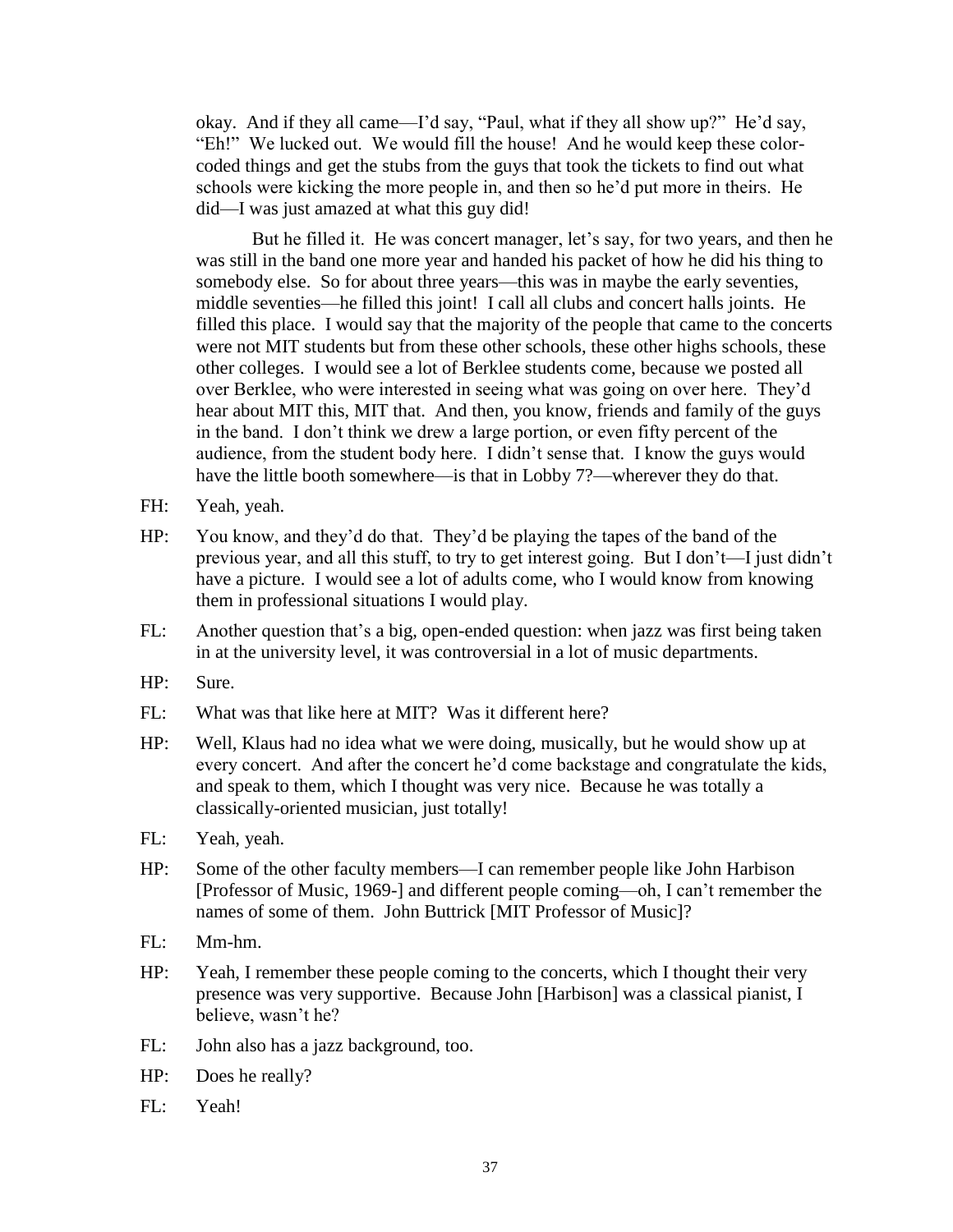- HP: Yeah, that's great.
- FL: I've heard him. When he plays piano, he sounds like a jazz player trying to play classical!
- HP: Oh, that's wonderful! Well, these people would come, and people like Roy Lamson [Professor of Literature, 1958-1973].
- FL: Yeah.
- HP: They would all come on a fairly regular basis and talk to the kids. They didn't just— I'd spot them in the audience; they'd sit up close. But then they'd come back after the concert and talk to the kids. In no way did I ever feel that we were something they were putting up with because a group of students wanted it to exist. I have a feeling that—I used to hear that MIT had sports at the varsity level more than any other college in the country, at some point. And I often wondered if they weren't pleased that their music department was getting more varied.
- FL: Mm-hm. So jazz itself wasn't an issue then, like it was at some schools, where it would really tear a—?
- HP: I guess they were confident enough and strong enough in their own thing to not feel that we were challenging them.
- FL: That's really wonderful.
- HP: Isn't that wonderful? I mean, I could be wrong, but they never gave us any grief. At least, I never got it. Maybe the student president got it and decided he'd keep me as a happy camper or something. But I never noticed that.
- FL: Because even when I was in college at Ohio State University, they had a jazz program there, but it was still, in the early eighties, there were still rumblings about why do we have—
- HP: Was Ladd MacIntosh leading it then? Did you know that name? Because Ladd, I used to see that band every year at Notre Dame with Ladd McIntosh as the leader. He started as a student leader, and then I believe he became some sort of faculty.
- FL: That must be before my time.
- HP: Yeah.
- FL: But they had quite a good—
- HP: Yes, that band was always excellent! Yeah.
- FL: But there were still rumblings about why—
- HP: Yeah, that was one of the schools that, when I talk about they show up at South Bend in their old bus, and we flew in with our rented cars, that they'd say, "Hey!"
- FH: I think what you just said, though, is funny. You said something to the effect of everyone was secure with what they were doing, so that you didn't have to do this kind of infighting.
- HP: Yeah, they didn't feel challenged by us.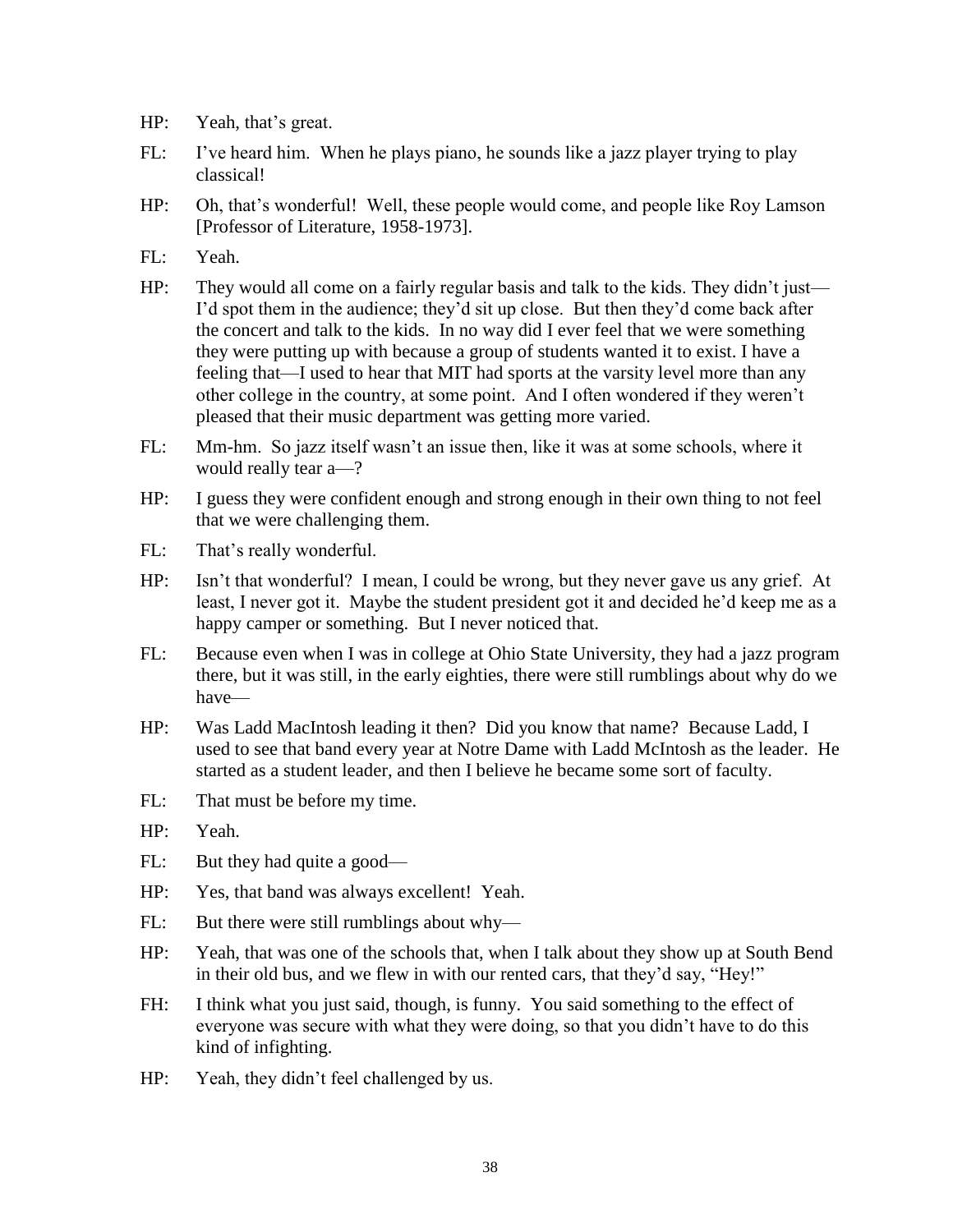- FH: And I just heard another faculty member just a few days ago talking about that very issue. There's not all the issues that you find in schools of music, sometimes probably not Berklee—but everyone has their little kingdoms.
- HP: They're there at Berklee; they're there.
- FH: Here, it's different. It's not a school of music, but yet there are good people working and everyone's supportive.
- HP: I was amazed when I first came here at how much music was going on, even back then, in the mid-sixties, here at a school that was not [laughs] really a music school.
- FH: Right. Interesting.
- FL: Was it ever a problem for you that, at least when you were here, that the students didn't get credit for being in the band? Was that ever an issue?
- HP: Has that changed?
- FH: It has. I think it changed, well, maybe even during—
- FL: 1989 was the first year.
- HP: Okay, that was Jamshied then?
- FL: Yeah.
- HP: Yeah, yeah. It was a little bit of an issue. You know, a couple of the kids would mumble and grumble about it, but I don't recall—maybe somehow I was insulated from things that, maybe I'm drawing too rosy a picture. Maybe because I was older, maybe an established professional with some degree of name, that the students didn't want to—you know, the students in charge didn't want to burden me and had respect for me and figured they'd keep me happy. I could be wrong about this. But I was not aware of that kind of problem about not getting credit. I always wished that they did, felt that they deserved it, and was pleased when, I guess it was Jamshied, told me that that had come about. I don't know how much Jay [Samuel Jay Keyser, MIT Professor of Linguistics] was involved in that, but he might have been involved, yeah.
- FH: Yeah, he might have been.
- FL: Wow, there's a lot of other, just big, broad questions in the remaining—well, there's three minutes left on the tape here.
- HP: Would you like me to sing for three minutes? [laughs] [sings] "I'm in the mood for  $love$ "
- FL: [laughs] One question I also wanted to ask you about was, and this is not just at MIT, but kind of a jazz education question. Now, with jazz being at the university level, and for so long—and it still has this quality of being not legit.
- HP: Yeah.
- FL: How has that changed jazz, now that it's being kind of institutionalized? Can you talk about that?
- HP: Well, it sounds kind of hypocritical on my part, but I don't believe in jazz education.
- FL: That's what I was wondering, yeah. You don't strike me as—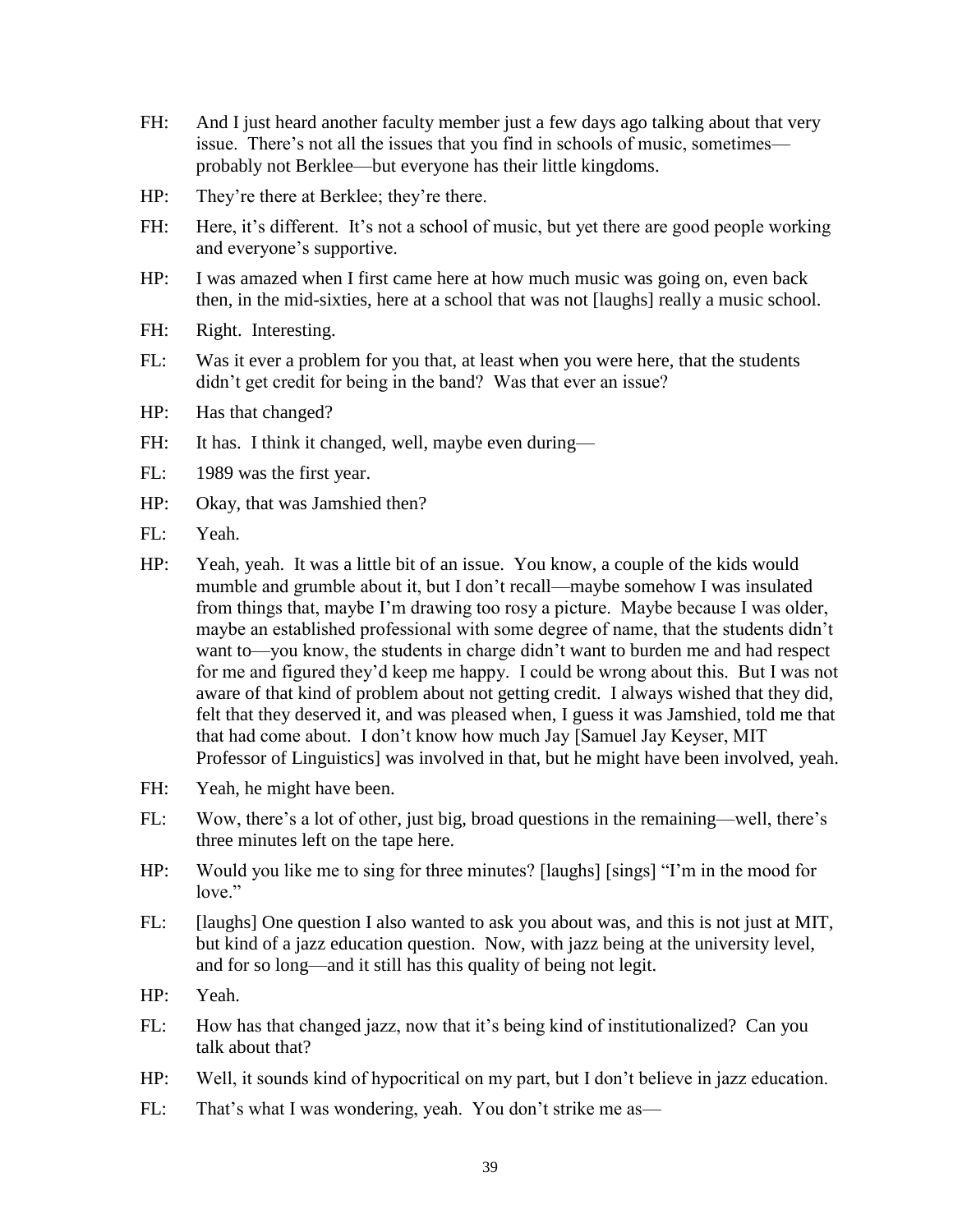- HP: Yeah, twenty years at Berklee—
- FL: You don't talk the talk of a jazz educator.
- HP: No. I'm afraid most jazz educators aren't jazz musicians. I'm afraid. I think that's one of the reasons that I've had whatever degree of success that I've had at Berklee and here, that everything I was talking about I was doing, full-time, my whole life. And my life was devoted to the music, not the administrative part of being on the board of the IAJE [International Association for Jazz Education], or not being the chairman of a music department at some school who liked jazz, so let's start a little jazz band. I still think that this is a street music. You learn it seat-of-the-pants; you learn it on the bandstand. And I don't think of myself as a jazz educator here. I think of myself as the director of the jazz band, is what I was here. And I know that IAJE would say, "Well, that's in the broad umbrella of being a jazz educator."
- FH: Right.
- HP: I'm even in their Hall of Fame. I received that thing, whatever that means. You know, I've got a big thing this high at home. [sighs] Most of the—most is too strong—an awful lot of the people who are under the heading jazz educator are full of you know what. Now maybe I sound like a guy who's going to be seventy in a couple weeks. Maybe—but I don't feel frustrated. I feel that I did my thing in the main part of my adult activity, you know, as a musician, as a bandleader.

But I don't like it being institutionalized. It's not the kind of music that you can keep a set of rules and it's going to happen. And I feel that in the younger, even the younger good playing musicians, a lot of the personality aspect of playing it's been lost. I don't hear personal sounds; I don't hear the warmth. I mean, some of them maybe, especially the young black ones, are still making some sort of a social statement with some of the violent noise I hear coming out the of the ends of their horn. But I'm [laughs] sort of a real rebel on this thing; I suppose I shouldn't be.

I get very itchy when I go to the festivals that I judge at; I really do. Some of the people that I—I can go hear a band like yours, when you were at Belmont [High School, Belmont, Mass.], or Steve Massey at Foxboro, or Jeff at Lexington, and maybe two or three others, and I'll say to myself, you know, "Those are the same kids" that are in this band, and yet this band sounds terrible! And these bands sound very musical.‖ And so usually it's the fault—or the reason, if it's a good thing—the reason or the fault of these directors, who don't know—I mean, you heard about the situation in Brockton, with Vinny [Macrina]?

- FH: Yeah.
- HP: Yeah. For thirty years now he's been asking, "What do I have to do to make my band win these festivals?" I remember Tom Pranty [name unverified] had a band in Waltham one year, and George Rambilla and I—you know George?
- FH: I know the name.
- HP: He and I were the two judges. It was down in Hyannis, high school thing. And it was Brockton and Waltham, and Tommy's band played magnificently musical, and this band came out and just loud, and high, and fast, and horrible! And he thought he'd